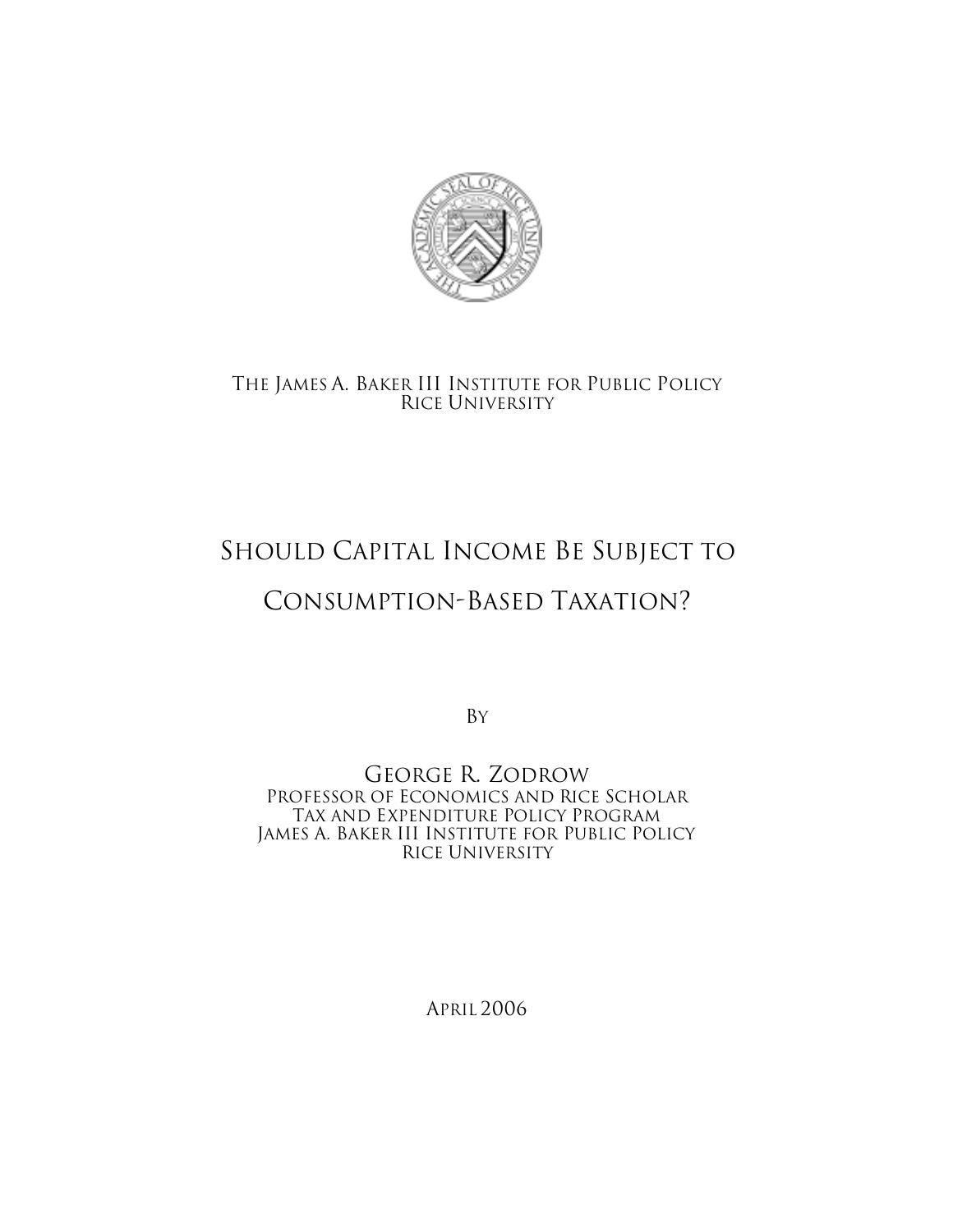THESE PAPERS WERE WRITTEN BY A RESEARCHER (OR RESEARCHERS) WHO PARTICIPATED IN A BAKER INSTITUTE RESEARCH PROJECT. WHEREVER FEASIBLE, THESE PAPERS ARE REVIEWED BY OUTSIDE EXPERTS BEFORE THEY ARE RELEASED. HOWEVER, THE RESEARCH AND VIEWS EXPRESSED IN THESE PAPERS ARE THOSE OF THE INDIVIDUAL RESEARCHER(S), AND DO NOT NECESSARILY REPRESENT THE VIEWS OF THE JAMES A. BAKER III INSTITUTE FOR PUBLIC POLICY.

THIS PAPER WAS PREPARED FOR A CONFERENCE ON "TAXING CAPITAL INCOME" SPONSORED BY THE TAX POLICY CENTER, THE AMERICAN TAX POLICY INSTITUTE, AND TAX ANALYSTS AND HELD AT THE BROOKINGS INSTITUTION, SEPTEMBER 23, 2005. A REVISED VERSION OF THIS PAPER IS FORTHCOMING IN TAXING CAPITAL INCOME, EDITED BY HENRY J. AARON, LEN BURMAN AND C. EUGENE STEUERLE AND PUBLISHED BY THE URBAN INSTITUTE PRESS. THE AUTHOR WOULD LIKE TO THANK ALAN AUERBACH, LEN BURMAN, JOHN DIAMOND AND JOEL SLEMROD FOR HELPFUL COMMENTS, AND KEVIN GRAHMANN AND ATHIPHAT MUTHITACHAROEN FOR OUTSTANDING RESEARCH ASSISTANCE.

© 2006 BY THE JAMES A. BAKER III INSTITUTE FOR PUBLIC POLICY OF RICE UNIVERSITY

THIS MATERIAL MAY BE QUOTED OR REPRODUCED WITHOUT PRIOR PERMISSION, PROVIDED APPROPRIATE CREDIT IS GIVEN TO THE AUTHOR AND THE JAMES A. BAKER III INSTITUTE FOR PUBLIC POLICY.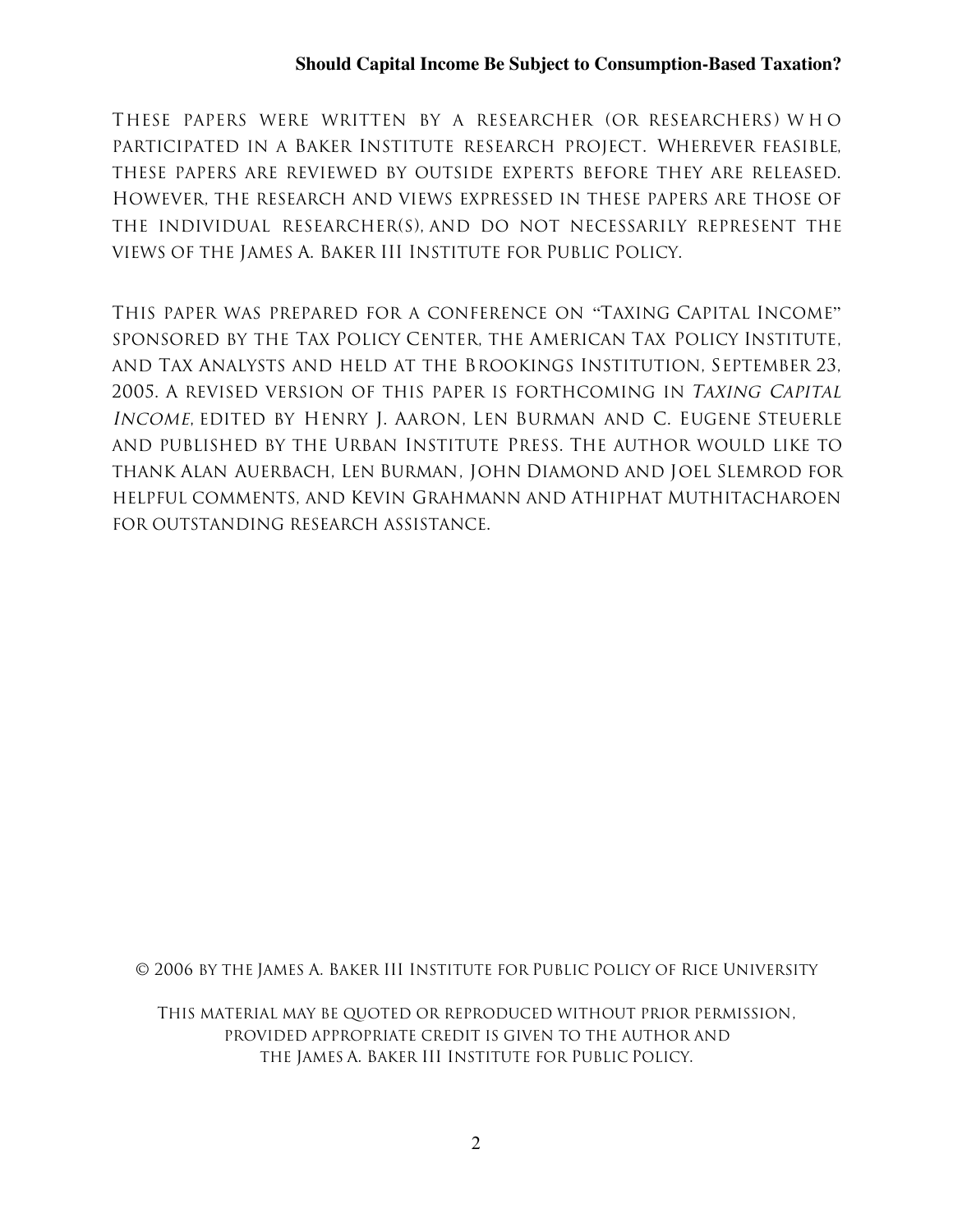## **I. Introduction**

 $\overline{a}$ 

Fundamental tax reform is once again high on the policy agenda in the United States, highlighted by the report of the President's Advisory Panel on Federal Tax Reform. Recent discussions have focused on two familiar alternative routes for reform. The first is incremental improvements in the existing income tax (Gale, 2005); these often involve integration of the individual and business income taxes along the lines discussed in Treasury (1992), including the proposal for a "Comprehensive Business Income Tax" (CBIT) which would tax deductions for interest expense at the business level while largely eliminating individual level taxation of capital income. The second approach reflects a conviction that such reforms, like the celebrated Tax Reform Act of 1986, are not sufficiently "fundamental," and advocates replacement of the income tax system with a consumption-based tax; alternative approaches to achieving this goal include an expenditure tax system, the Hall-Rabushka Flat Tax, the Bradford X-Tax, a national retail sales tax, and a value-added tax.<sup>1</sup> The primary difference between the income and consumption tax

<sup>&</sup>lt;sup>1</sup> See the articles in Boskin (1996) for a discussion of the details of the various consumption tax options, which are also analyzed in Zodrow and McLure (1991) and Gillis, Mieszkowski and Zodrow (1996); recent discussions of the many issues raised by consumption tax reforms are found in the articles in Aaron and Gale (1996), Zodrow and Mieszkowski (2002a) and Auerbach and Hassett (2005a). A brief characterization of some of the most popular generic approaches is as follows.

An expenditure tax, such as that proposed by Aaron and Galper (1985), would allow unlimited deductions for all savings and full taxation of all withdrawals, with loans treated on a cash flow basis (proceeds taxable and repayments of principal and interest deductible); it would be accompanied by a consumption-based business tax that would allow expensing of all business-related purchases, including capital equipment and inventories, and cash flow treatment of loans. The Flat Tax, designed by Hall and Rabushka (1983, 1995) would ignore all financial transactions, taxing businesses on their real transactions on a cash flow basis with a deduction for labor compensation, which would then be taxed at a flat rate at the individual level subject to a standard deduction and personal exemptions. The Flat Tax is often described as a "prepaid" consumption tax in that the absence of a deduction for saving implies that the tax on future consumption financed with such saving has been prepaid; by comparison, the expenditure tax is a "postpaid" consumption tax in that tax is not due on consumption financed with saving until consumption actually occurs. The Bradford (1986, 1987) X-Tax is a version of the Flat Tax, modified to include progressive tax rates at the individual level. A national retail sales tax would tax final consumption at the retail level (Burton and Mastromarco, 1997), while a value-added tax would collect the same tax revenue as a sales tax but at the various stages in the production process (McLure 1987).

Variants of these proposals have also been constructed, including the income/VAT system advocated by Graetz (2005), the hybrid prepaid/postpaid progressive consumption tax proposed by McLure and Zodrow (1996), the "two-tier VAT" discussed by Weisbach (2003) which combines a credit-invoice destination-based VAT with an Xtax type individual tax, the "allowance for corporate equity" proposal (which allows a deduction for depreciation supplemented by a deduction equal to the product of remaining basis and the interest rate) advocated by Bond, Devereux and Gammie (1996), and the USA (unlimited savings allowance) Tax described in Weidenbaum (1986). The following discussion does not consider a pure wage or payroll tax, a consumption tax option that has not received serious consideration, primarily because its base does not include economic rents or any of the returns to risk-taking. (Toder and Rueben (this volume) note that the Flat Tax is similar to a pure wage tax in its treatment of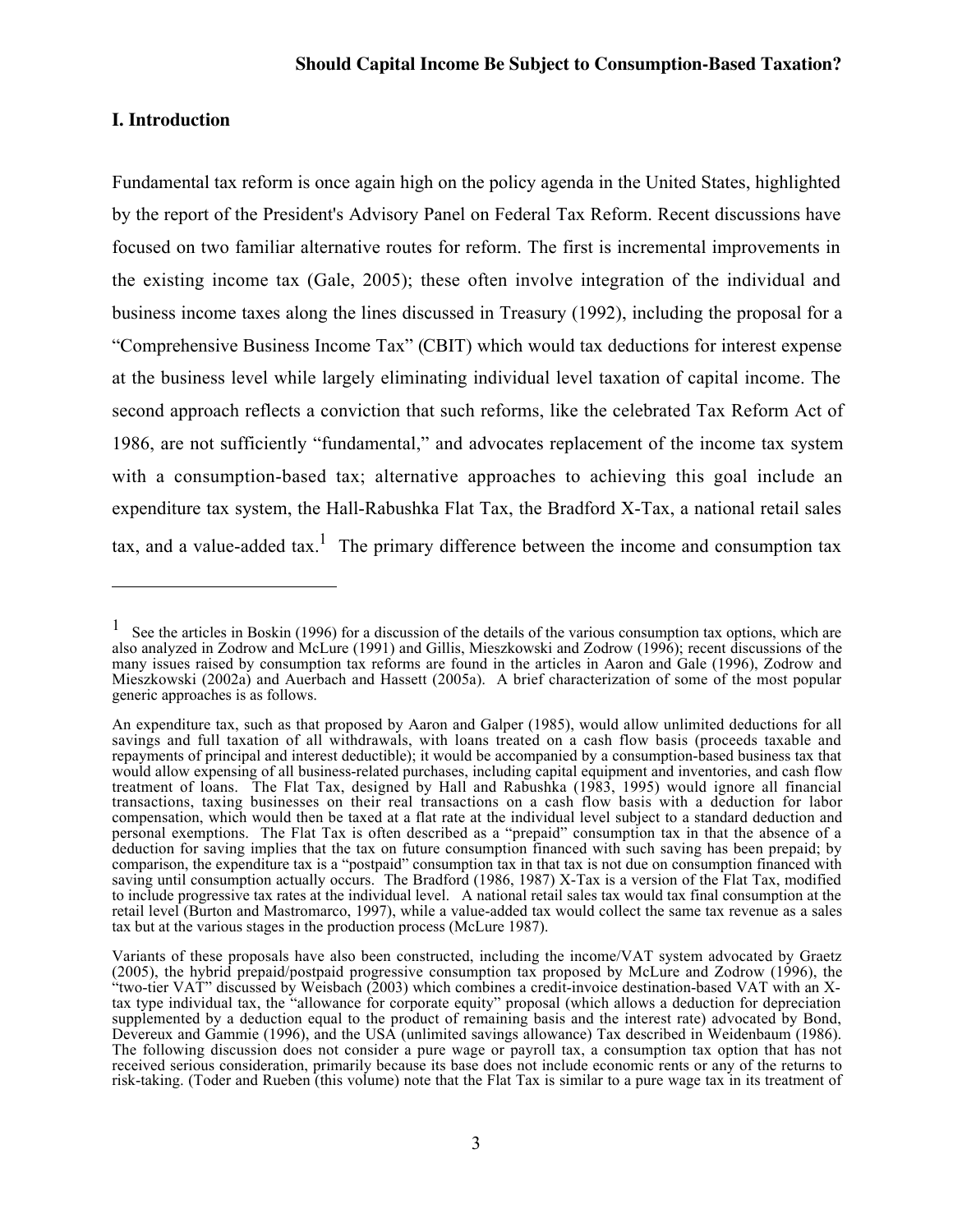approaches lies in their treatments of capital income, and this paper provides an overview of what is thus the critical question in the fundamental tax reform debate – should capital income be subject to consumption-based rather than income-based taxation.

The paper proceeds as follows. The following section provides an overview of the main issues and defines the subset of those issues that will be addressed in this paper. Section III contains the analysis, which focuses on three central results in the literature as well as a variety of other issues, and Section IV concludes. Finally, before proceeding, I should perhaps note that I am not an entirely unbiased observer in the debate, having been involved in the preparation of several consumption tax prototypes (McLure, Mutti, Thuronyi and Zodrow, 1980; McLure and Zodrow, 1996) and evaluations of the relative merits of income and consumption-based taxation (Zodrow and McLure, 1991; Zodrow and Mieszkowski, 2002).

#### II. A Framework for Analysis

 $\overline{a}$ 

Not surprisingly, it is difficult to separate the topic of this paper – "should we" tax capital income – from the topics addressed in the other papers in this volume, "do we" and "can we" tax capital income. After all, one of the key arguments made by proponents of consumption-based taxation is that it is exceedingly difficult to accurately measure and tax capital income, especially in the face of increasing international capital mobility and tax sheltering activity, and that in practice much capital income escapes taxation under the income tax in the US and indeed in all countries that utilize the tax. Nevertheless, I shall largely abstract from these issues, and focus on the question of whether we should tax capital income, on the assumption that it is possible to do so at a reasonable cost. But before doing so, it will be useful to consider several preliminary issues.

foreign source income, although such income may be taxed abroad and in practice is lightly taxed under the current income tax.) Many of these proposals have been refined over time, especially to take into account administrative issues which play a critical role in choosing among the various consumption tax reform options; for example, see Bradford (2005) and Weisbach (2000, 2003).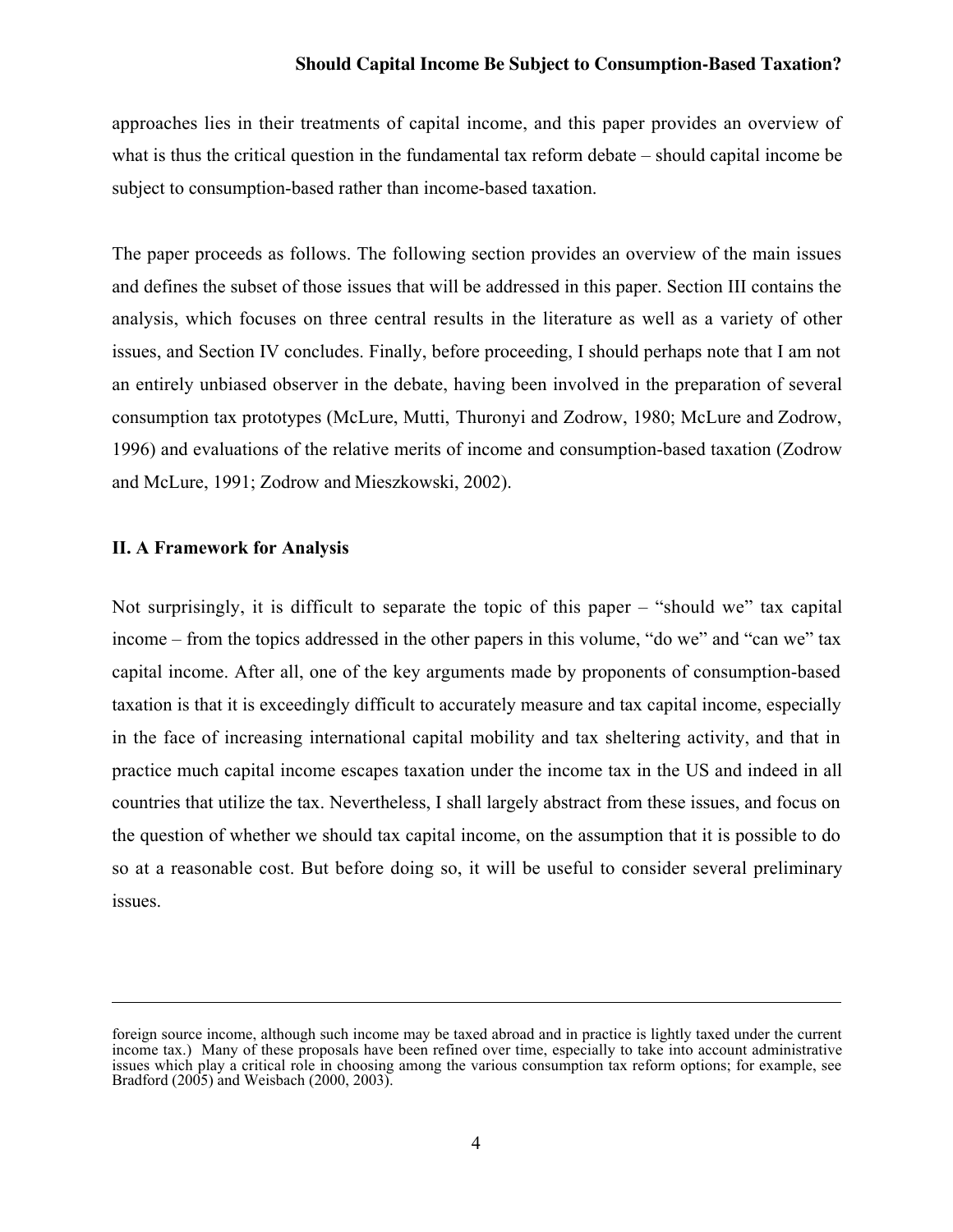# Is a "Pure" Consumption Tax More Likely Than a "Pure" Income Tax?

First, it is important to note that long experience has proved that it would be difficult to achieve the long advocated ideal of a comprehensive accrual income tax. Practical requirements for a tax based on realizations – loosely speaking, actual sales – rather than on accrued values, coupled with the difficulties in measuring the economic depreciation of productive assets (and a host of similar timing issues) and in adjusting capital income for inflation imply that accurate measurement of an accrual concept of real economic income is inherently exceedingly difficult.<sup>2</sup> By comparison, the cash flow accounting that characterizes the consumption-based tax reform options is not beset by similar basic conceptual issues.<sup>3</sup> That is not to say that "real world" versions of the various consumption tax proposals being discussed would not be more complex than their idealized versions, especially in a world in which our trading partners continue to rely on income taxes, or that many of the problems that plague the income tax do not also arise under a consumption tax.<sup>4</sup> Nevertheless, an important advantage shared by all the consumption-based reform proposals is that consumption is inherently easier to measure than income.

Beyond measurement issues, both the corporate and individual income taxes are riddled with generally highly inefficient but politically very popular special deductions, exemptions and other forms of preferential tax treatment, most of which would be eliminated under the ideal versions of the most prominent consumption tax reform proposals (and could also be eliminated under an

 $\overline{\phantom{0}}$ 

<sup>&</sup>lt;sup>2</sup> For example, see Roin (this volume) and Kleinbard (this volume) for discussions of the difficulties of taxing capital income; also, see Shakow (1986) and Auerbach and Bradford (2004) for discussions of how a comprehensive income tax might be implemented.

 $3\text{$  See Bradford (1986) for a classic exposition of this argument. More recently, McCarthy (2005, p. 809) argues.} that a "great deal and possibly all of the mind-numbing complexity of America's largest and least popular tax follows from the decision to have a progressive personal income tax," and Shaviro (2004, p. 92) stresses that "a consumption tax could offer enormous simplification advantages."

<sup>&</sup>lt;sup>4</sup> These issues are addressed in the context of a version of the X-Tax by Bankman and Schler (this volume). In addition, see Weisbach (2000), McLure and Zodrow (1996) and Feld (1995) for discussions of problems that would arise in implementing the Flat Tax as well as Bradford (1996a) for problems raised by the taxation of financial institutions under prepaid consumption tax plans, Ginsburg (1995) for a similar analysis of issues raised by the USA tax proposal (which combined a business level value added tax with an individual level cash flow tax), and Murray (1997) for a discussion of problems in implementing a national retail sales tax. Slemrod (2005) discusses the desirability of, and problems raised by, removing popular tax preferences. Note that, as demonstrated by the Bush administration's initial proposals for integrating the corporate and individual income tax systems, ensuring that capital income is taxed once but only once under an income tax integration reform also poses significant administrative problems (Hubbard, 2005).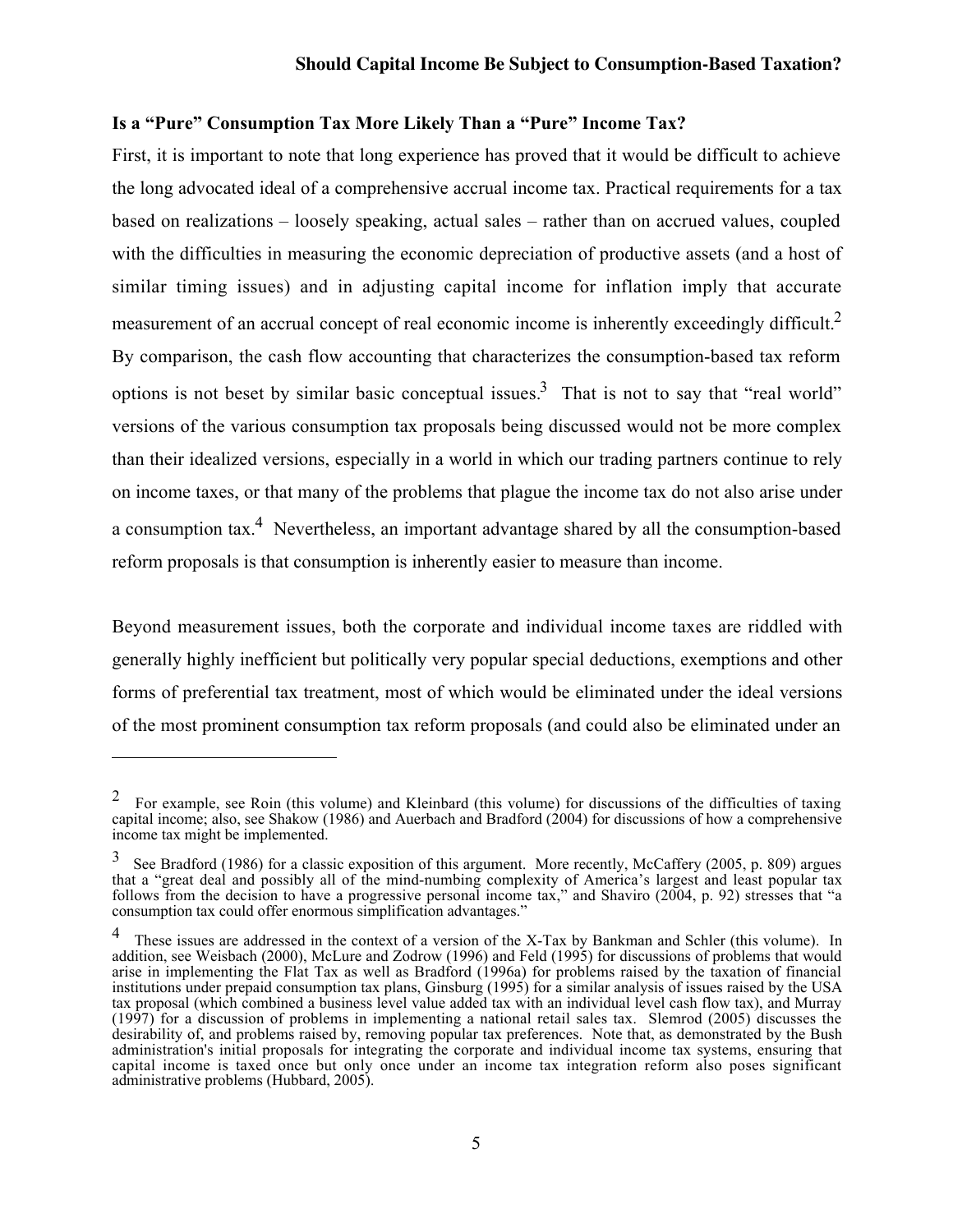income tax reform). A natural question is whether any consumption tax reform that survived the political process could maintain such "purity". Although a heavy dose of skepticism would certainly be appropriate, several factors suggest there may be at least some room for cautious optimism. First, with respect to the corporate tax, the structure of all of the consumption tax reform proposals implies that all new investments, regardless of industry and source of finance, would face a marginal effective tax rate of zero – that is, expensing of new investment is sufficiently generous that an investment that earns normal returns is untaxed. It is possible that a uniform marginal rate of zero on all forms of investment would serve as a natural floor to preferential tax treatment, at least to the extent that there would be greater political resistance to outright subsidies then to mere reductions in tax liabilities, especially given current budget exigencies.<sup>5</sup> Of course, the fact that recent reforms – including (temporary) accelerated depreciation, extensions of limited expensing for small businesses, reductions in tax rates on capital gains and dividends – as well as proposals for new prepaid savings accounts were not accompanied by proposals to reduce the deductibility of interest expenses (which would be required to avoid subsidies to investments rather than just marginal effective tax rates of zero and indeed to insure that the efficiency gains associated with consumption taxation would be achieved) are certainly not encouraging in this regard. On the other hand, some support for the admittedly tenuous notion of a "zero rate floor" is provided by the experience of the 1980s, as the passage of the Tax Reform Act of 1986 and the elimination of the safe-harbor leasing provisions of the Economic Recovery Tax Act of 1981 were prompted in large part by public outcries at the tax sheltering and tax loss trading associated with negative effective tax rates at the business level.

On the individual side, pressure to maintain popular deductions even within the context of fundamental tax reform would no doubt be intense under any fundamental tax reform. Although one might hope that some of this pressure would be offset by the lure of lower tax rates and the prospect of significant simplification, past experience, even with the largely successful Tax

<sup>&</sup>lt;sup>5</sup> Note that if favorable treatment of some narrow classes of investment were deemed desirable, e.g., in research and development in order to capture significant positive externalities, carefully targeted expenditure programs could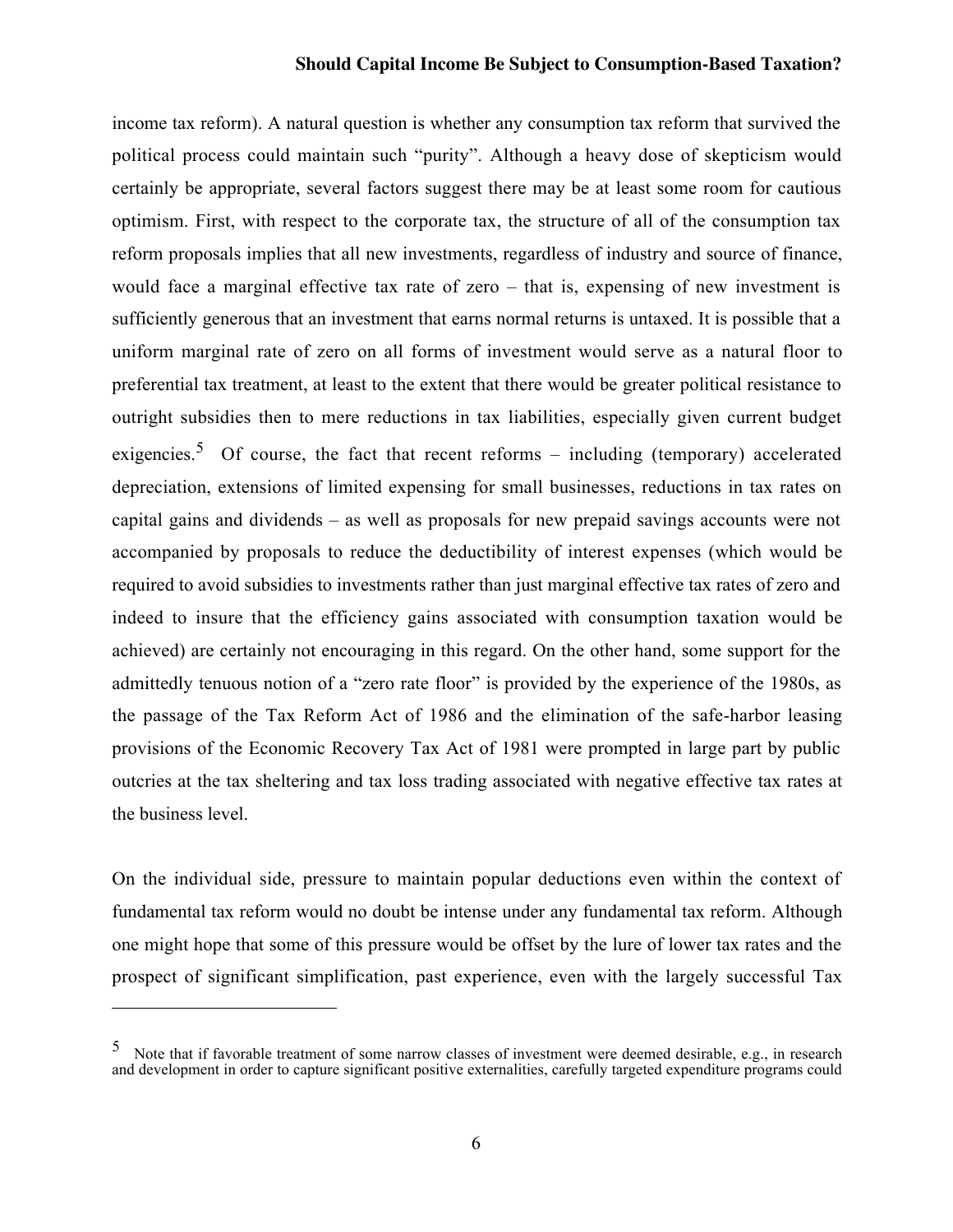Reform Act of 1986, suggests that such optimism may be misplaced. However, especially given concerns about the distributional implications of implementing consumption taxes, some limitations on current deductions that would disproportionately affect primarily high income individuals might be palatable as part of a comprehensive tax reform package. For example, the "upside-down subsidy" nature of current deductions for items such as home mortgage interest – which arises because the value of the deduction increases with the taxpayer's marginal tax rate as does the extent to which the preference item exceeds the standard deduction – implies that their benefits are highly concentrated among the wealthy (Carasso, Steuerle and Bell, 2005). This suggests that proposals to convert the deduction to a credit and/or subject it to a cap – as well as eliminating the mortgage interest deduction for second homes – might be feasible within the context of a fundamental tax reform package as a means of attaining approximate distributional neutrality and keeping top rates relatively low. More generally, the potential for reemergence of tax preferences after the initial enactment of a relatively "pure" consumption tax reform – at both the business and individual levels – might be limited by the introduction of supermajority requirements for adding preferences or raising tax rates or the reintroduction of "pay-as-you-go" budget rules (Bradford, 2005; Auerbach and Hassett, 2005). Although such measures could of course just as easily be enacted under income tax reform (and indeed might have limited the unraveling of the Tax Reform Act of  $1986<sup>6</sup>$ , they may be politically more palatable as part of a large-scale reform of the tax structure than under a more modest income tax reform. Finally, as will be discussed further below, elimination of existing deductions could be accompanied by the introduction of new (perhaps capped) deductions for investments in human capital which, in addition to political popularity, have the advantage of being consistent with the principles of consumption-based taxation (Judd, 2001). To sum up, there are several reasons why there is at least some possibility that a new consumption tax, enacted in the context of fundamental tax reform, might be able to attain a greater degree of "purity" than would be possible under an incremental reform of the current income tax; of course, whether such arguments would in the

be utilized rather than general tax preferences.

<sup>6</sup> See Steuerle (2004) for a discussion of the Tax Reform Act of 1986 and subsequent revisions of the tax structure.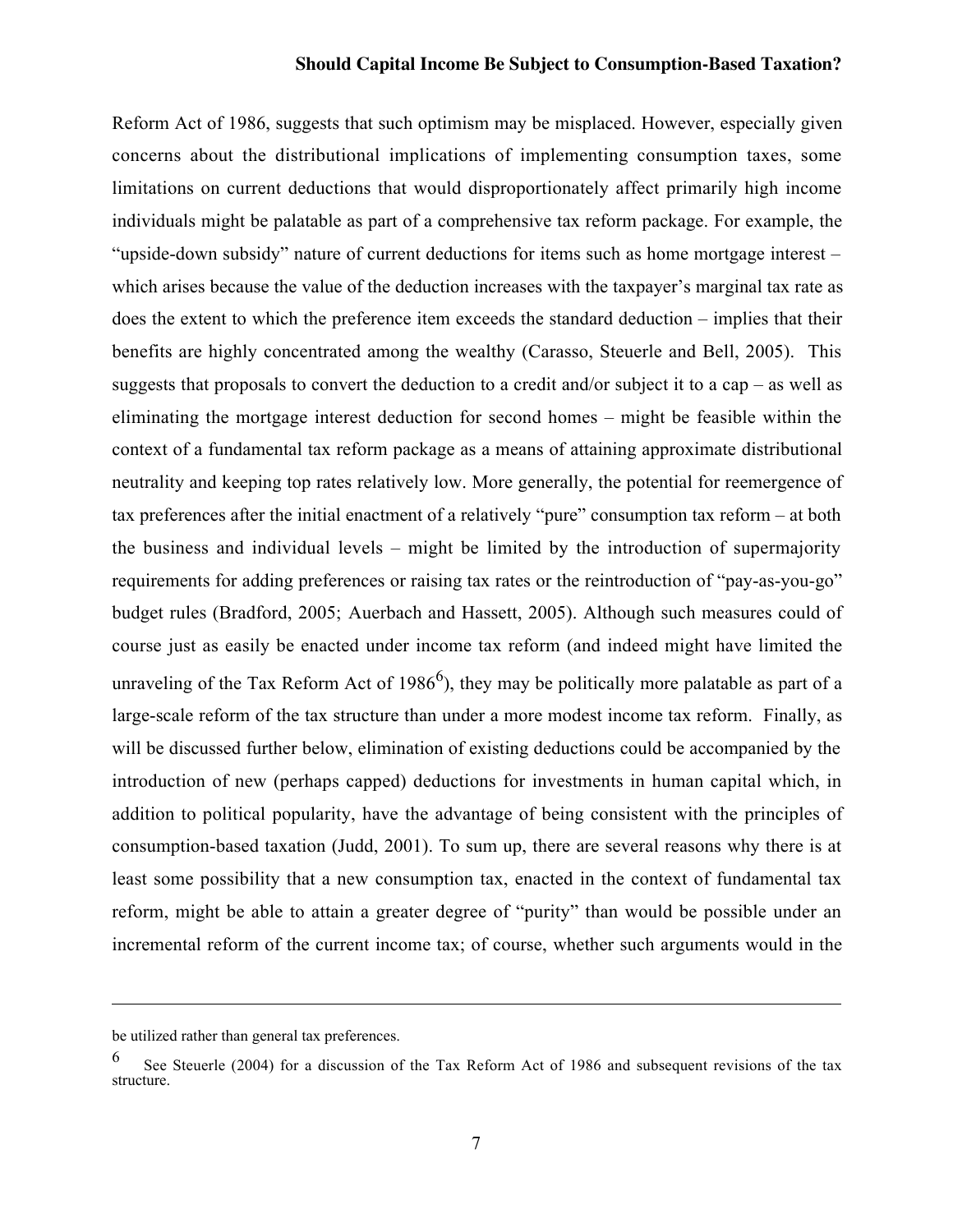end prove compelling and whether such reforms would be sustainable is obviously highly speculative.<sup>7</sup>

Finally, a natural question is whether a consumption tax would be less susceptible to the tax sheltering activity that has plagued the income tax, especially in recent years.  $8$  Since Bankman and Schler (this volume) discuss – debate? – this issue at length, I shall make only a few general comments here. As suggested previously, many of the problems of income measurement that arise under the income tax, especially those associated with a realization-based rather than an accrual-based system and with inappropriate accounting for interest income and expense, disappear under a consumption tax, so there is some presumption that tax sheltering would be less of a problem under a consumption tax. For example, Bankman (2004) notes that many of the tax sheltering schemes that have been utilized under the income tax, most of which involve manipulations of provisions related to the taxation of capital income, would not be possible under a consumption tax. On the other hand, the extent to which this would be true in the "real world" would depend a great deal on the specific details of the plan enacted.<sup>9</sup> For example, Weisbach (2000) argues that the Flat Tax is more easily evaded than some of the other consumption tax options, primarily because it is an "open" tax system that allows business deductions even in cases in which there is no offsetting inclusion (e.g., purchases from individuals, tax-exempt institutions or foreigners).<sup>10</sup> Similarly, Bankman and Schler (this volume) identify a number of sheltering opportunities under the Flat Tax and the X-Tax, some of

 $7$  International experience with the VAT may also be instructive in this regard. Although VATs are never completely uniform, preferences take the form of applying zero rates to certain commodities (typically on distributional grounds) or exempting certain activities (typically on distributional or administrative grounds), rather than business subsidies that would give rise to negative marginal effective tax rates.

This is clearly related to the more general issue of whether a consumption tax would be simpler than an income tax; see Slemrod (1996) and Gale and Holtzblatt (2002) for general discussions of the simplicity properties of the various reform options.

Indeed, McLure and Zodrow (1996) argue for a modified version of the X-Tax that would tax both real and financial transactions at the business level partly on the grounds that it would be less susceptible to evasion and avoidance, especially on international transactions.

<sup>&</sup>lt;sup>10</sup> By comparison, under the credit-method value-added tax utilized in Europe and elsewhere, firms get credits on their purchases only to the extent that they have invoices showing that tax has been paid by their suppliers (McLure,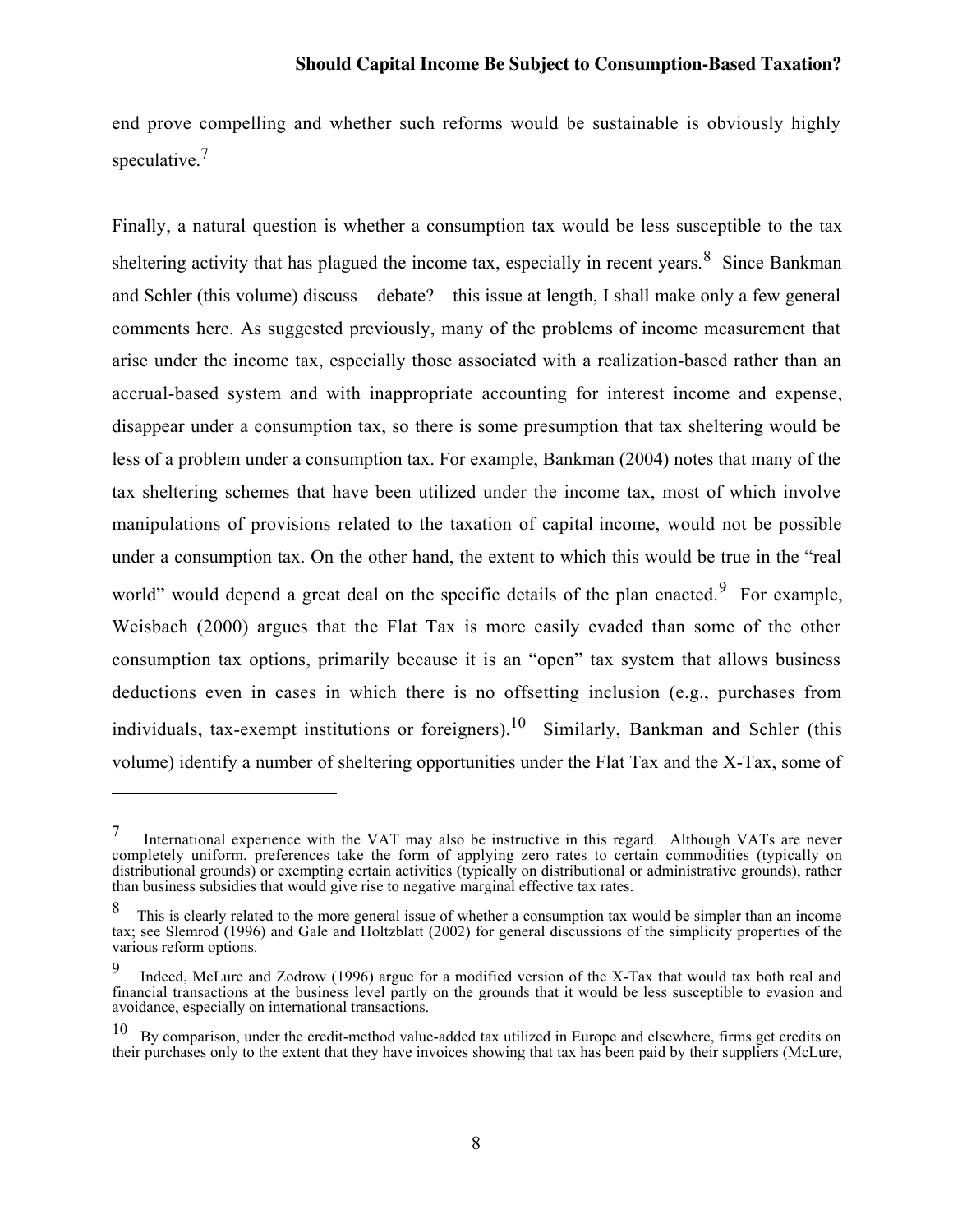which involve significant opportunities for tax deferral (most of which would give rise to short run revenue problems without affecting the present value of revenues) and others that would permanently reduce or eliminate tax liability. The message of this paper is that the relative importance of tax sheltering opportunities under income and the various consumption taxes is unclear, partly because there is so little international experience with consumption taxes of the type being discussed currently,  $11$  and that this is clearly a topic that merits further study. One obvious implication is that the results of the various economic models that assume effective enforcement and then attempt to estimate the efficiency effects from consumption tax reforms (discussed below) must be qualified for differences in enforceability, including susceptibility to tax sheltering activity – but both the direction and the magnitude of the qualification is unclear.

## Consumption-Based and Income-Based Taxation of Capital Income

 $\overline{a}$ 

As noted above, the essential difference between consumption and income-based taxes is in their treatment of capital income. Although this is sometimes expressed as the notion that the income earned by capital is taxed under the income tax but exempt under a consumption tax, this characterization must be qualified in two critical ways. First, as will be discussed further below, consumption taxes generally apply to capital existing at the time of enactment, although this depends on the nature of the transition rules used during the movement to the new regime. Second, and more importantly for purposes of the current discussion, the differences in the tax treatment of capital income under the two approaches are more subtle than suggested by the simple characterization above (beyond qualifications related to the difficulties of implementing a true accrual income tax). These differences arise because the purchases of investment goods are not included in a consumption tax, either due to exemptions, credits or deductions under the NRST and VAT approaches or due to expensing under the business cash flow tax components of

<sup>1987).</sup> This is a major advantage of the credit-method VAT over what McLure calls the "naïve subtraction method VAT," which allows a deduction for all purchases.

<sup>11</sup> A related question is why this international experience with consumption taxes of the types currently being discussed is so limited (beyond the extensive international experience with indirect consumption taxation in the form of the value-added tax and, to a much lesser extent, retail sales taxes), with the primary examples being the ACE (allowance for corporate equity) taxes implemented in Croatia, Brazil, Italy and Austria (Keen, this volume). Although there are a wide variety of possible explanations, it is clear that a factor that played the critical role in halting several consumption tax reforms was the reasonable concern that the US Internal Revenue Service would not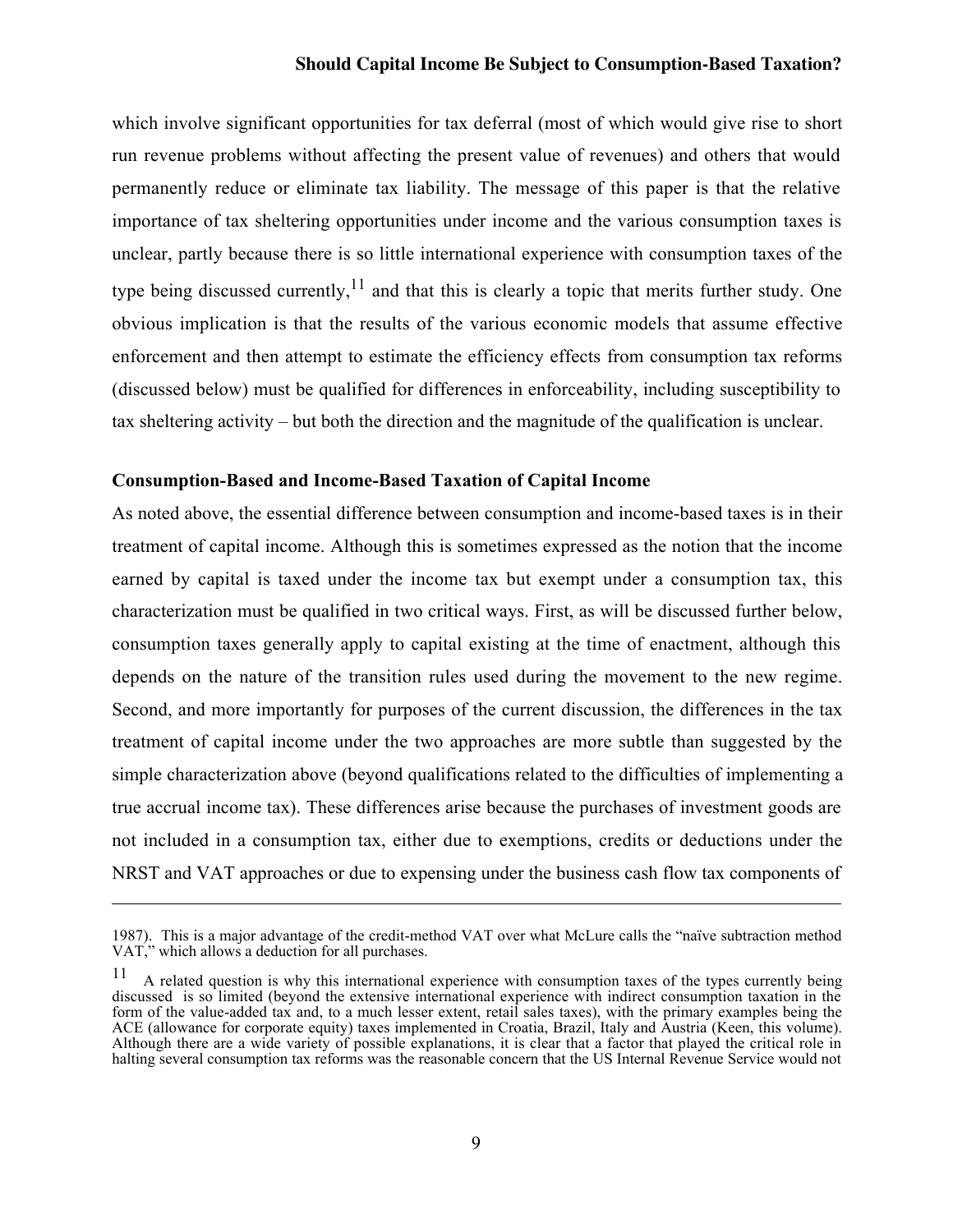the Flat Tax, X-Tax, and other direct taxes. Such treatment is more generous than that provided under an income tax, which allows only deductions for economic depreciation. More specifically, allowing expensing rather than economic depreciation is sufficiently generous in present value to exempt only the normal return to investment.<sup>12</sup> However, as has been stressed in the recent literature, capital income consists of four conceptually separate components.<sup>13</sup> The first is the normal or risk-free return that compensates individuals for deferring consumption, often described as the "return to waiting" which, as described above, is in fact tax exempt under a consumption tax but is fully taxed under a comprehensive accrual income tax. Thus, the standard characterization applies for the normal returns to investment. In contrast, the tax treatments of the other three components of capital income are similar under income and consumption taxes. Specifically, since the benefit of expensing is large enough only to exempt normal returns, above-normal returns or economic rents are captured under both taxes. In addition, the returns to risk-taking – both the expected risk premium and any additional (positive or negative) returns that reflect good or bad luck – are treated similarly under both income and consumption taxes; that is, under both tax systems the government effectively becomes a silent partner in the investment, sharing in both its risk and reward, and earns positive expected tax revenues (which can also be viewed as compensation for the additional risk it assumes as a silent partner in private sector investments rather than as tax revenue). Thus, the difference between the tax treatment of capital income under income and consumption taxes is limited to taxation of the risk-free return, which is fully taxed under the former and exempt under the latter.

The implications of this point are quite interesting and have not been fully investigated in the literature. Risk-free real returns to capital have historically been quite low, especially in periods of high inflation, with average rates, depending on the time period, ranging from roughly 0.5-3 percent (Avi-Yonah, 2004). This suggests that the differences between income and consumption

 $\overline{\phantom{0}}$ 

deem a consumption-based business cash flow tax (e.g., under a Flat Tax, and X-Tax or an Aaron-Galper expenditure tax) to be creditable against the domestic tax liability of US multinationals (McLure and Zodrow, 1998).

<sup>12</sup> A simple numerical example, taken from Zodrow and McLure (1991), may help clarify this point. \*\*ADD

<sup>13</sup> See Weisbach (2004) and Hubbard (2005a) for comprehensive recent discussions, including demonstrations of all the basic points asserted in the text; see also Bradford (1986), Bankman and Griffith (1992), and Hubbard (2002).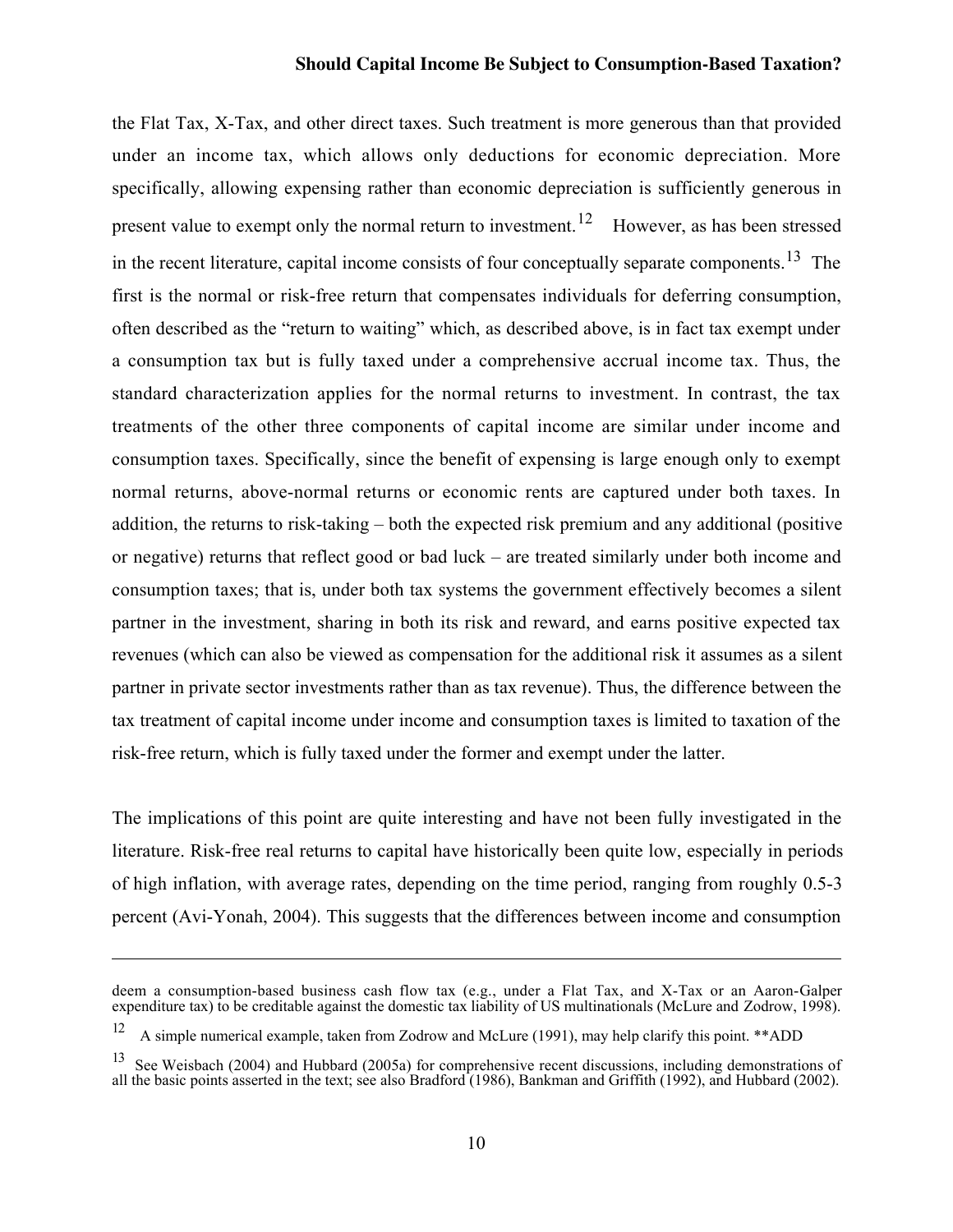taxes may have been overstated in the literature.<sup>14</sup> In particular, most computer simulation models used to analyze the economic effects of implementing consumption tax reforms assume perfect competition and certain returns and thus may overstate the extent to which capital income is taxed under the income tax, as well as the efficiency gains obtained by moving to a consumption tax. On the other hand, these models also typically do not model inflation explicitly, and thus understate the extent to which the normal returns component of capital income is taxed under an unindexed income tax. In addition, as stressed by Judd (1997, 2001), to the extent that economic rents are attributable to imperfect competition characterized by significant consumer price distortions (prices in excess of marginal costs), the efficiency costs imposed by capital income taxation are significantly higher because they tend to exacerbate existing price distortions; this in turn implies that the gains from implementing consumption tax reform would be correspondingly greater. Finally, the fact that economic rents and the returns to risk-taking are treated similarly under both taxes mitigates the transition problems associated with moving from an income tax to a consumption tax.<sup>15</sup> Sorting out the relative magnitudes of all of these various offsetting effects is a useful avenue for future research.

#### International Issues

Following most of the existing literature and because international issues are addressed in another conference paper, this analysis will focus on the taxation of capital income in a closed economy. However, international issues play a critical role in the debate regarding the appropriate taxation of capital income. One especially troublesome issue is that a variety of administrative problems would arise if the US were to implement a consumption-based direct tax system while all of its trading partners continued to use income-based direct taxes. In particular, avoidance schemes based on the differential treatment of capital income would be problematic under certain forms of consumption taxation (McLure and Zodrow, 1996), and the transfer pricing problems that plague the income tax would also arise in certain cases (Bradford, 2003;

<sup>14</sup> This point is stressed by Weisbach and Bankman (2005) and McCaffery (2005). Note, however, that this argument in no way implies that the taxation of normal returns to capital is a trivial issue; see Aaron (this volume).

<sup>&</sup>lt;sup>15</sup> See Lyon and Merrill (2001).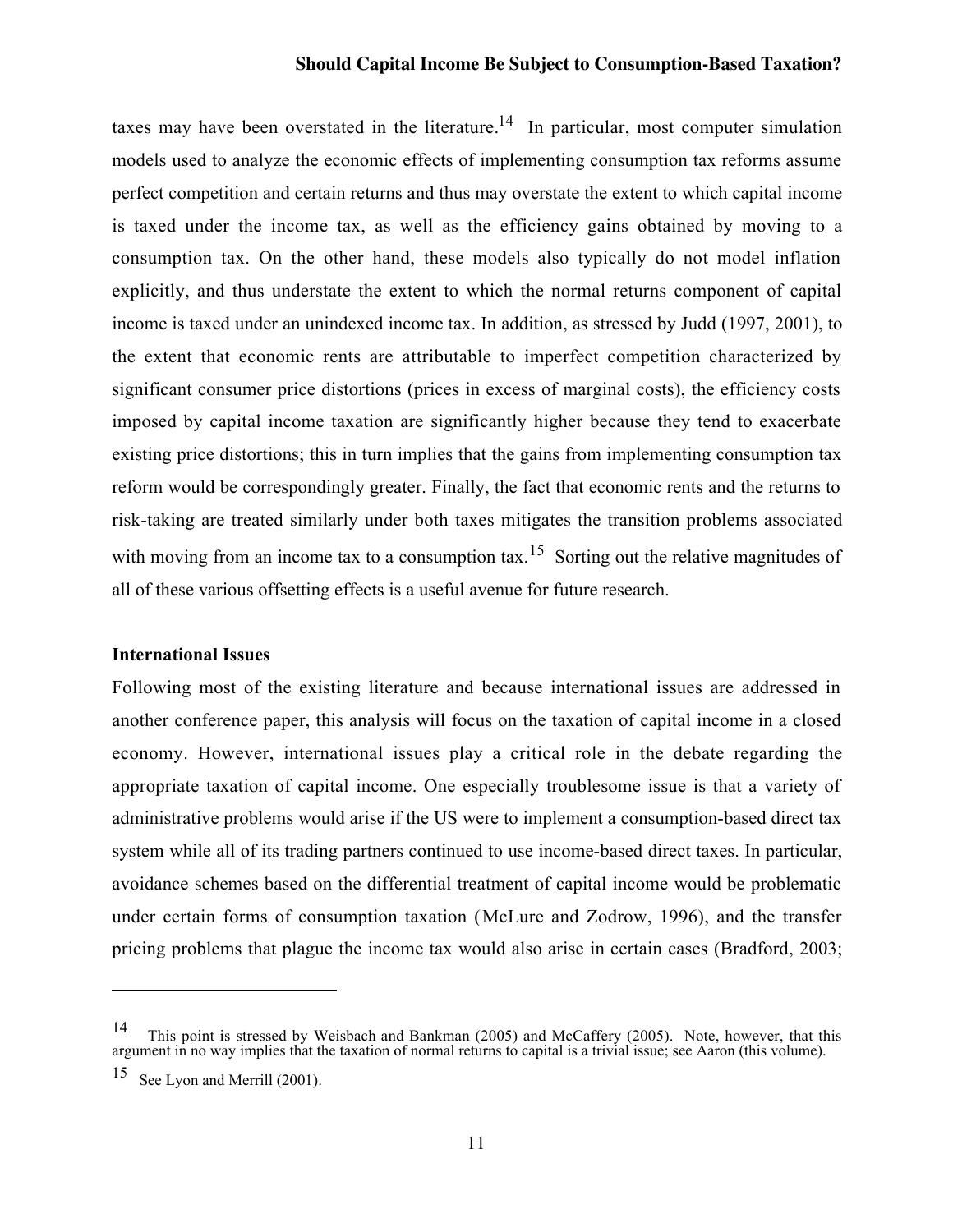Weisbach, 2000; Avi-Yonah, 2004). On the other hand, adoption of a consumption tax would also allow substantial simplification of international tax rules (Ballard, 2002; Weisbach, 2000).

From a theoretical perspective, open economy factors tend to reinforce the case for consumptionbased tax treatment of capital income. This is especially the case in the context of a small open economy that must take the after-tax return to internationally mobile capital as fixed. In this case, Gordon (1986) and Razin and Sadka (1991) show that the optimal tax rate on capital income is zero.<sup>16</sup> The intuition behind this strong result is that a fixed international return to capital implies that any tax on capital income will drive out internationally mobile capital from the taxing jurisdiction until its before-tax rate of return rises by enough to entirely offset the tax, so that mobile capital invested in the taxing country earns the same after-tax return that can be obtained elsewhere in the global economy.<sup>17</sup> This tax-induced emigration of capital lowers the productivity of the fixed factors in the taxing country – land and labor (or at least relatively immobile labor) – and thus lowers wages and land rents. Indeed, as long as the taxing country is sufficiently small, Kotlikoff and Summers (19\*\*) show that local factors of production will ultimately bear the entire burden of the capital income tax, including not only the amount of tax revenue but also the efficiency costs associated with the tax-induced capital outflow.<sup>18</sup> The clear implication is that, solely from the viewpoint of the residents of the taxing country, it is preferable simply to tax local factors directly, and thus avoid at least the excess burden of the tax on capital income.

This result must be qualified in a number of ways. First, capital income taxation may be desirable to capture economic rents that can be earned by investments in the taxing jurisdiction due to unique location-specific characteristics (such as lower transport costs, access to

<sup>&</sup>lt;sup>16</sup> This applies only for production-based taxes on capital income. By comparison, taxes on the capital income of all of a nation's residents, regardless of where it is earned, are theoretically more desirable but in practice exceedingly difficult to implement (Blumenthal and Slemrod, 1995).

<sup>&</sup>lt;sup>17</sup> This result is closely related to the international tax competition literature; see Zodrow (2003) for a recent discussion.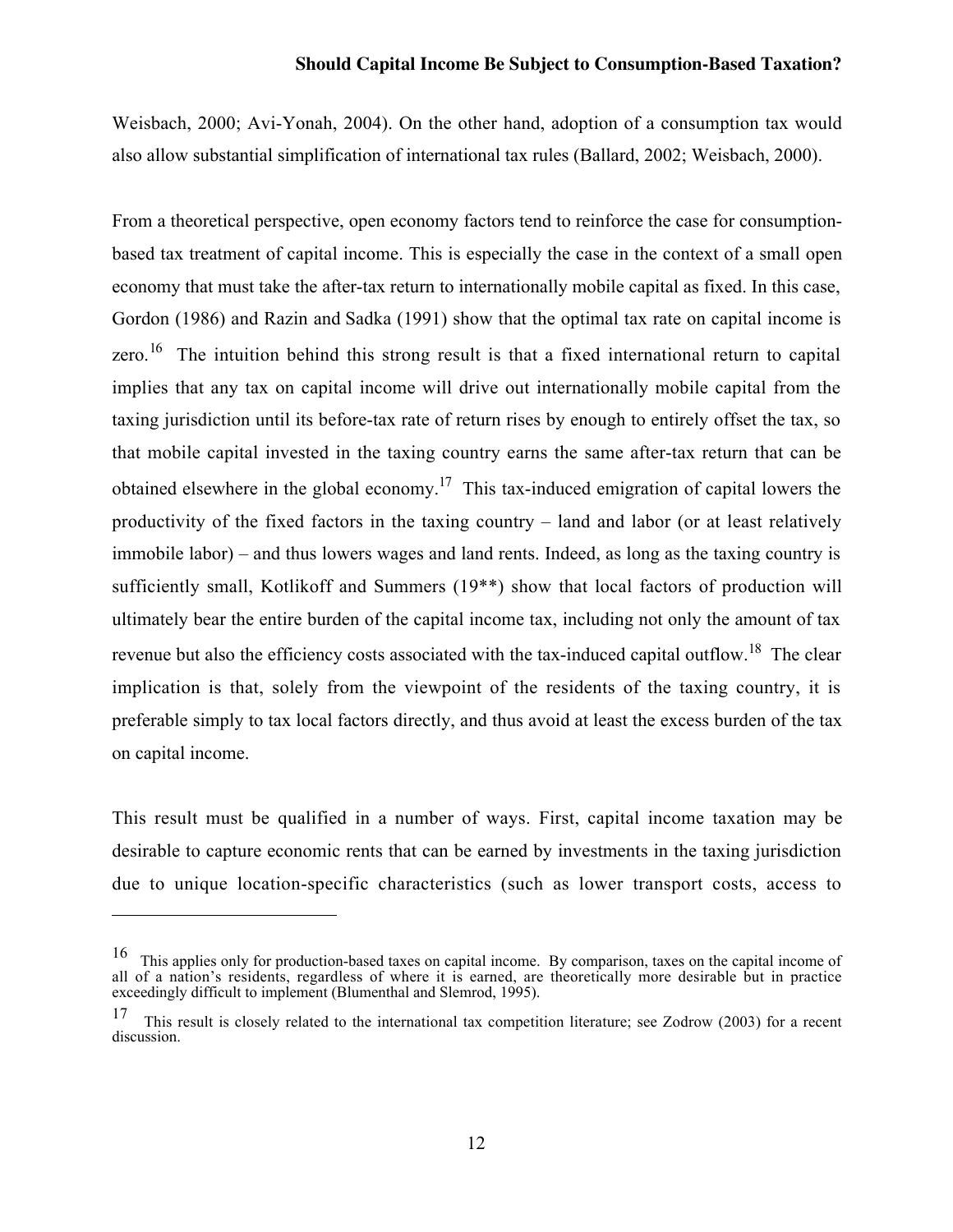productive but relatively inexpensive factors of production, and easy access to consumer markets), especially if those rents accrue to foreign owners of capital. Second, source countries frequently attempt to "transfer" tax revenues from countries that tax their multinational corporations on a residence basis but allow foreign tax credits for taxes paid abroad – although this prospect is limited by numerous factors.<sup>19</sup> Third, the source country may not be appropriately characterized as a small open economy. For example, Gravelle and Smetters (2001) show that for larger economies such as the United States which have significant market power in international capital markets,  $20$  the extent to which capital income taxes are borne by domestic labor (as is implied by the small open economy analysis) is significantly reduced when domestic and foreign goods are imperfect substitutes – although their model does not allow for any tax-induced negative effects on saving. This result contrasts with Harberger (1995), who argues that domestic labor may bear significantly more than the full burden of the corporate tax as the general equilibrium effects of tax-induced wage reductions in the corporate sector spread throughout the domestic economy, although this analysis focuses on the case in which the elasticity of supply of international capital to the domestic economy is infinite and is thus more relevant to the small open economy case. Finally, Gordon (1992) notes that, with implicit coordination of capital income taxes through the foreign credit mechanism of countries that use residence-based corporate income taxes, capital income taxation may be desirable because it provides governments with revenues as well as a backup to domestic personal income taxes. Nevertheless, on balance, international capital mobility considerations would appear to create another theoretical argument for reduced taxation of capital income. This argument is generally

<sup>&</sup>lt;sup>18</sup> These efficiency costs arise due to an inefficiently low overall capital intensity of production and a tax bias favoring production of labor-intensive goods (Gordon and Hines, 2002).

<sup>19</sup> Specifically, the "treasury transfer" effect is mitigated because (1) many home countries utilize a territorial rather than residence-based system for taxing their multinationals, (2) many countries that tax worldwide income on the basis of residence allow tax sparing which eliminates the "treasury transfer" effect (since the home country allows foreign tax credits for taxes that would have been paid in the absence of source country investment incentives),  $\tilde{B}$ ) many multinationals from countries that tax on a residence-based system, especially the US, currently have far more foreign tax credits than they can use, and (4) the value of foreign tax credits is reduced because they are paid only when funds are repatriated to the domestic parent while the source based taxes must be paid currently. See Zodrow (2005) for a recent discussion.

<sup>20</sup> Although capital is less than perfectly mobile internationally (Feldstein and Horioka, 1980; French and Poterba, 1993), much recent research suggests that the extent of international capital mobility is significant and increasing over time (Feldstein and Bachetta, 1991; Obstfeld and Rogoff, 1995; Coakley, Kulasi and Smith, 1998).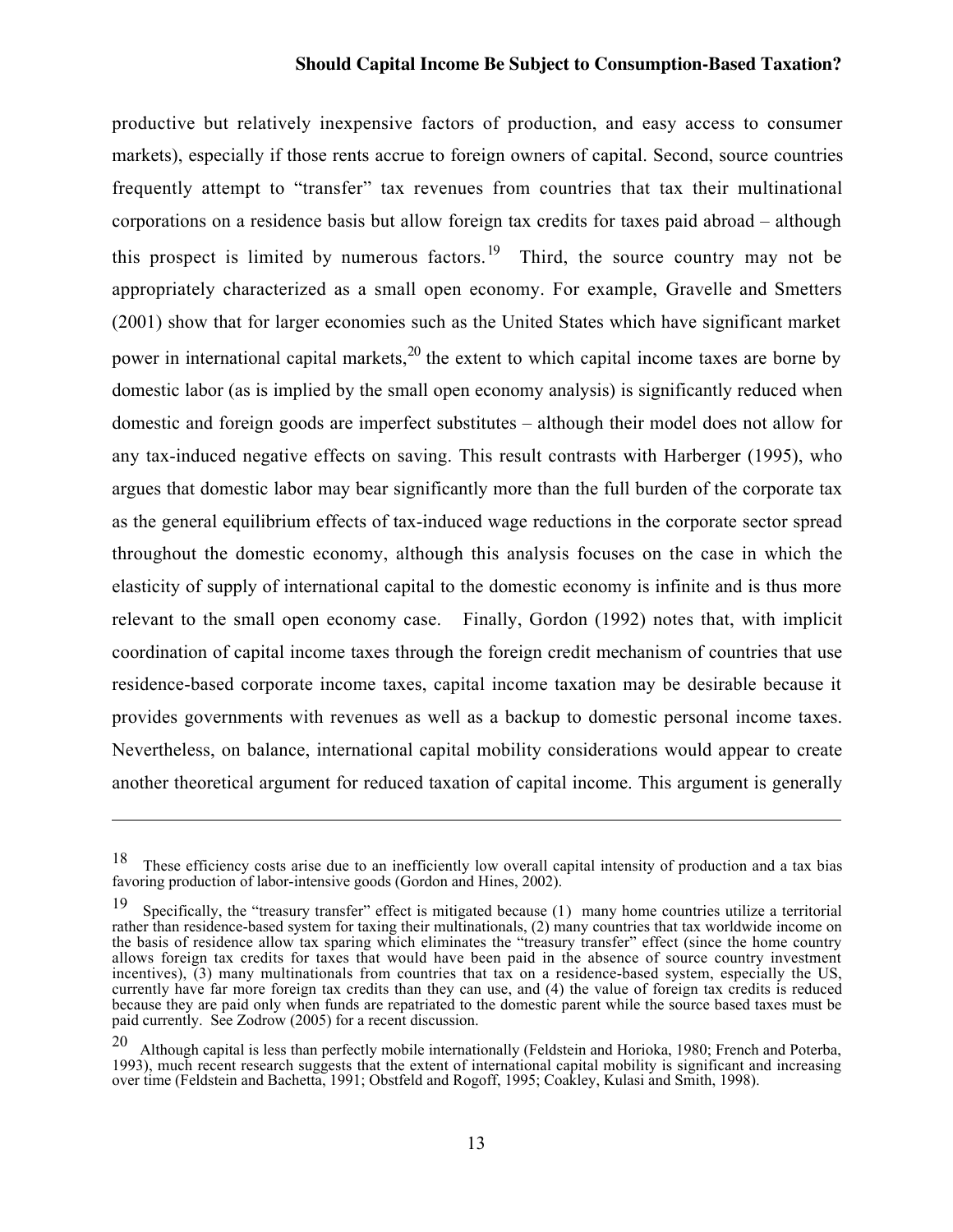supported by simulation models of the effects of consumption tax reforms, as growth of the domestic capital stock, labor productivity and wages is augmented by inflows of international capital (although the taxation of such foreign direct investment is limited to the taxation of economic rents) and returns to capital decline less than in the closed economy case.<sup>21</sup> For example, in a recent review, Ballard (2002, pp. 137-8) concludes that "fundamental tax reform in the United States would lead to aggregate welfare gains, and … these gains would be larger in an open-economy context." Given recent low savings rates in the US and the concomitant reliance on foreign capital, such concerns are especially important.

#### III. AN OVERVIEW OF THE LITERATURE ON THE DEBATE

The debate regarding the relative desirability of income and consumption taxation dates back to Hobbes, Marshall and Mill; it was rekindled some thirty years ago by the seminal work of Andrews (1974) as well as the highly influential reports of the US Treasury (1977) and the Meade Committee in the UK (Institute of Fiscal Studies, 1978), and continues unabated to this day. The debate has generated a voluminous literature.<sup>22</sup> which implies that the following discussion is necessarily selective. The approach I take is to focus initially on what I believe to be the three most important sets of results in the literature on optimal capital income taxation, as well as various qualifications to those results, and then consider some additional issues.

#### Results from Infinite Horizon Models Analyzing Efficiency Issues

 $\overline{a}$ 

The most striking result in this literature is due to the seminal contributions of Judd (1985) and Chamley (1986), who analyze optimal capital and wage income taxation in models in which individuals are assumed to be infinitely lived. Although such models are used to some extent

 $21$  Note, however, that there are offsetting effects, as some of the tax-induced increases in personal saving go abroad (Goulder, Shoven and Whalley, 1983) and some of the welfare gains accrue to foreign residents. In addition, Grubert and Mutti (1985) show that even limited international capital mobility is sufficient to have a significant impact on an analysis of the effects of reform.

<sup>22</sup> For recent surveys, see Zodrow and McLure (1991), Gravelle (1994), Gordon (2000), Judd (2001), McCaffery (2005) and Weisbach and Bankman (2005).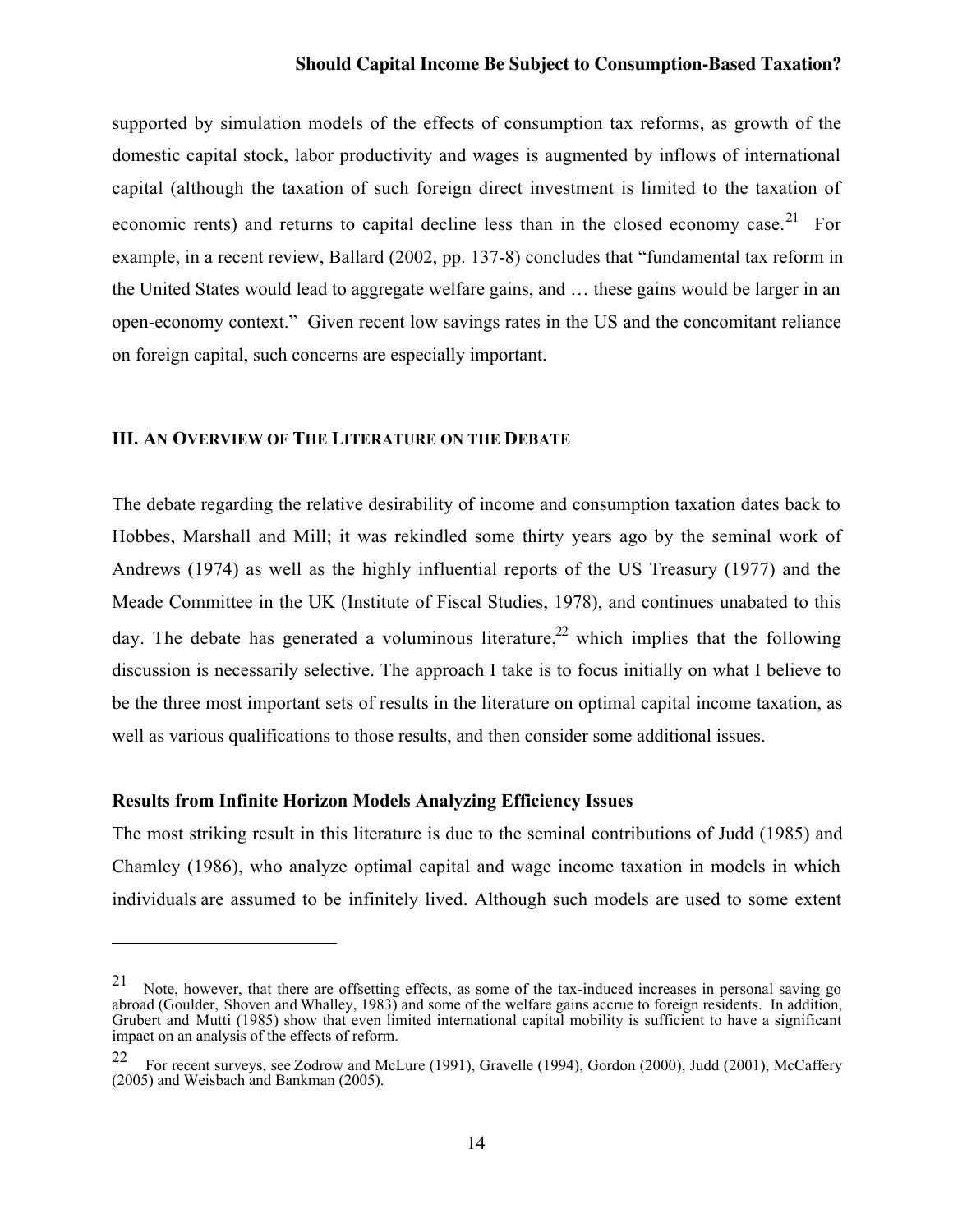because they are analytically tractable, they can be loosely justified as a representation of the situation in a parent's welfare depends on her children's welfare, and thus on her grandchildren's welfare, etc. Within this context, Judd and Chamley show that in the long run the optimal capital income tax rate is zero. The intuition behind this result is straightforward. By reducing the aftertax interest rate, a capital income tax increases the price of future consumption relative to current consumption. Although this distortion may be modest over a short time interval, it increases exponentially with time, so that even a small capital income tax rate will eventually be highly distortionary. Since the individuals in these models have perfect foresight over an infinite lifetime, their consumption patterns are highly distorted by such a tax, with significant declines in saving and capital accumulation. Indeed, in the Judd (1985) model, which has both representative workers and capitalists, the negative effects of a capital income tax on saving and capital accumulation and thus labor productivity and wages are sufficiently great that the optimal capital income tax rate is zero even if the government is concerned only about the welfare of workers.<sup>23</sup> A second message of the infinite horizon models is that even though capital income taxation should be avoided entirely in the long run, existing capital should be taxed to the maximum extent feasible since such taxation represents a nondistortionary or "lump sum" source of revenue.<sup>24</sup> Similarly, confiscatory capital income taxation may be desirable in the short run while capital-tax-induced distortions are relatively small.<sup>25</sup>

 $\overline{\phantom{0}}$ 

<sup>&</sup>lt;sup>23</sup> This result does not depend on the nature of individual preferences, and has been extended to models with exogenous growth (Lucas, 1990), stochastic shocks to production (Chari, Christiano and Kehoe, 1994), heterogeneous capital goods and imperfect competition (in which case Judd (1997) shows that the optimal capital income tax rate is negative), and various patterns of government expenditures (Judd, 1999).

<sup>24</sup> Although the practical relevance of this result is generally quite limited, it is interesting to note that implementation of a consumption tax may, depending on transition rules, achieve this result; this point is discussed further below. Note also that such a policy suffers from a "time inconsistency problem" in that although it may in principle be desirable to impose a huge tax on existing capital as part of an agreement to exempt future returns to capital, investors will understandably be suspicious that future governments will renege on the agreement and tax future accumulations of capital, in which case the predicted positive effects on saving and capital accumulation will not fully materialize.

A related result is obtained by Saez (2002a), who constructs a model in which the use of progressive capital income taxes (flat rate taxes above an exemption level) may be used for a finite time period to reduce wealth accumulations existing at the time of the enactment of reform.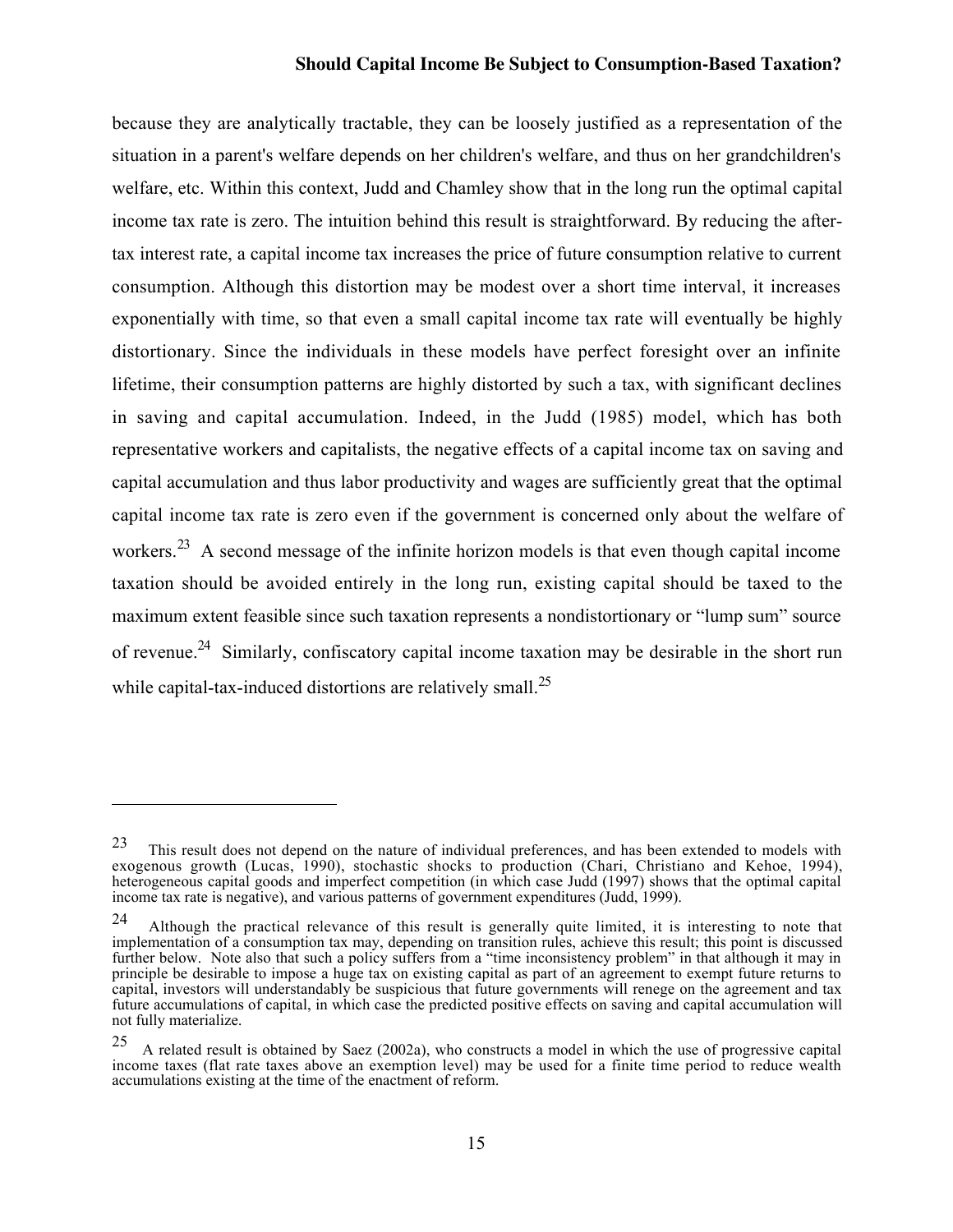Since the infinite horizon models are characterized by relatively large saving responses, they tend to imply relatively large growth effects from implementing consumption tax reforms (Engen, Gravelle and Smetters, 1997). Indeed, based on an infinite horizon modeling approach, Lucas (1990, p. 314) argues that proposals to exempt capital income from taxation would deliver "the largest genuinely free lunch I have seen in 25 years in this business, and I believe we would have a better society if we followed this advice." Nevertheless, the policy implications of these results are open to debate. In particular, Jones, Manuelli and Rossi (1993) and Milesi-Ferretti and Roubini (1998) argue that the logic underlying the desirability of tax exemption of the income from physical capital in the long run in such models also applies to the accumulation of human capital; that is, returns to human capital investments should also be exempt from tax. To the extent that the costs of obtaining human capital are foregone earnings and the tax system is proportional, this is not an issue, as the implicit deductibility of foregone earnings, coupled with taxation of the returns to the investment in the form of future wages, implies that returns to investment in human capital are in fact untaxed (as such treatment corresponds to that of saving under a cash flow consumption tax). However, to the extent that the direct costs of making an investment in human capital (e.g., tuition, books and fees) are not deductible, the resulting wage income should not be taxed. Thus, tax exemption of the income to physical capital under a consumption tax should be accompanied by the deductibility of the direct costs of investing in human capital, to the extent such investments do not reflect consumption expenditures (Judd,  $2001$ )<sup>26</sup>

<sup>&</sup>lt;sup>26</sup> Early research suggested that the neutral treatment of investment in human capital (financed with foregone earnings) and investment in physical capital was an important advantage under a consumption tax, relative to an income tax which creates an inefficient tax bias toward investment in human capital by taxing only the returns to investment physical capital (Driffill and Rosen, 1983). However, in addition to its political appeal, a bias favoring human capital accumulation may be desirable to offset (1) the effects of a progressive tax system, under which the implicit deductions for foregone earnings are taken at a low rate while the subsequent returns to investment (future wages) are taxed at a relatively high rate (Dupor, Lochner, Taber and Wittekind, 1996), (2) the absence of deductions for most direct costs of investment human capital, including tuition, books and fees (Nerlove, 1992), and (3) the differentially high risk associated with undiversifiable investments in human capital (Eaton and Rosen, 1980; Judd, 1998). Moreover, recent work by Taber (2002) suggests that the efficiency costs of income taxation of human capital investment are short-lived, and the transition to a new efficient equilibrium is fairly rapid. Thus, the efficiency benefits of improved tax treatment of human capital investment under the consumption tax may be fairly limited – and in any case, expenditure policy, which already plays a major role in reducing the effective cost of education in the US, is a better targeted and thus less costly means of correcting for any perceived problems in human capital formation (e.g., underinvestment due to liquidity constraints).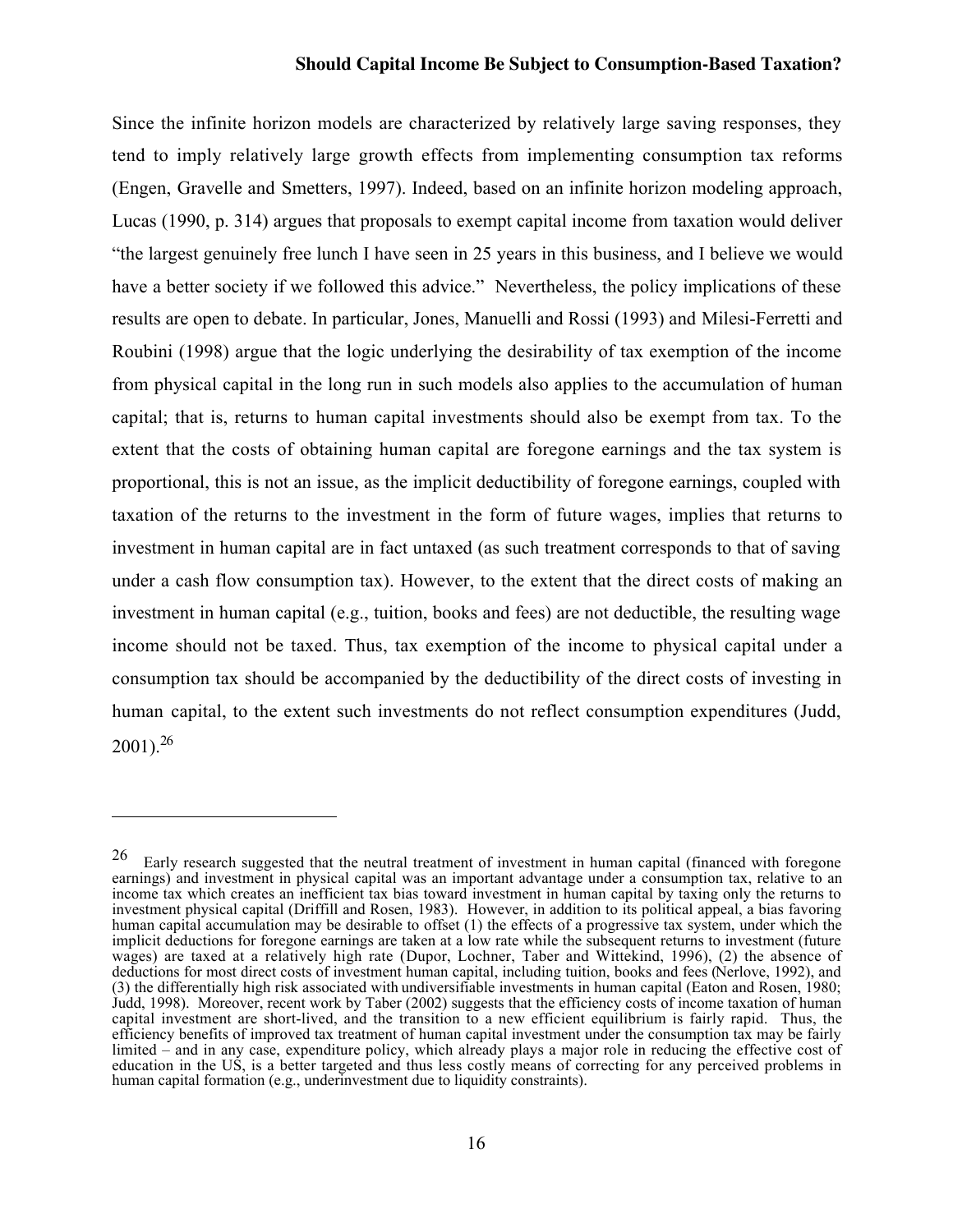More importantly, many observers hesitate to draw policy implications from models that assume infinitely-lived individuals. Beyond questions regarding the validity of using infinitely-lived individuals as a representation of altruism across generations, such models cannot address the critical issues related to intergenerational redistribution and transitional problems that are raised by consumption tax reforms. Accordingly, most of the policy analysis of consumption tax reforms has focused on lifecycle models with an overlapping generations structure.<sup>27</sup>

#### Results from Life-Cycle Models Analyzing Efficiency Issues

 $\overline{\phantom{0}}$ 

The simplest version of the traditional lifecycle model is characterized by the same basic structure as that described above, except that the representative individual has a two-period life cycle, supplying labor (demanding leisure), purchasing consumption goods and saving during the first "earnings" period, and consuming by drawing down savings during the second "retirement" period. As above, a tax on wage income in this context is equivalent to a uniform tax on consumption in the two periods, while a tax on capital income reduces the after-tax return to capital and thus effectively acts as a tax on future consumption. This problem is thus analogous to the often-studied issue of whether uniform or differential taxation of consumption commodities is optimal. As is well known, uniform commodity taxation is efficient only under certain circumstances, and analogous results obtain in this case. Specifically, the optimal capital income tax rate is zero (implying uniform taxation of consumption in both periods, as would occur under a consumption or wage tax) only if first and second period consumption are equally complementary with leisure.<sup>28 29</sup> The intuition underlying this result reflects a balancing of two considerations. On the one hand, uniform taxation of consumption in the two periods tends to be efficient, as it avoids tax distortions of intertemporal consumption allocation decisions. On the

<sup>27</sup> Note, however, that the insight that capital income taxes are highly distortionary for individuals with long time horizons are still relevant, if to a lesser degree, in lifecycle models. Indeed, because lifecycle models often assume away intergenerational altruism entirely, they may be understating the gains from consumption tax reform.

<sup>28</sup> For example, see Feldstein (1978), Bradford (1980), King (1980) and, in an explicitly dynamic context, Atkinson and Sandmo (1980).

Goods that are complements tend to be consumed together. More formally, leisure and a consumption good are complements if an increase in the price of the consumption good reduces the demand for leisure (and thus increases labor supply).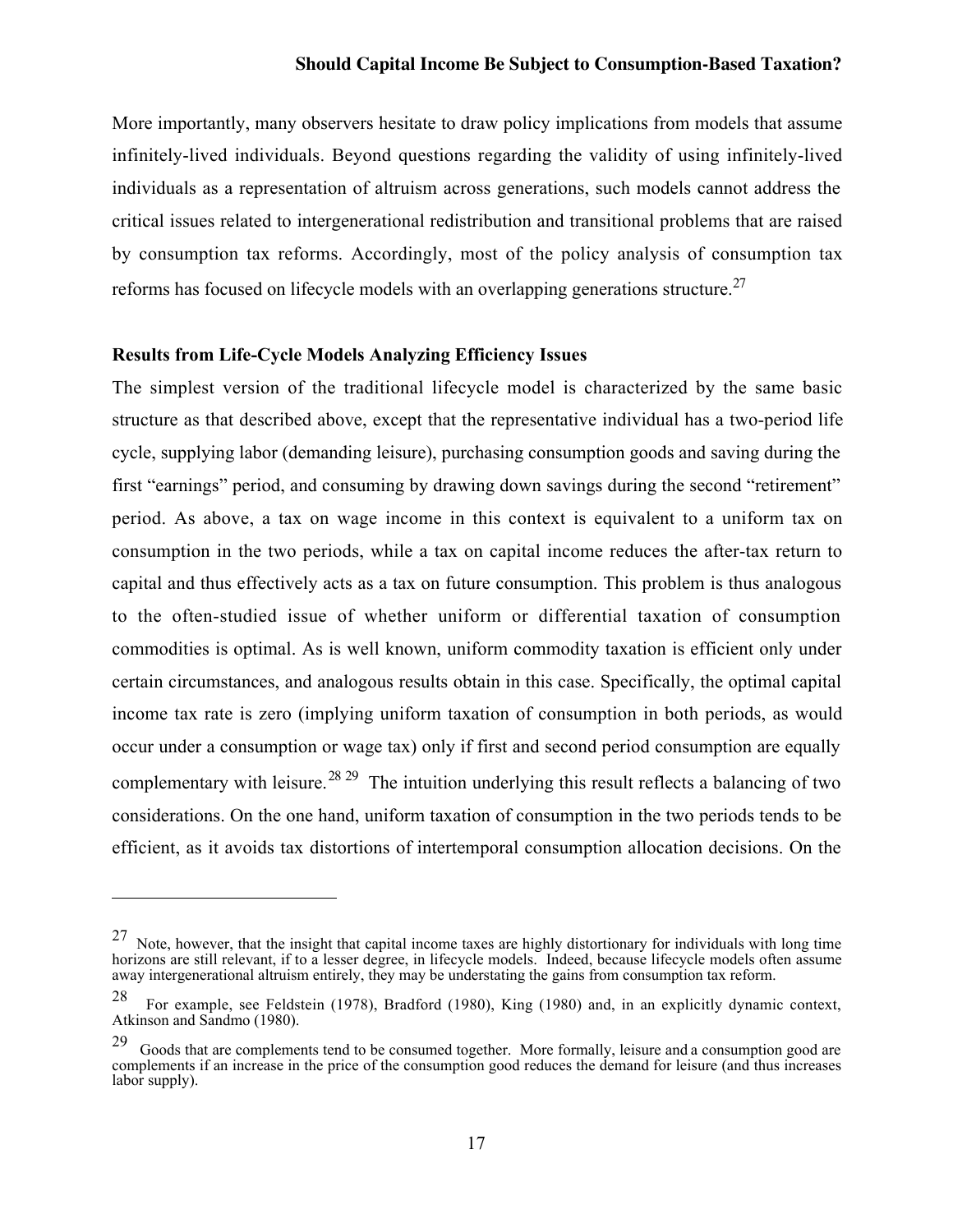other hand, the inability to tax leisure directly implies that taxation of the consumption goods will inefficiently reduce labor supply, so that differential taxation of consumption goods will be desirable if it can be used to offset the tax-induced increase in leisure demand and the associated reduction in labor supply. However, if consumption in the two periods is equally complementary to leisure and thus affects labor supply in the same way, any rationale for differential taxation disappears, and uniform commodity taxation (a capital income tax rate of zero) is optimal.

As shown by Auerbach (1979), this condition obtains if individual tastes meet two requirements, hereafter referred to as the uniform commodity taxation (UCT) conditions. First, individual tastes must be "separable" in leisure and the two consumption goods – that is, decisions regarding choices among consumption commodities must be independent of the decision regarding how much labor to supply (leisure to demand). Second, individual tastes must be "homothetic" with respect to the consumption goods, which implies that increases in wealth are distributed proportionately across consumption in all periods. There is of course no guarantee that individual tastes will satisfy these two UCT conditions. However, homotheticity is consistent with the generally accepted permanent income hypothesis, and indeed is a standard feature of most lifecycle model formulations. Separability of consumption and leisure is more tenuous but, as argued by Atkinson and Stiglitz (1980, p. 437), it provides a reasonable benchmark that is based on "an assumption that has been made in nearly all studies of demand and labor supply functions."<sup>30</sup> It is also important to note that income taxation corresponds to a tax rate on capital income that is not merely positive but equal to the tax rate on wage income. If the "optimal" tax rate on capital income is positive but relatively small, the administrative costs associated with taxing capital income at a positive rate suggest that a consumption-based tax may be preferable to an income tax.<sup>31</sup> In sum, the simple two-period model arguably suggests a

 $\overline{\phantom{0}}$ 

<sup>30</sup> Moreover, Balcer, Garfinkel, Krynski and Sadka (1983) argue that even in situations in which the UCT conditions are not satisfied and differential commodity taxation is theoretically desirable, the efficiency gains relative to a uniform commodity tax are quite small; moreover, these results were obtained within the context of taxes on various commodities within a single period, and it seems likely that differences in complementarities with leisure would be significantly greater across different types of consumption goods than across aggregate consumption in different periods, suggesting that uniform taxation is closer to optimal in the latter case.

<sup>31</sup> Alternatively, such a result supports use of the "dual" income tax, adopted in the late 1980s and the early 1990s by the Nordic countries (Denmark, Finland, Norway and Sweden), under which capital income is taxed at a single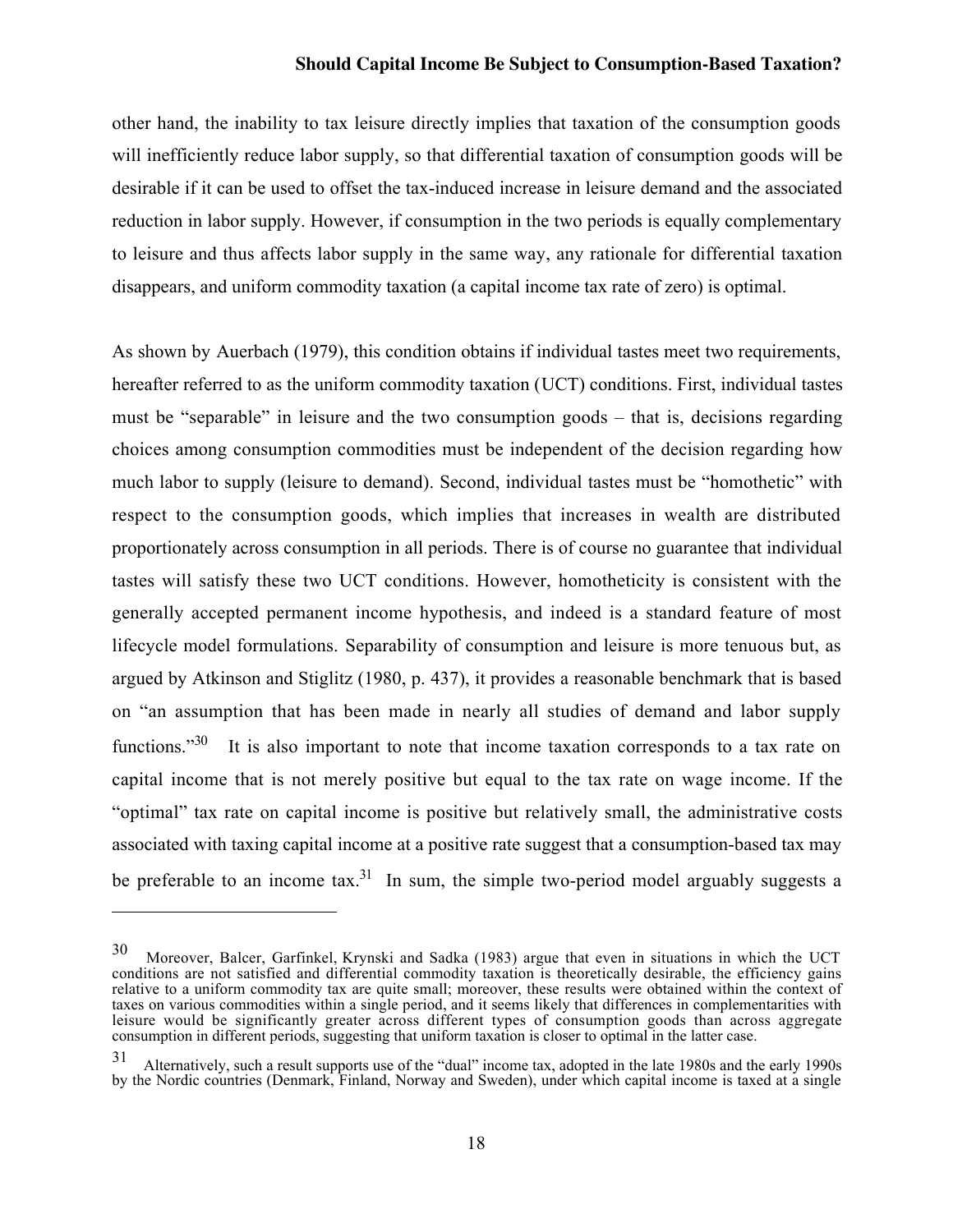presumption that an optimal tax system is, or is approximated by, tax exemption of capital income.

Note also that the applicability of the simple two-period model is limited. Two obvious concerns are that for a more complete analysis individual lifecycle optimization must be combined with production and incorporated into an overlapping generations structure of the economy, and that the two-period model is an oversimplified representation of earnings, consumption and savings decisions. These two concerns are addressed in a seminal paper by Summers (1981), who constructs an overlapping generations model of an economy comprised of lifecycle savers, each of whom maximizes utility over a fifty-year adult life, the last ten of which are spent in retirement. By assuming fixed labor supply, Summers abstracts from the leisure complementarity issues described above and instead focuses on the allocation of consumption over the lifecycle. He emphasizes that an increase in the tax rate on capital income reduces the after-tax discount rate individuals use in estimating their human wealth – the present value of all future labor earnings – when making consumption and savings decisions. The resulting increase in human wealth prompts greater consumption early in life, that is, less saving. The simulations reported by Summers suggested that this human wealth effect is highly significant and results in large reductions in savings, which in turn implies that the enactment of a consumption tax reform results in large steady state welfare gains. For example, in one central case, the enactment of a cash flow consumption tax results in a steady state welfare gain equal to 11.2% of lifetime income.<sup>32</sup> The enactment of a wage tax in the Summers model also increases steady state

relatively low proportional rate at either the business or individual levels, while labor income is taxed at progressive rates under the personal income tax (Sorensen, 1994; Nielsen and Sorensen, 1997). The Nordic dual income tax represents an innovative compromise between the arguments supporting full and zero taxation of capital income; this is especially true for small open economies that are concerned about the tax-induced capital outflows and transfer pricing problems associated with high capital income tax rates, but nevertheless wish to tax economic rents, including those of foreign capital owners, and take some advantage of any treasury transfer effects available from multinationals based in countries that grant foreign tax credits. However, the structure of the dual income tax structure creates a strong incentive to disguise labor income as capital income, especially for small-business owners, and measures designed to combat this evasion problem may be ineffective or instead may result in over-taxation of capital income. Moreover, economic rents and the returns to risk-taking are taxed at relatively low rates, foregoing relative efficient sources of revenue. Finally, in practice, the Nordic countries provide for preferential treatment of certain forms of capital income, even relative to the dual income tax rate structure (Cnossen, 2000). For further discussion, see Zodrow (2005).

 $32$  One reason for the large welfare gains obtained with a consumption tax reform is that the size of the existing capital stock under the income tax is suboptimal in the Summers model, which is reflected as an equilibrium return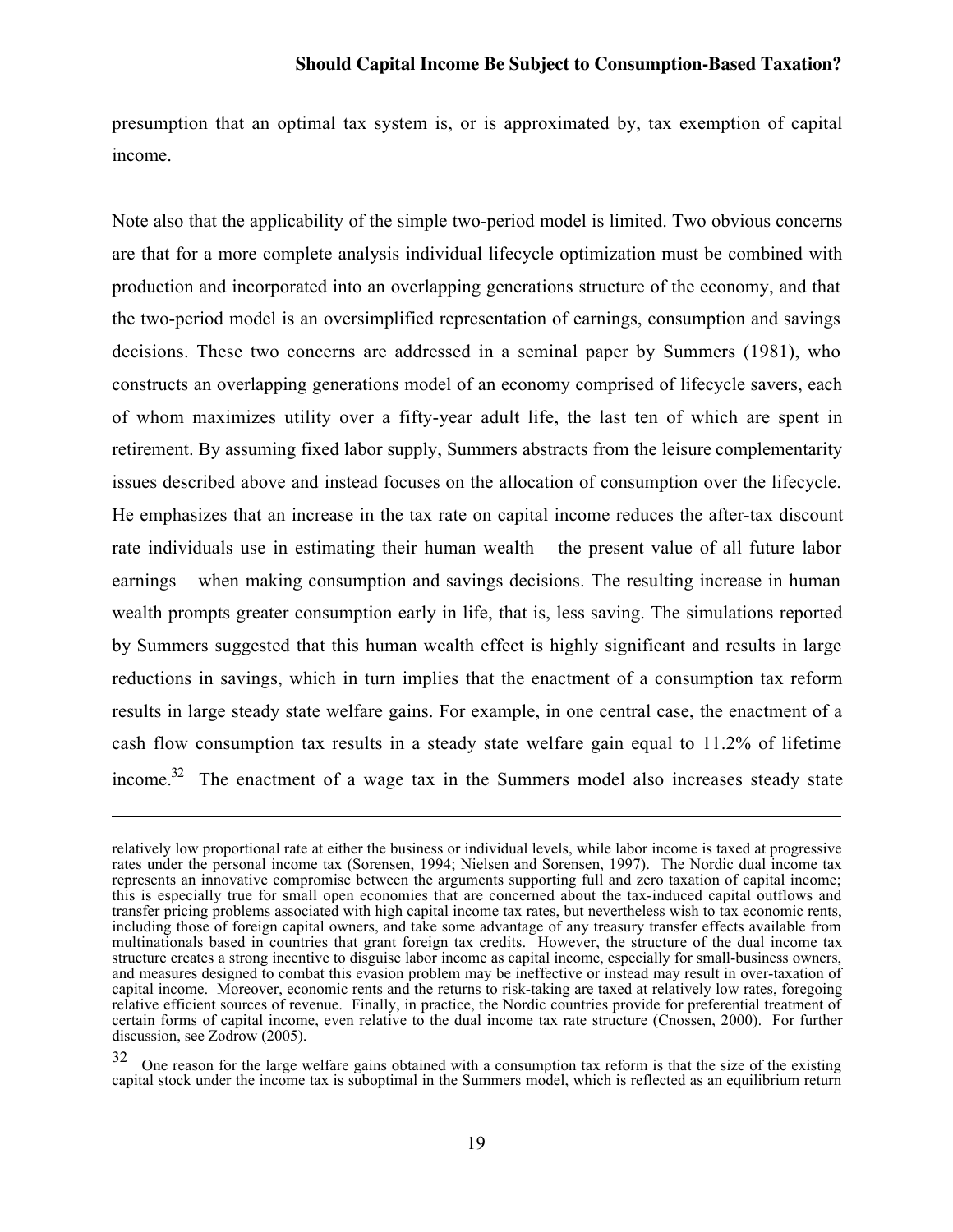welfare, but to a significantly smaller extent (7.0% of lifetime income), since existing capital is not subject to tax <sup>33 34</sup>

The Summers model sparked a great deal of interest and additional research. Much of this research focused on the extent to which the savings responses in the Summers model (savings elasticities with respect to the after-tax rate of return on the order of 1-3) are sensitive to various choices about model structure and parameter values (Evans, 1983; Starrett, 1988) and appear to be unreasonably large in light of the fairly small responses estimated in the empirical literature (Ballard, 1990, 2002; Gravelle, 2002). In addition, the assumptions made by Summers of an inelastic labor supply and wages that increase exponentially over the earnings period and thus tend to inflate the human wealth effect are problematical.<sup>35</sup> These issues are addressed in the overlapping generations general equilibrium model constructed by Auerbach and Kotlikoff

to capital that significantly exceeds the steady state growth rate; such an assumption seems plausible and is consistent with the often-expressed concern that the US saves and invests too little. Note, however, that many other non-tax government policies also affect the level of saving and the size of the capital stock, including investments in public capital, the size of federal deficits (including those associated with the Social Security and Medicare programs), federal support of research and subsidies to human capital accumulation, etc. Thus, the net effect of the government on the level of saving and on the capital stock, and the extent to which the size of the capital stock is too small or too large, is difficult to ascertain.

<sup>33</sup> This highlights the point, noted above, that a significant fraction of the efficiency gains obtained from a consumption tax reform is attributable to a one-time "hit" on old capital, reminiscent of the tax on existing capital that characterizes the infinite horizon models

<sup>34</sup> Note, however, that the wage tax in the Summers model is not accompanied by a cash flow business tax, and thus does not reflect the effects of enacting a Flat Tax which, in the absence of transition rules, would also include a lump sum tax on existing capital due to the loss of depreciation deductions under the business tax. A separate issue is the treatment of the government budget constraint. Summers assumes that the government's budget must be balanced each year. As a result, any policy that defers taxes, such as a cash flow consumption tax or an income tax, will stimulate additional savings as individuals must save to finance the payment of future taxes; this additional saving would not occur under a wage tax reform, which reduces its savings effects and thus the long run welfare gains associated with its enactment.

<sup>35</sup> A separate issue, discussed further below, is the tax treatment of bequests, a difficult issue as bequest motives are not particularly well understood and the effects of including bequests depends on how they are modeled; see Diamond, Johnson and Zodrow (1997) for a discussion. The effect of adding bequests is fairly small if they are simply modeled as another element in the utility function (Seidman, 1983). If individuals are instead assumed to have a "target" bequest motive, the efficiency gains from consumption-based taxation of capital income are reduced because an increase in the after-tax rate of return facilitates attainment of the bequest target and thus reduces saving. Alternatively, if bequests are modeled by assuming altruism on the part of parents toward the welfare levels of their children, the analysis becomes similar to that of infinitely-lived individuals, in which capital income taxes are highly distortionary and consumption taxation is optimal. In a life cycle context, the analysis is complicated further by the fact that bequests generate benefits to both the donor and the recipient, which implies that subsidies could be justified. For excellent recent discussions of the many issues raised by the tax treatment of bequests, see the articles in Gale and Slemrod (2001).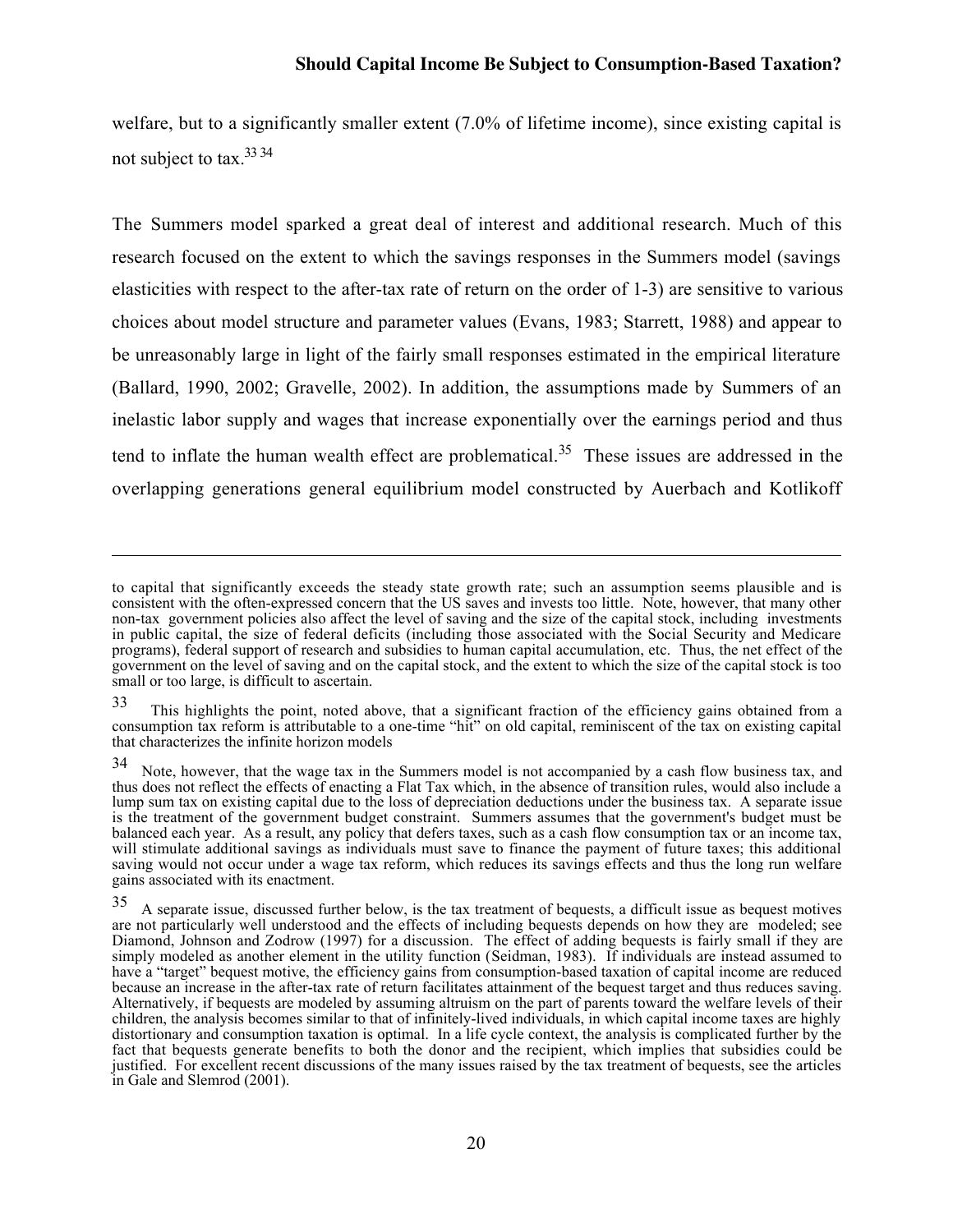$(1987).$ <sup>36</sup> The AK model allows labor-leisure choices in each period, assumes a "hump-backed" wage profile over the lifecycle taken from the labor economics literature, and uses more conservative parameter values than those utilized by Summers.

As a result of these and many other differences from the Summers model, the welfare gains obtained from the enactment of a consumption tax reform in the AK model are more moderate. For example, in a base case analysis, enactment of a cash flow consumption tax increases steady state welfare by 2.3% of the present value of "lifetime resources," a broader measure of welfare than that used by Summers as it includes the value of leisure.<sup>37</sup> More recently, Auerbach (1996) uses an updated version of the AK model to analyze the effects of several of the consumption tax proposals discussed above.<sup>38</sup> He estimates that enactment of a retail sales tax or a value-added tax would increase long run steady state welfare by 1.9% of lifetime resources; this corresponds to an efficiency gain, measured as the sustainable increase in welfare for all future generations, using lump-sum redistributions to hold constant the utility levels of all individuals alive at the time of enactment, equal to 6.4% of lifetime resources. By comparison, due to its standard deduction and personal exemptions, enactment of the Hall-Rabushka Flat Tax results in smaller welfare and efficiency gains, as steady state welfare increases by 1.6% and the efficiency gain is more than halved to 2.8%. Auerbach also considers adding transition rules to the Flat Tax in the form of allowing continued deductions for depreciation on existing assets. As discussed below, such transition rules mitigate the tax-induced decline in the values of existing assets associated with a consumption tax reform; however, reducing the magnitude of this windfall loss imposed on existing capital owners also reduces the long run efficiency gains attainable with reform. Specifically, in Auerbach's simulations, the steady state welfare increase drops to 0.67% and the long run efficiency gain drops to 2.2% of lifetime resources. Thus, a central message of Auerbach's analysis is that reform-induced efficiency gains vary significantly across

<sup>36</sup> See Auerbach (1996) for a recent analysis of fundamental tax reform using the AK model, and Kotlikoff (1998) for a discussion of its evolution.

 $37$  By comparison, for the same reasons as in the case of the Summers model, the enactment of a wage tax (again without a complementary business tax) reduces welfare by 0.9% of the present value of lifetime resources.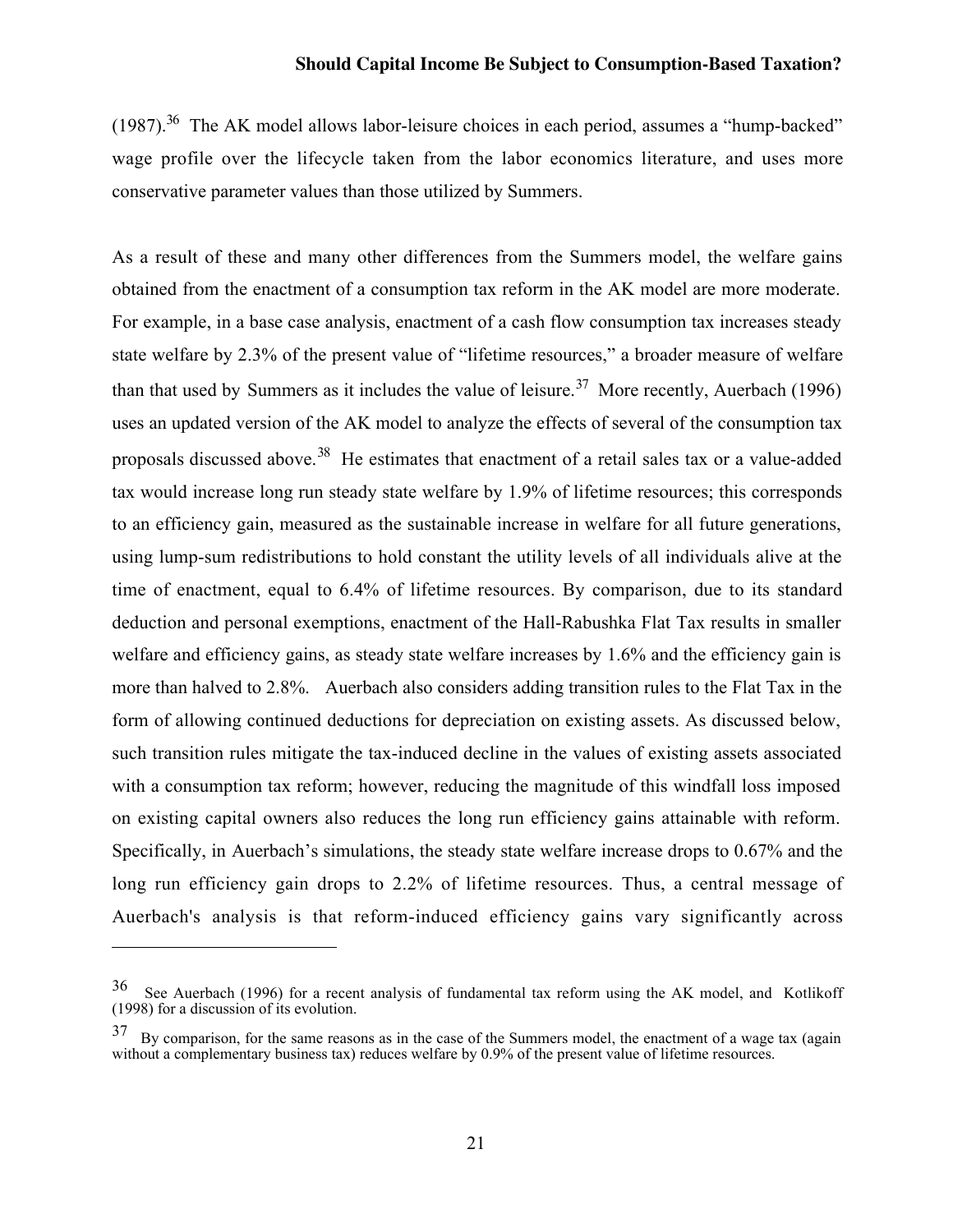consumption tax reforms, and are negatively affected by adding progressivity and transition rules.39

Although the analyses by Auerbach and Kotlikoff evaluate the relative merits of income and consumption taxes, they do not directly address the issue of the optimal tax treatment of capital income in an overlapping generations model populated by individuals who optimize over a life cycle consisting of many periods. This issue is addressed in an excellent recent paper by Erosa and Gervais (2002), hereafter, EG.<sup>40</sup> These authors construct a model that is generally similar to that utilized by AK, except that the government has complete flexibility with respect to debt policy. In calculating "optimal" tax rates in the model, the government is assumed to maximize a weighted sum of individual welfare levels across generations. In this context, EG show that a capital income tax rate of zero is optimal only if the UCT conditions are satisfied *and* labor income tax rates vary appropriately with age, with low (high) rates when leisure demand is high (low) and relatively inelastic (elastic).<sup>41</sup> Since age-dependent wage income taxes are infeasible, EG investigate whether their effects can be approximately replicated with the appropriate pattern of capital income tax rates, and find that some capital income taxation is in fact typically optimal since the optimal time path of age-dependent wage tax rates tends to increase over most of the lifecycle. However, their simulation results suggest that this effect is modest, with optimal capital income tax rates ranging from roughly 4-15%, or 30-35% of the tax rate on wage income. As suggested above, given the significant administrative costs of attempting to tax capital income at any level, the EG results could easily be interpreted as implying that the optimal tax

<sup>38</sup> See also Kotlikoff (1995).

<sup>&</sup>lt;sup>39</sup> Indeed, Auerbach also estimates that the efficiency gains associated with implementing the USA tax (Weidenbaum, 1996), which provides for transition rules and multiple individual tax rates that range up to 40% as well as a variety of other features, are only 0.1% of lifetime resources.

<sup>40</sup> See also Garriga (2003).

<sup>&</sup>lt;sup>41</sup> The additional complexity of age-conditioned labor income tax rates is required because, in contrast to the infinite-horizon models where consumption and leisure are constant in the steady state for the representative individual, consumption and leisure vary over the life cycle in an overlapping generations model. Note that the pattern age-dependent wage tax rates is consistent with the standard Ramsey optimal taxation principle of taxing inelastically demanded goods at relatively high rates (Auerbach and Hines, 2002). In addition, the optimal agedependent wage income tax rates depend inversely and fairly sensitively on the social welfare weights assigned to various generations.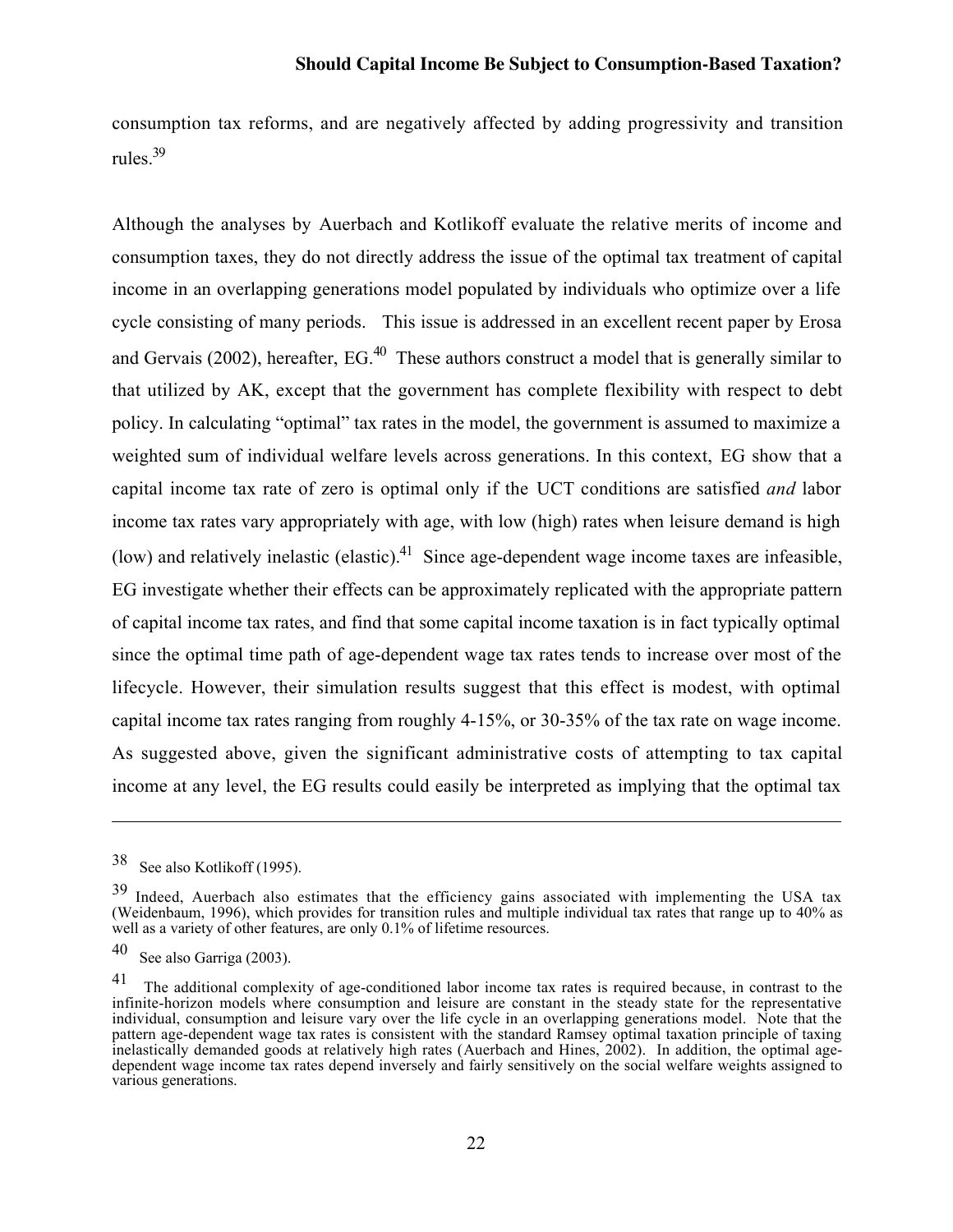rate on capital income is sufficiently low that tax exemption under a consumption tax may be desirable.<sup>42</sup> Nevertheless, further investigation of the optimality properties of AK-type models is certainly warranted, as is an examination of the relative efficiency costs in these models of moving from the optimum toward either pure consumption or pure income taxation, since such "pure" policies are likely to be desirable, once the relatively large administrative costs of hybrid systems are recognized.<sup>43</sup>

#### Results from Models Analyzing Efficiency and Equity Issues

Although the analysis thus far has focused exclusively on efficiency issues, equity concerns are central to the debate regarding the desirability of taxing capital income. Both horizontal equity (equal treatment of equals) and vertical equity (progressivity) issues have been addressed in the literature.

#### Horizontal Equity

 $\overline{a}$ 

With respect to horizontal equity, a central issue is the time period over which ability to pay tax should be measured. If this period is a single year, then potential rather than actual annual consumption is a plausible measure of ability to pay, and a comprehensive measure of income including all accrued capital income, often referred to as Haig-Simons income, is typically viewed as the appropriate tax base. In this case, horizontal equity implies that individuals with the same comprehensive income in a given year should pay the same tax.

However, the rationale underlying the Haig-Simons ideal has been questioned by consumption tax proponents. For example, Bradford (1980), drawing on the basic lifecycle model, argues that

<sup>42</sup> Alternatively, the EG results provide support for a Nordic dual income tax under which the tax rate on capital income is significantly lower than the tax rate applied to labor income.

 $43$  In addition, an examination of the effects of relaxing the EG assumption of a perfectly flexible debt policy would be very useful, as the political feasibility of such a policy is questionable. Flexible debt policy in the EG model plays an important role, as debt can be used to offset the negative effects of consumption tax reform on the elderly if the social weight on current generations is relatively high, or to finance lower future taxes with the accumulation of current surpluses if the weight on future generations is relatively high; for example, in one case analyzed by EG, the government runs a surplus equal to three times in GDP in order to finance lower future tax rates.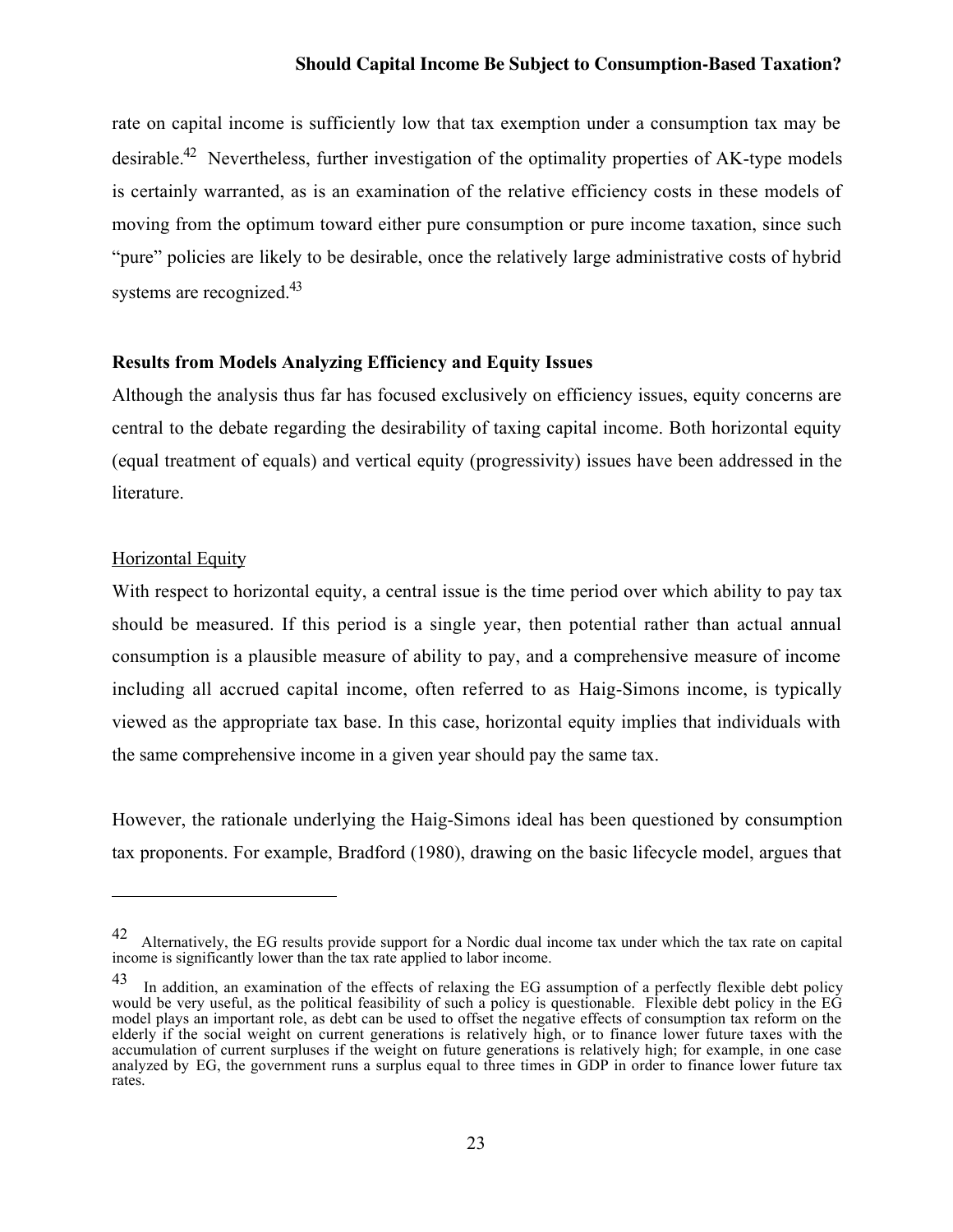individual welfare is a function not of annual income but of consumption over the lifetime, subject to a lifetime budget constraint. In this case, the appropriate measure of ability to pay is an individual's "endowment" – the present value of lifetime wage earnings – and capital income merely represents compensation for deferred consumption.<sup>44</sup> In this context, both a (proportional and permanent) tax on consumption and a tax on wages satisfy the criterion of horizontal equity, as the lifetime tax burdens under each approach are equal in present value, and equal the product of the tax rate and the present value of the endowment, independent of individual consumption and saving decisions. By comparison, an income tax which taxes the return to saving penalizes savers; that is, individuals who tend to earn their income early in life or consume late in life will face a higher lifetime tax burden than individuals who have identical endowments but tend to be late earners or early consumers. Bradford argues that this implies that a consumption tax is inherently preferable on horizontal equity grounds, and this view, while not universally accepted, appears to have considerable support.<sup>45</sup>

A closely related issue is whether this argument should be extended to multiple generations.<sup>46</sup> In particular, the "dynastic" view of horizontal equity implies that economic resources should not be taxed until actually consumed, which implies that bequests should be tax exempt as they represent a transfer of potential consumption to heirs. Under a prepaid tax like the Flat Tax or the X-Tax, this implies that inheritances should not be included in the tax base of the recipient (since the tax has been prepaid); under a postpaid expenditure tax, this implies that "withdrawals" that are used to fund bequests should not be taxed, but should be included as cash inflows in the tax base of the recipient so that they can be taxed when consumed. The sales tax or value-added tax approaches are inherently consistent with the dynastic view of equity, as tax is not assessed until consumption actually occurs.

<sup>44</sup> As will be discussed below, when the basic lifecycle model is extended to include bequests and inheritances, the value of the individual endowment should include inheritances and bequests should be treated as consumption.

<sup>45</sup> See Burman (this volume).

<sup>46</sup> See Zodrow and McLure (1991) for further discussion of this issue.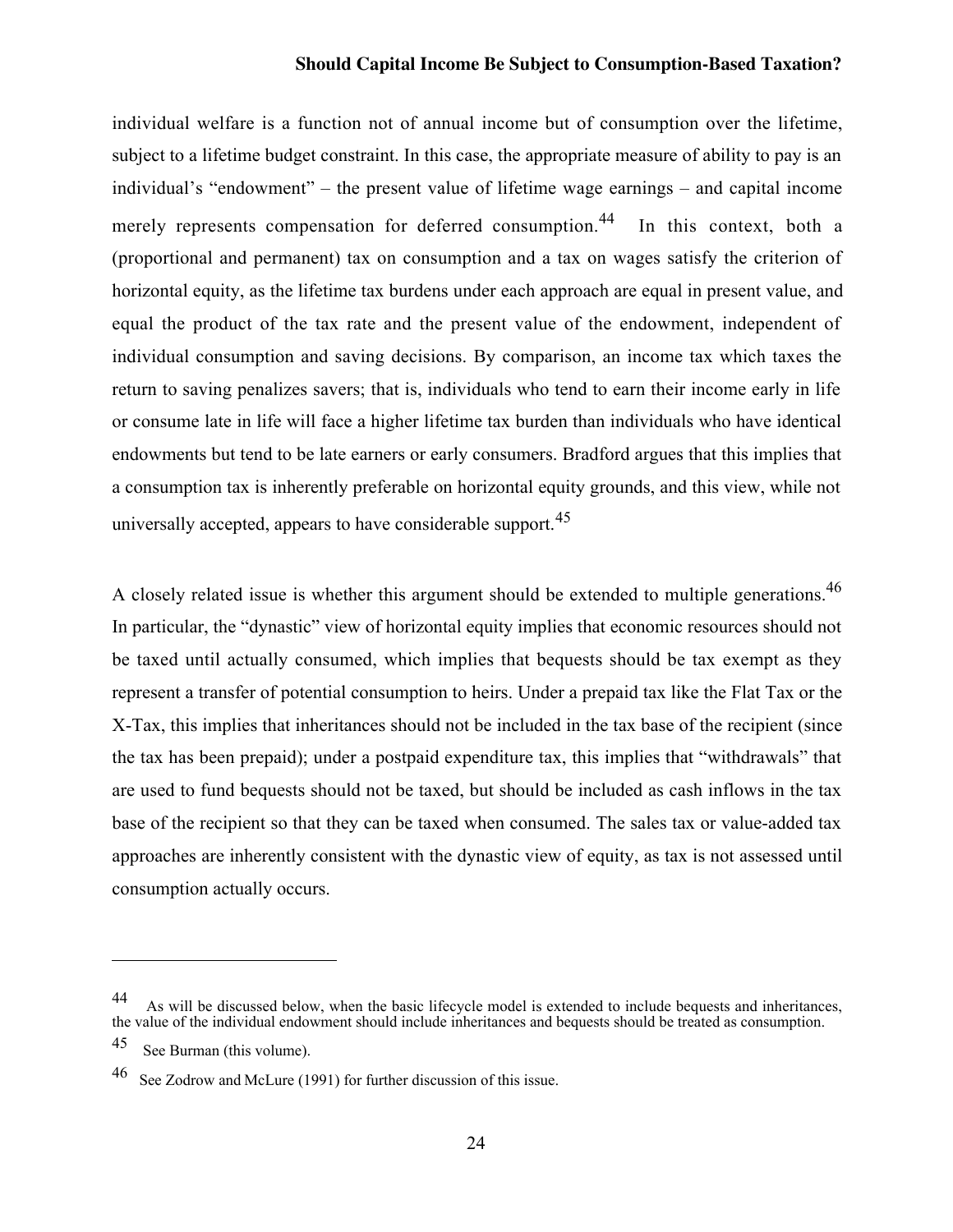By comparison, the "lifetime endowment" view of equity underlying the lifecycle model described above argues that an individual should be taxed on all resources available during his or her lifetime, including inheritances, regardless of whether they are used for consumption or bequests. This view of equity can be viewed as the lifetime analog to Haig-Simons income, as it implies that the correct base for measuring ability to pay tax over the lifetime is lifetime income including inheritances, regardless of how it is used (Aaron and Galper, 1985). Under a prepaid tax like the Flat Tax or the X-Tax, this implies that inheritances should be included in the tax base of the recipient, implying that both the recipient and the donor (since the tax has been prepaid) will pay tax on the funds transferred. Under a postpaid expenditure tax, this implies that "withdrawals" that are used to fund bequests should be taxed, and should also be included in the base of the recipient. Proponents of the dynastic equity view argue that such treatment introduces an element of income taxation into a tax system that is ostensibly based on consumption, and creates a tax bias against both saving and transfers in the form of bequests relative to other forms. In contrast, proponents of the lifetime endowment view of equity argue that such treatment is essential to ensure that all individuals with the same lifetime resources are treated equally (and to limit the transmission of huge fortunes across generations). The choice between the two approaches obviously involves personal value judgments. However, it is important to note that the choice between the dynastic and lifetime endowment views of equity has similar implications for the designs of both income and consumption taxes; it is an issue for the choice between the two taxes primarily to the extent that capital income taxation is perceived to supplement poorly administered (or substitute for non-existent) estate taxes.<sup>47</sup>

<sup>47</sup> Cremer, Pestieau and Rochet (2003) show that capital income taxation may be desirable in a version of the Atkinson and Stiglitz (1976) model, modified to include bequests that are by assumption tax exempt, if the equity gains from indirectly taxing inherited wealth offset the efficiency costs of reducing saving and investment. Note also that capital income taxation can be justified as a proxy for a wealth tax that is assessed on the grounds that wealth confers utility beyond its consumption value in the form of prestige, security, and power, including political power (Carroll, 2000). However, consistent with the dynastic view of equity, Shaviro (2004) argues that such benefits reflect only the value of future consumption, which would be fully taxed under a consumption tax (although there would be no reduction in wealth accumulation under a consumption tax, in contrast to the case under an effective capital income tax).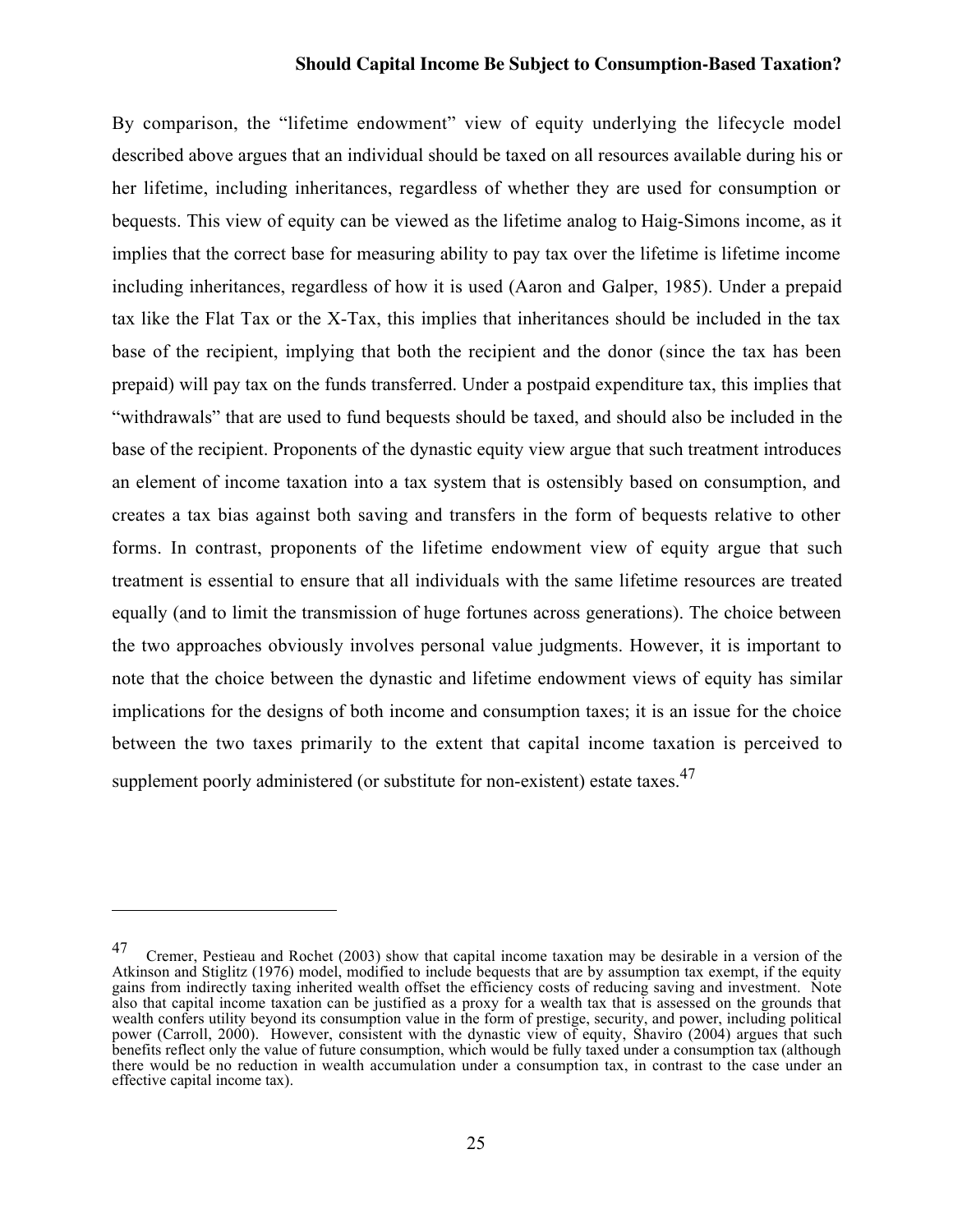#### Vertical Equity

 $\overline{a}$ 

The vertical equity or progressivity of the tax system is also a contentious issue in the income versus consumption tax debate. Although a discussion of the optimal progressivity of the tax system is far beyond the scope of this paper, the following discussion examines whether capital income taxation is necessary to achieve vertical equity goals.

This issue is addressed in a seminal paper by Atkinson and Stiglitz (1976) (hereafter, AS) which focuses on optimal commodity taxation but can, like the studies discussed above, also be applied to analyze the optimal taxation of consumption across periods. The AS model focuses on whether differential commodity taxation is desirable to achieve a society's vertical equity goals (captured in a social welfare function that is a weighted sum of individual utility levels) if a nonlinear tax on wage income is also available and individuals differ only in their skill and thus in their wage levels. Within this context, AS show that if the UCT conditions are satisfied and the nonlinear tax on wage income is set optimally, differential commodity taxation is unnecessary. The intuition behind this striking result is that optimal use of the nonlinear wage tax is sufficient to achieve all distributional goals, since individuals differ only in their skill levels, and at any given skill level all individuals have the same earnings and consumption pattern. Thus, the nonlinear wage tax used in isolation can achieve the socially desired distribution of income, as the only reason to also use distortionary commodity taxes would be to lessen the labor-leisure distortions resulting from the wage tax, but the UCT conditions imply that this is impossible.<sup>48</sup> As above, in the dynamic analog the consumption goods are interpreted as consumption in various periods in the lifecycle, and the result implies that capital income taxation – that is, differentially high tax rates applied to future consumption – is undesirable.<sup>49</sup>

<sup>48</sup> Kaplow (2004) extends this result to the case in which the tax on wage income is not set optimally.

<sup>&</sup>lt;sup>49</sup> Of course, if the UCT conditions are not satisfied, then capital income taxation would be desirable if future consumption is relatively more complementary with leisure demand. However, as argued by Gordon (2000), high levels of labor supply in the form of a large number of hours worked and later retirement seem to be positively correlated with skill levels, which would imply that for high income individuals consumption is relatively more substitutable for leisure, which in turn would suggest that capital income subsidies are desirable for such individuals.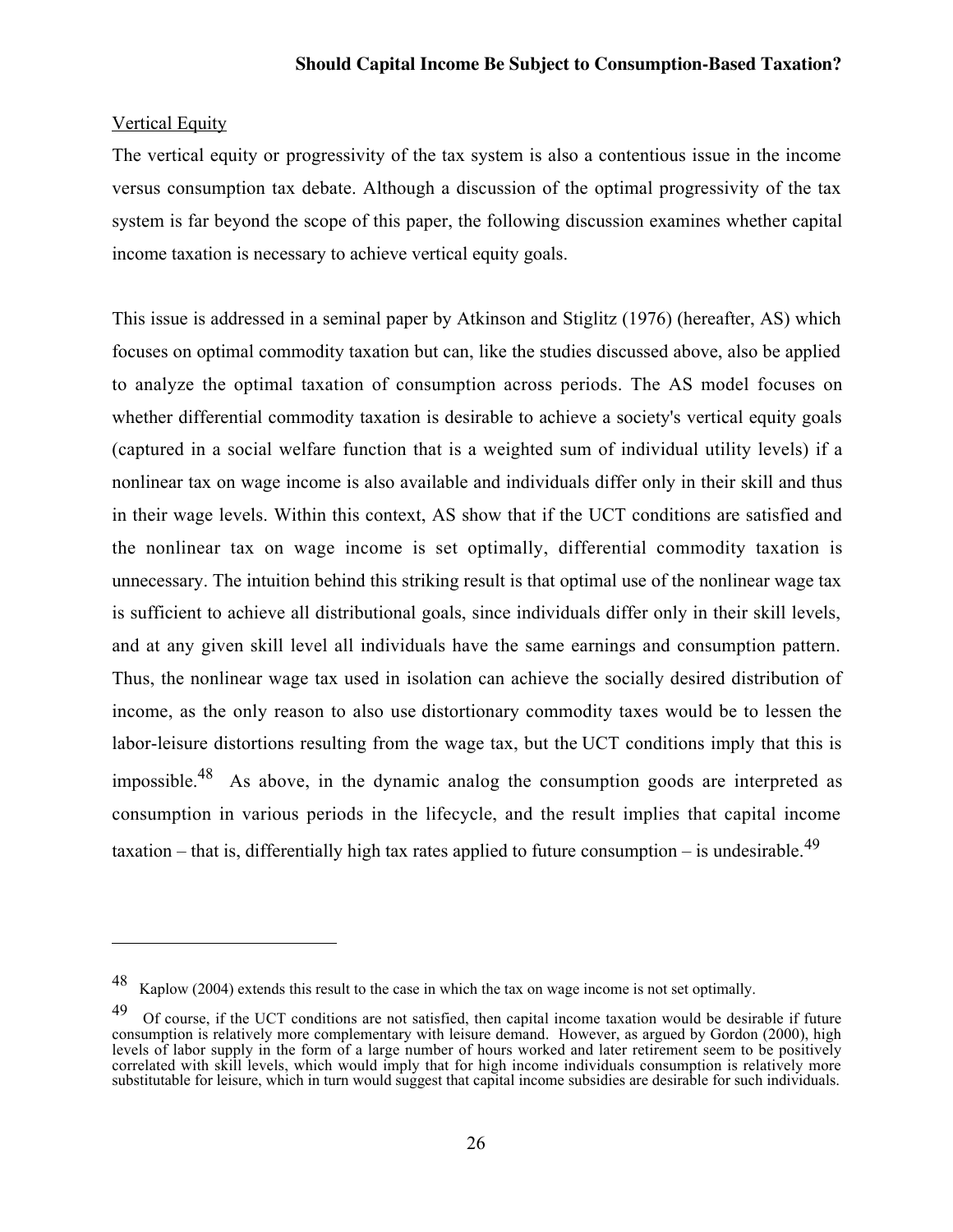A number of recent papers provide arguments for capital income taxation in the context of the AS model. For example, Naito (1999), extending the work of Stiglitz (1982), shows that differential commodity taxation may be desirable if labor is not homogeneous because it alters wages of high and low-income workers and thus may help to achieve vertical equity goals. However, Saez (2004) shows that this result obtains only in the short run, and thus does not provide a compelling argument against a permanent move to a progressive consumption tax.

Saez (2002) shows that if demands for leisure and consumption goods vary within a given skill class, then differential commodity taxes may be desirable to supplement the redistribution that occurs under the progressive wage tax. In a dynamic context, the implication is that (1) if more able individuals within an observed income class tend to save more, and (2) as a result of higher savings levels, these individuals attain a higher level of welfare, then taxes on saving (future consumption) are desirable. The practical relevance of this result, however, is open to question. As noted by Bankman and Weisbach (2005), the link between ability and savings behavior has not been conclusively established, although Lawrence (1991) provides some empirical evidence to this effect. More generally, implementing the results of the Saez analysis requires basing tax policy on an inference about the specific nature of unobservable individual utility functions, rather than using the widely accepted approach of basing tax liabilities on a more easily measurable concept such as income or consumption. Note also that Saez does not estimate the quantitative significance of his qualification to the AS result. Finally, in the current environment in which low national savings rates are a perennial concern, the desirability and political feasibility of a policy designed explicitly to penalize savers seems highly questionable.

The implications of the analysis thus far are that consumption-based taxation is preferable to income taxation on horizontal equity grounds, and that at least in theory vertical equity goals can be achieved with a suitably progressive consumption-based tax, such as Bradford's X-Tax or a progressive expenditure tax.<sup>50</sup> Indeed, a tax system that at least roughly replicates the

 $\overline{\phantom{0}}$ 

<sup>50</sup> Note that in addition to the vertical equity rationale, progressive taxation effectively provides social insurance against income fluctuations (Varian, 1980).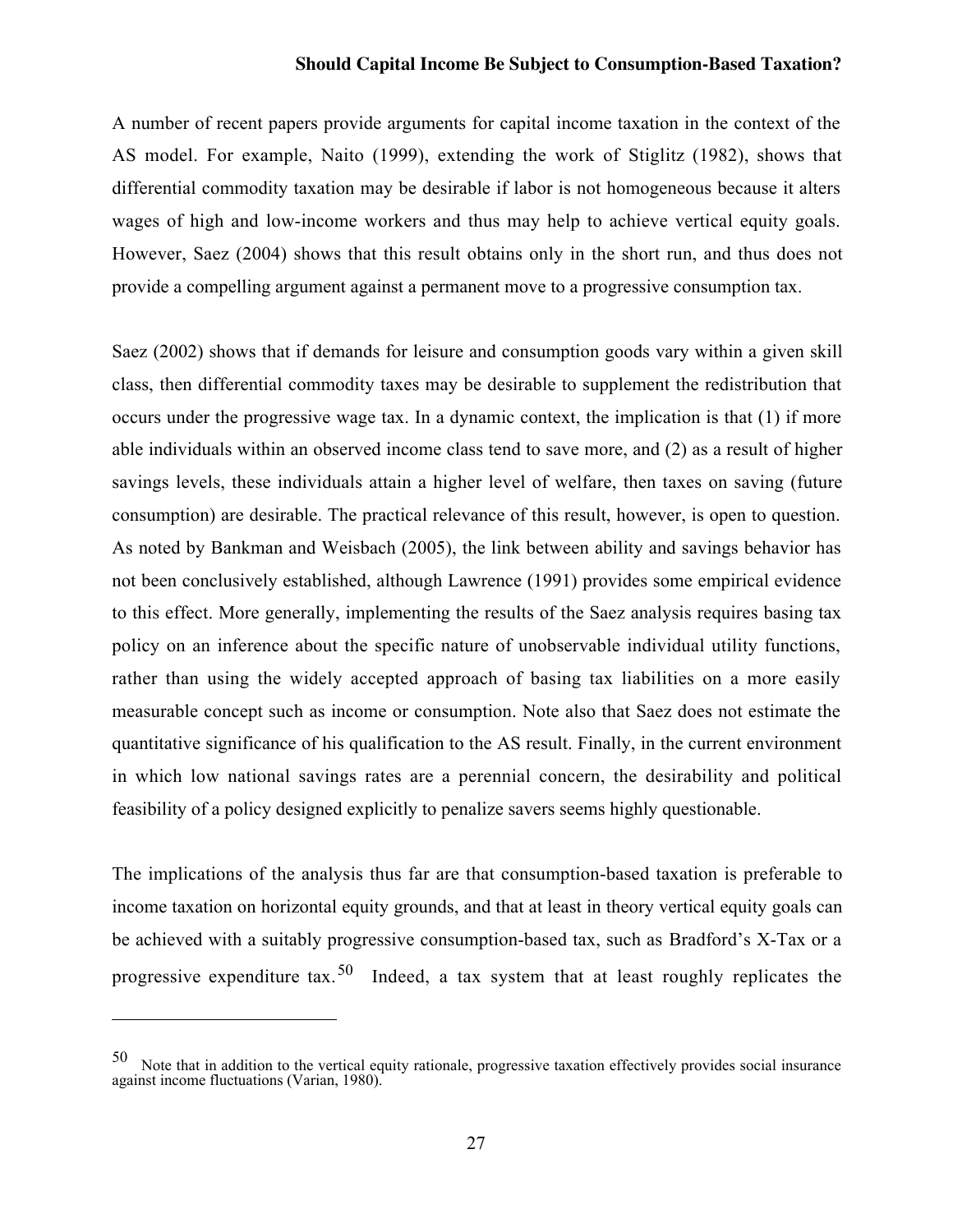progressivity of the current tax system across income classes seems to be a prerequisite for reform in most (although by no means all) circles; in particular, the charge of the President's Advisory Panel on Federal Tax Reform specified that an "appropriate" degree of progressivity was an essential element of a reformed tax structure.<sup>51</sup> It is also clear that such a result cannot be obtained with the implementation of a Flat Tax or a national retail sales tax (or VAT) plus rebate plan – many studies have demonstrated that although these plans are successful in avoiding a tax increase on lower income households (as long as the Earned Income Tax Credit is maintained), they involve a shift in tax burden from the very wealthy to a broadly defined middle class (Mieszkowski and Palumbo, 2002; Feenberg, Poterba, and Mitrusi, 1997).<sup>52</sup> Such a redistribution of tax burdens is widely seen to be undesirable, especially in light of the dramatic increase in income inequality that has occurred over the past thirty years. Indeed, this concern is sufficiently important that Robert Hall, one of the creators of the original Flat Tax plan, now argues that a "tax design to fit the times might have two or even three different tax rates at the personal level" (Hall, 2005, p.  $75$ ).<sup>53</sup>

A natural question is whether the current distribution of the tax burden could in practice be replicated under a progressive consumption-based tax. Note that such a replication is facilitated because the recent increase in income inequality is attributable primarily to an explosion in labor

 $51$  Note, however, that even a "distributionally neutral" consumption tax reform will cause redistributions within income classes. Moreover, since low income individuals pay little or no income tax and middle income individuals already largely receive consumption tax treatment since most of their saving is in housing or retirement plans (Toder and Rueben, this volume), these redistributions will be concentrated in the upper income classes, especially at the very top. Burman (this volume) makes the plausible argument that as long as reform is roughly distributionally neutral in the bottom four quintiles, redistributions among the top quintile may be of relatively little social concern.

<sup>52</sup> As discussed in Fullerton and Rogers (1993), lifetime incidence analyses are preferable to studies based on annual income because they limit mismeasurement due to income fluctuations attributable to cyclical and lifecycle factors. For a dissenting view, see Barthold (1993).

<sup>53</sup> The exact nature of such a progressive consumption tax is of course a critical issue as well. Although discussions of the relative merits of the various approaches is beyond the scope of this paper, see Hall (2005) and Bradford (2005) who make the case for the Bradford X-Tax, and McCaffery (2005) who argues that a progressive personal expenditure tax is the preferred option. McLure and Zodrow (1996) advocate a hybrid progressive consumption tax which they argue combines the best features of the two approaches. Note that, in contrast to proportional taxes, a progressive expenditure tax tends to subsidize capital income since deductions for saving taken during the earnings years are typically taken at rates higher than those applied to withdrawals from savings in years of retirement. In contrast, the (progressive) X-Tax tends to tax capital income indirectly since wages that are saved during the earnings years are taxed at relatively high rates (although the X-Tax reduce this problem by allowing post-paid treatment of pension plans).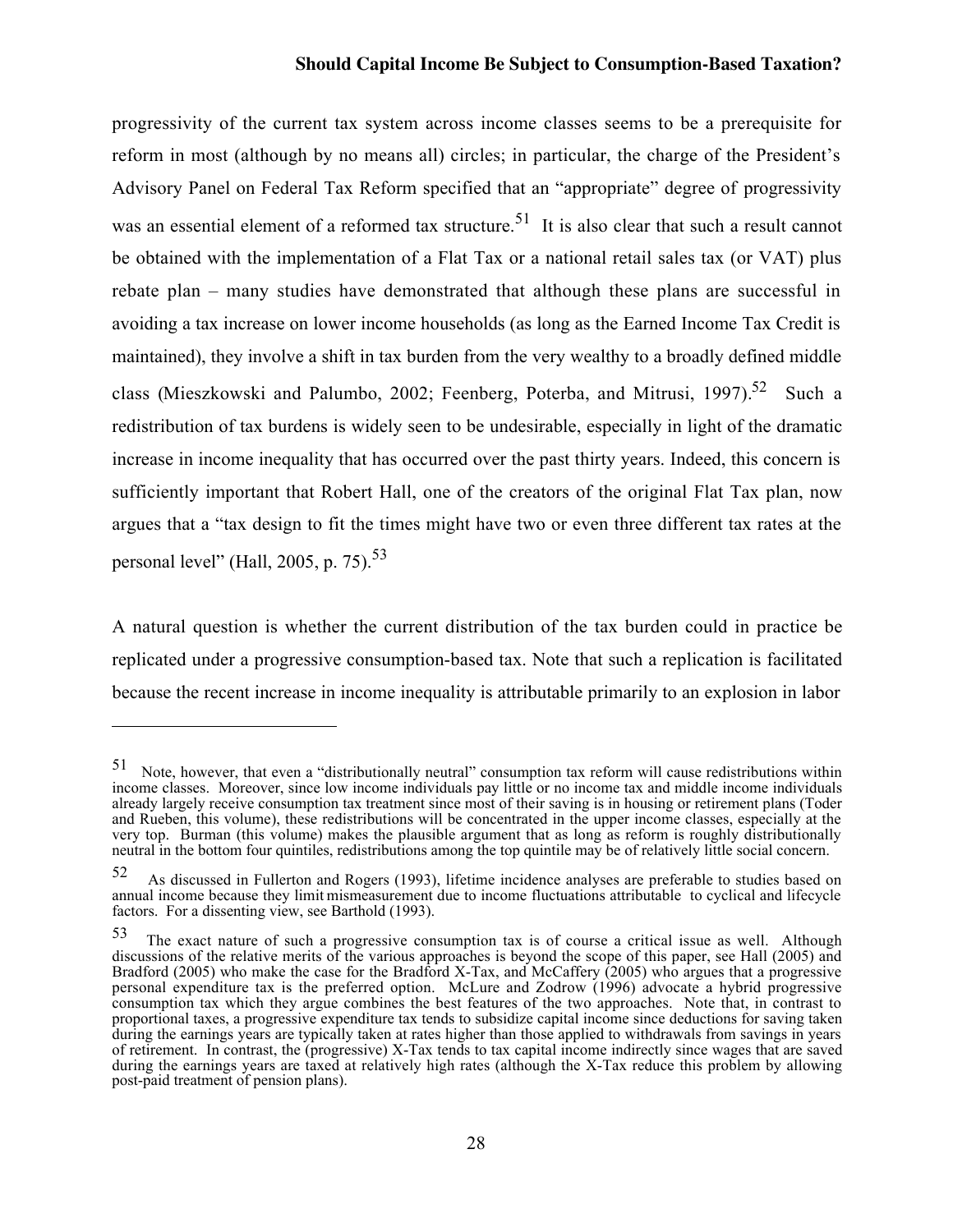compensation levels at the very highest end of the income distribution and because capital income has become increasingly less concentrated over time (Piketty and Saez, 2003). As long as the consumption tax system captured all elements of executive compensation to the same extent as current law (e.g., treating executive pay in the form of stock options as labor compensation subject to the individual level tax), these factors suggest that maintaining the present level of progressivity under a consumption tax would be feasible.<sup>54</sup>

Nevertheless, it is clear that approximately replicating current tax burdens would be require a progressive consumption tax rate structure with potentially high maximum tax rates. For example, Toder and Rueben (this volume) perform a static revenue estimate of the effects of moving toward a progressive X-Tax with no transition relief, while maintaining current tax preferences not related to capital income, including deductions for charitable contributions and state and local taxes, and conclude that a revenue and roughly distributionally neutral reform would require a corporate tax rate and a top individual rate of 44 percent. Such estimates, however, are subject to the criticism that they miss the primary advantages of a consumption tax reform stressed by its proponents, including its efficiency-enhancing behavioral responses, and overstate the regressivity of consumption taxes by focusing on annual rather than lifetime incidence measures.

These issues are addressed by the analysis of Altig, Auerbach, Kotlikoff, Smetters and Walliser (2001), who extend the AK model to include 12 lifetime income groups (ten deciles, with the top (bottom) decile split into the top (bottom) 2% and the remaining 8 percent). Their simulations indicate that enactment of an X-Tax with a top marginal rate of 30 percent results in a long run increase in output of 6.4%, coupled with long run welfare increases for each of the twelve lifetime income classes of between 1-2 percent of full lifetime resources (including leisure). These gains, however, are accompanied by transitional losses for the elderly at the time of

<sup>54</sup> Note that one potential advantage of the postpaid expenditure tax approach is that it may be relatively less susceptible to evasion in the form of converting labor income to exempt capital income (Weisbach, 2000), although many such strategies are limited under the prepaid Flat Tax and X-Taxes by setting the top individual tax rate equal to the flat business tax rate.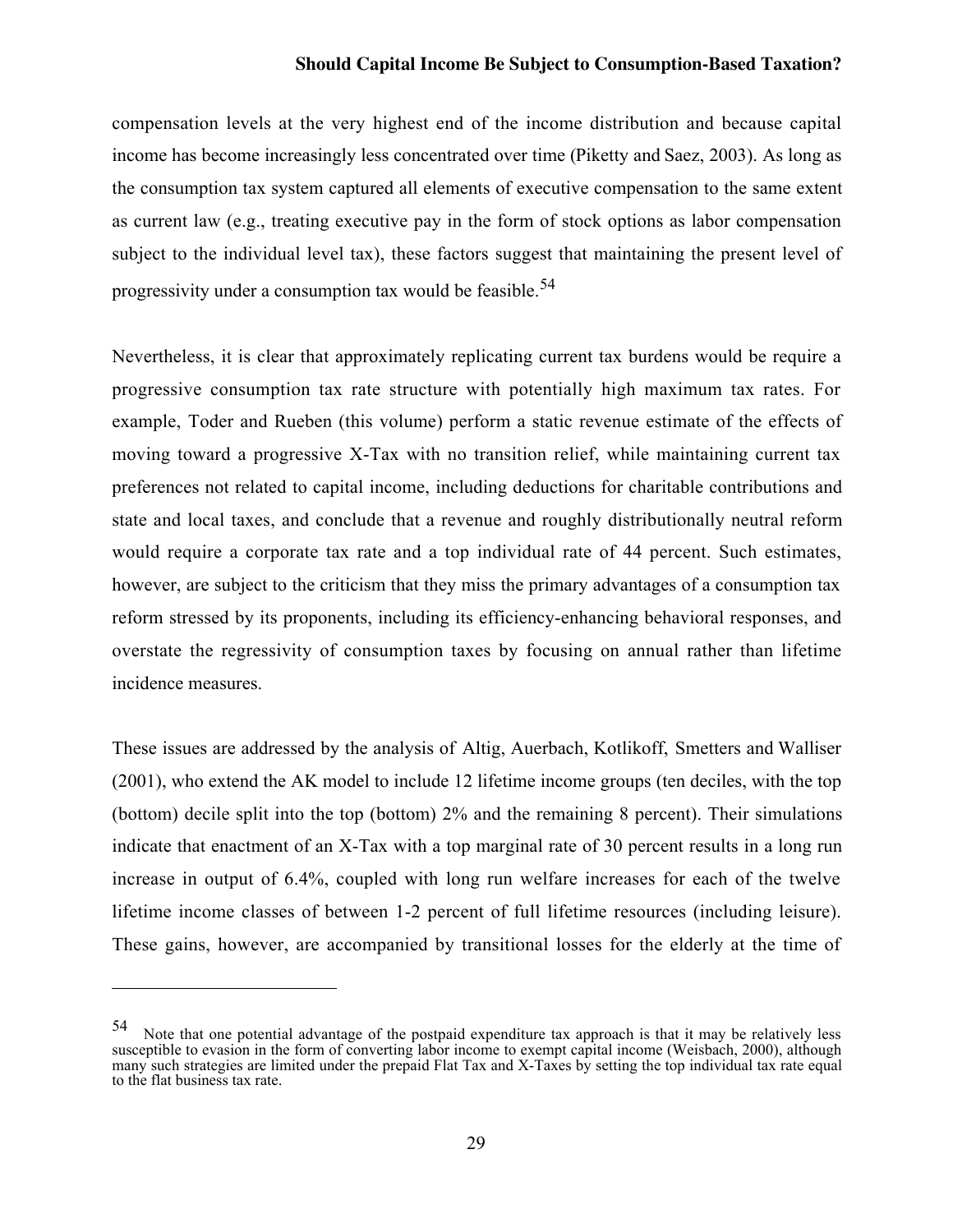reform that range between 1-2% of remaining lifetime utility. AAKSW do not analyze the effects of adding transition relief to mitigate these losses. However, they do analyze the effects of the Flat Tax, with and without transition relief in the form of allowing continued depreciation deductions on existing capital assets; they estimate that adding transition relief reduces the longrun increase in output from 4.5% to 1.9%. This suggests that adding transition relief to the X-Tax would significantly reduce, and perhaps even reverse, its long run steady state welfare gains, especially since the windfall loss experienced by the elderly under the X-Tax is relatively large since they face relatively higher marginal tax rates.

Several recent papers provide additional evidence on the distributional effects of consumption tax reforms. Gentry and Hubbard (1997) note that high-income households tend to receive a larger fraction of their capital income in the form of returns to risk-taking and economic rents which, as argued above, are taxed similarly under income and consumption taxes. As a result, they argue that a move from the existing income tax to a consumption tax would be less regressive than it might appear; they estimate that accounting for this factor reduces the decline in the tax share paid by the top 5% of the net worth distribution by more than one third, relative to the assumption that a consumption tax exempts all capital income.

In addition, in a series of papers including Slemrod (this volume), Slemrod and Gordon and several co-authors have investigated the extent to which capital income is actually taxed under the existing income tax. For example, Gordon and Slemrod (1988) find that if the US had switched to an X-Tax-type regime in 1983, the aggregate change in personal and corporate income tax revenues would have been virtually zero; that is, the taxation of capital income under the income tax at that time was sufficiently ineffective – primarily due to corporate and personal interest deductions that were not offset by interest income taxation at individual level – that it raised virtually no revenue. Moreover, they also found that the burden of capital income taxation was borne primarily by lower income investors who hold a disproportionate share of taxable bonds, rather than by higher income investors, who tend to borrow heavily to invest in assets that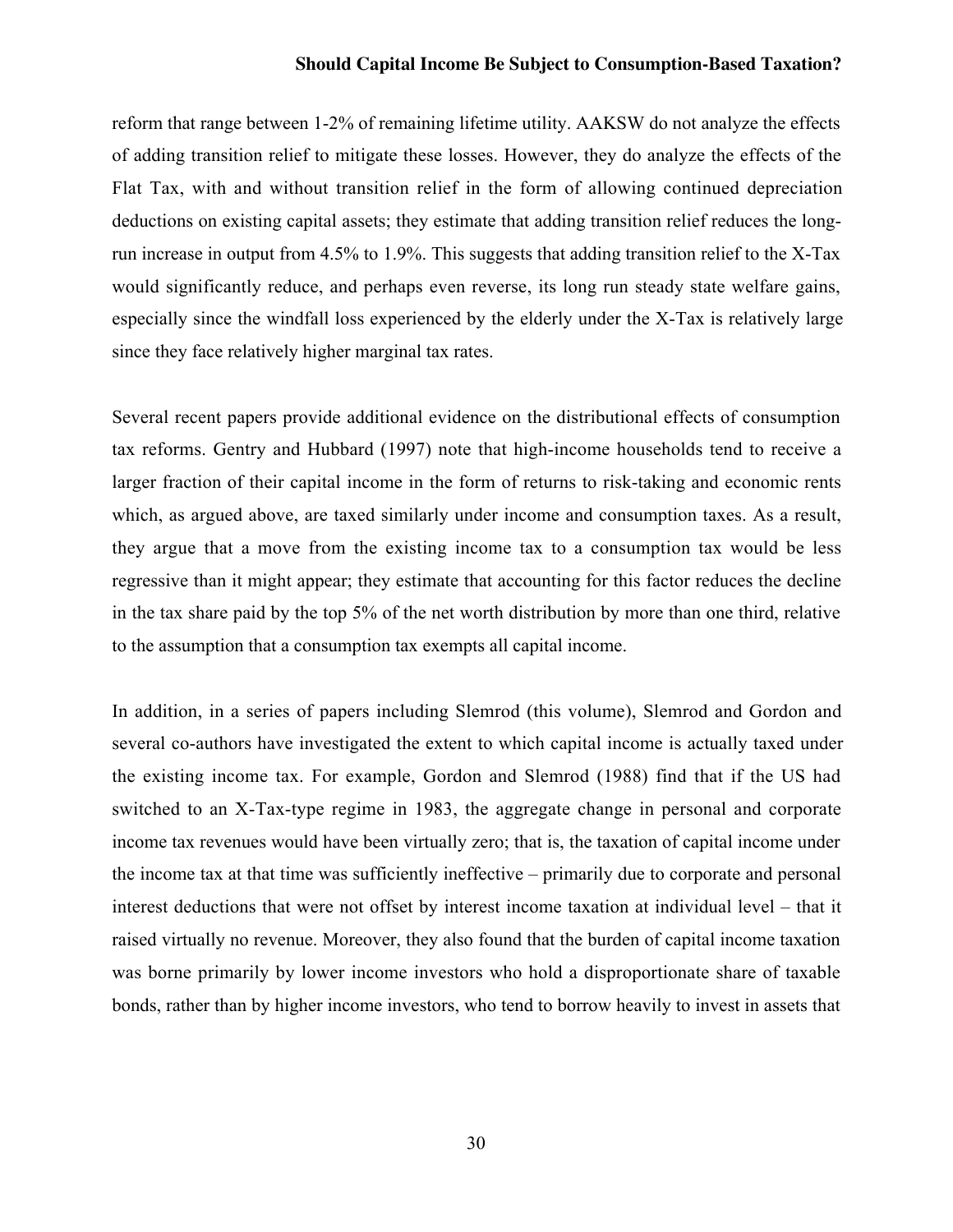generate more lightly taxed capital gains.<sup>55 56</sup> Gordon, Kalambokidis and Slemrod (2004) replicated this analysis for the 1995 structure. They obtained a similar distributive pattern for capital income taxes in the lower and middle income classes, but also showed that very high income taxpayers bore a significant portion of the capital income tax burden in that year. In addition, replacing the income tax with an X-Tax-type regime would have, after adjusting for cyclical factors, cost \$92 billion in revenues, with the revenue increase relative to the analysis of 1983 data coming primarily from reduced opportunities for interest arbitrage by high income taxpayers due to lower interest rates and lower marginal tax rates, as well as the greater taxation of corporate income enacted as part of the Tax Reform Act of 1986. Gordon, Kalambokidis, Rohaly and Slemrod (forthcoming) replicate the analysis for 2004 and find that the amount of revenue from capital income taxation has declined, due primarily to the partial expensing provisions and dividend and capital gains rate cuts enacted in the 2002 and 2003 reforms, to only \$63.8 billion or less than seven percent of combined personal and corporate annual income tax revenues.<sup>57</sup> <sup>58</sup>

A final point is that most dynamic models of consumption tax reform, such as the AK model, allow for only a single production good, and thus do not capture the economic efficiency gains that would arise from taxing investment more uniformly under a consumption tax, including especially investment in owner-occupied housing, relative to other forms of investment. Thus,

<sup>55</sup> Indeed, McCaffery (2005) argues that wealthy individuals can largely avoid taxation over their lifetimes by following a strategy of investing in, and then holding until death, assets that generate capital gains while financing current consumption with debt.

<sup>56</sup> See Gravelle (this volume) for a critique of this approach which concludes that it understates the extent to which capital income is taxed under the current income tax.

<sup>&</sup>lt;sup>57</sup> They estimate that this figure would have been \$138.7 billion if the partial expensing and dividend and capital gains tax rate reductions had not been enacted in 2002-03.

<sup>58</sup> Gordon, Kalambokidis, Rohaly and Slemrod (forthcoming) also find that expanding prepaid savings accounts, as was proposed in 2004 and is currently being discussed, could result in a situation where the taxation of capital income loses revenue. This dramatically illustrates the point that piecemeal reforms that cobble together various elements of a consumption tax reform, but do not include all of its features including especially the elimination of interest deductibility, can be highly undesirable. In particular, the "five easy pieces" approach (Christian and Robbins, 2002) which would reduce rates (and eliminate the estate tax), allow expensing and exempt capital income from taxation at the individual level without providing for consumption-based tax treatment of interest expense, loses revenue and creates arbitrage opportunities while not gaining the advantages of consumption-based taxation in providing uniform tax treatment of all saving and investment decisions and a simplified tax system.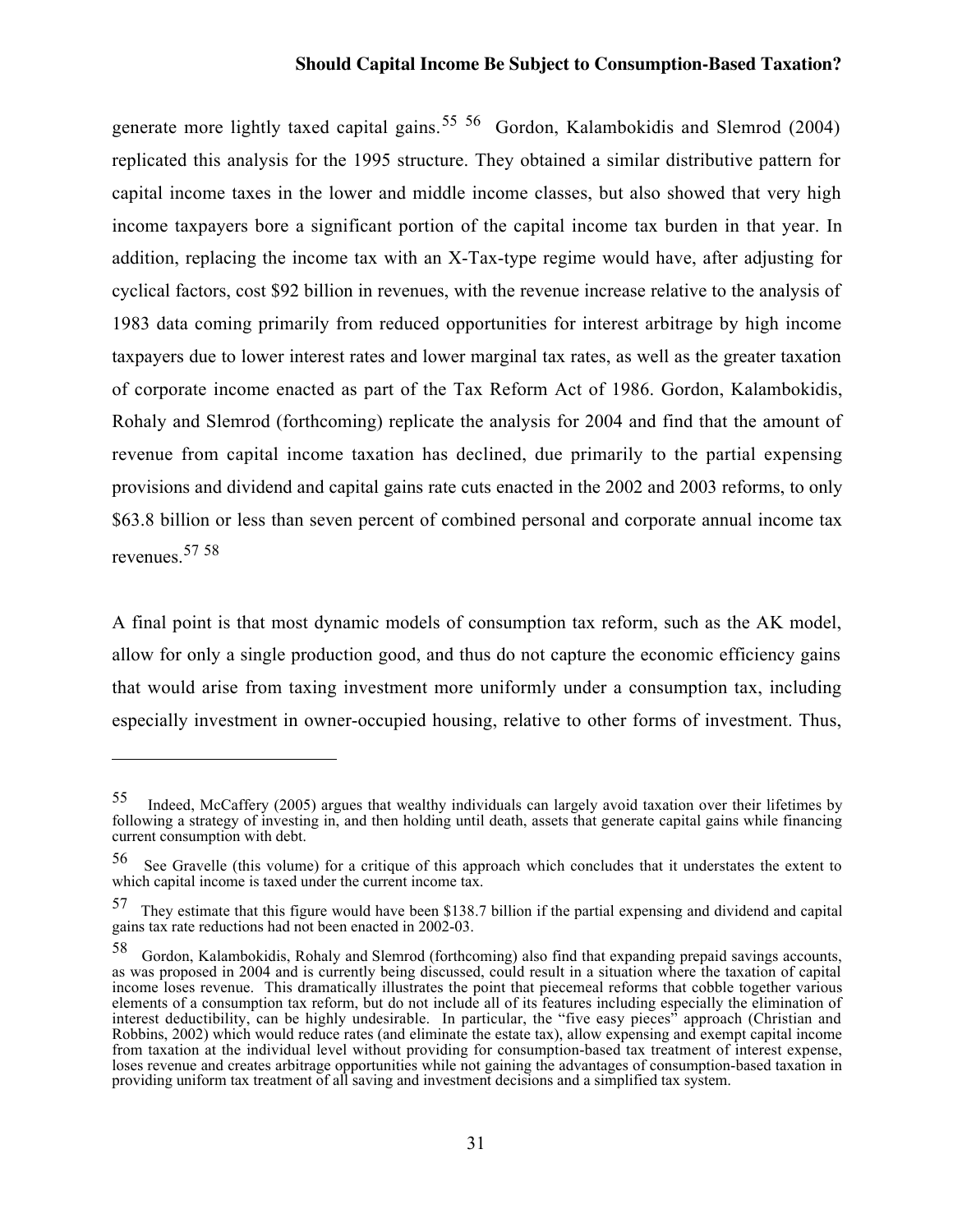they by construction do not capture some of the efficiency gains associated with providing consumption-based tax treatment of capital income.<sup>59</sup>

Although any conclusion from these various analyses is necessarily tentative, they suggest that a progressive consumption tax reform could be designed without causing huge redistributions of income across income classes, at least if the growth effects predicted by such models in fact materialize and transition relief is limited, and the reform is well-designed so as to improve economic efficiency to the maximum extent possible within the specified constraints of revenue and distributional neutrality. On the other hand, as will be discussed further below, there is still considerable uncertainty about the accuracy of the predictions of these models. Accordingly, as argued by Auerbach and Hassett (2005), it may be reasonable to err in designing a progressive consumption tax on the side of a slightly more progressive system than such models predict would be necessary to replicate current tax burdens in order to avoid unanticipated income redistributions.

#### Additional Issues

 $\overline{a}$ 

The literature on income and consumption taxation has considered a host of additional issues relevant to the debate. The following briefly discusses a few of these issues.

#### The Size of Behavioral Responses

One issue that often arises in discussions of the merits of consumption tax reform is whether the behavioral responses in the simulation models discussed above, especially of labor supply with respect to the after-tax wage rate and of savings with respect to the after-tax rate of return, are unreasonably large, given the relatively modest (although generally positive) responses typically

<sup>59</sup> Note that such gains would not be obtained under an income tax reform – although more uniform treatment of business investment could in principle be achieved (if economic depreciation were measured accurately and the appropriate adjustments for inflation were made), a move to more comprehensive taxation of business income would exacerbate the already large tax bias favoring owner-occupied housing over other forms of investment. The net result would likely be a relatively small efficiency gain or an efficiency loss. Note also that additional efficiency gains could be obtained with reforms that would reduce the consumption distortions of the existing income tax, especially those attributable to tax preferences for fringe benefits; these potential efficiency gains are, however, could be achieved with either income or consumption tax reforms, and would face the same political obstacles in either case.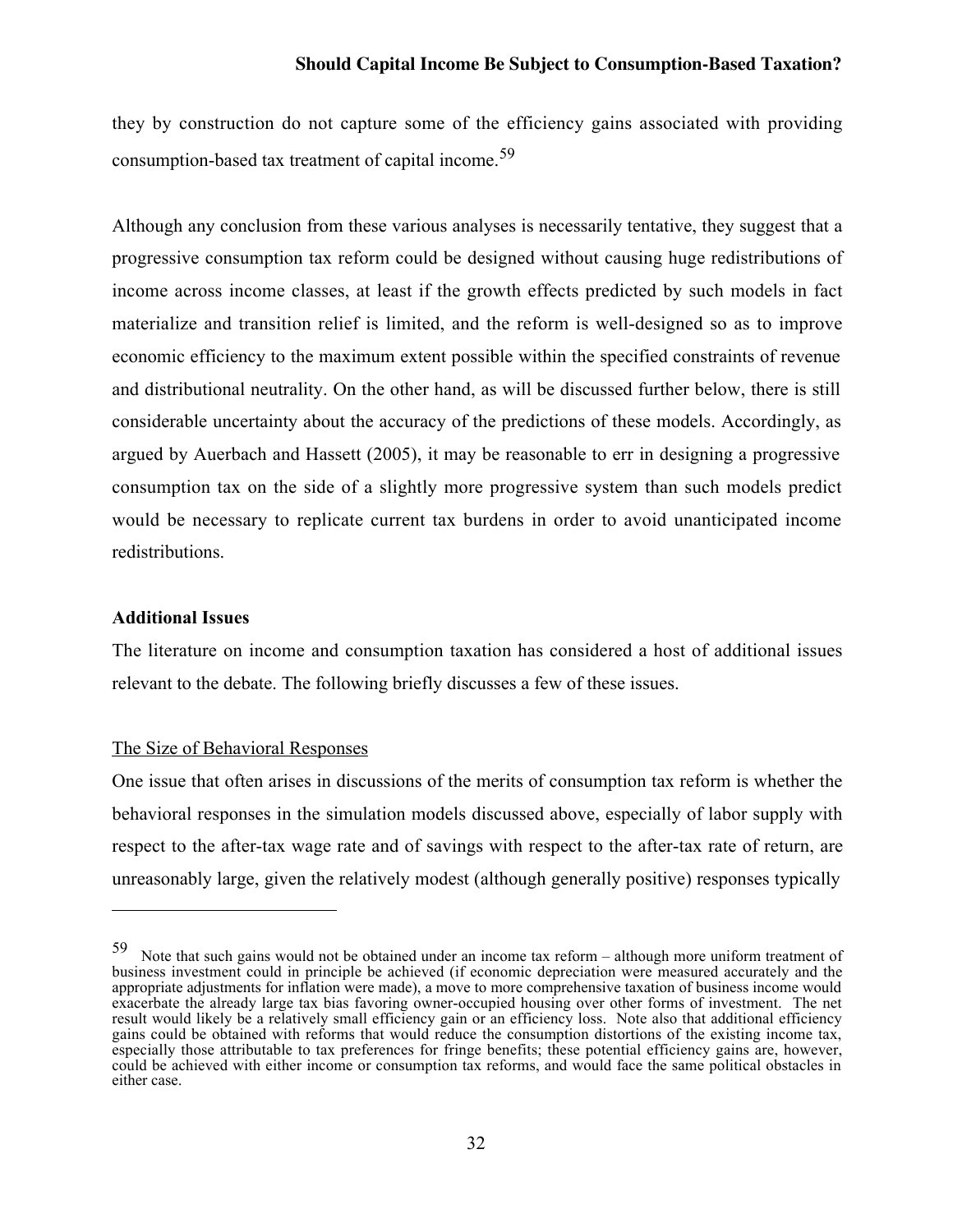found in the empirical literature (Engen, Gravelle and Smetters, 1997; Gravelle, 2002; Ballard, 2002; Bernheim, 2002). It is certainly true that some of the effects of consumption tax reforms predicted by simulation models are significantly larger than those that would be implied the current econometric literature. For example, using an infinite horizon econometric model of the US economy, Jorgenson and Wilcoxen (2002) estimate that the enactment of a pure flat rate national retail sales tax, with no exemptions or rebates, would result in short run increases in investment of nearly 80% and in labor supply of 30%, with a long run increase in investment of roughly 16.5% and in labor supply of 15%. Large, although typically more moderate, responses also characterize some lifecycle models, especially in the short run.<sup>60</sup>

The validity of this criticism, however, is mitigated by two factors. First, as noted above, much of the recent literature has adopted more conservative assumptions in both model structure (e.g., lifecycle rather than infinite horizon models, perfect foresight rather than myopic expectations, and more careful modeling of the consumption-tax-type features of the existing income  $\text{tax}^{61}$ ) and in parameter choices, resulting in more moderate behavioral responses, especially in the long run. Second, it is also possible that the existing econometric literature does not adequately capture the behavioral responses that would occur under fundamental tax reform. In particular, Summers (1988) argues that econometric estimates of the response of saving to changes in the after-tax rate of return do not adequately capture the human wealth effect that is central to his analysis. In addition, recent research by Prescott (2005) that examines differences in labor supply in the US and Europe suggests that long run labor supply elasticities are considerably greater than those found in the existing micro-based empirical literature (which typically utilizes data over a much shorter time period). Auerbach and Hassett (2005) note that if the AK model is modified to be consistent with Prescott's labor supply elasticity estimates, the effects of implementing a consumption tax on economic growth more than double.

 $60\degree$  See Gravelle (2002) for an extended discussion of this and other issues raised by the use of computable general equilibrium model to analyze the effects of consumption tax reforms.

<sup>&</sup>lt;sup>61</sup> The assumption of myopic expectations tends to overstate the short run responses to the enactment of the consumption tax reform because individuals and firms do not take into account in their behavioral responses the decline in the interest rate over time that occurs with capital accumulation. More careful modeling of the many consumption-tax-type features of the current hybrid income tax implies that the enactment of a consumption tax represents a smaller change from the existing system then if it were a true income tax (Engen and Gale, 1996).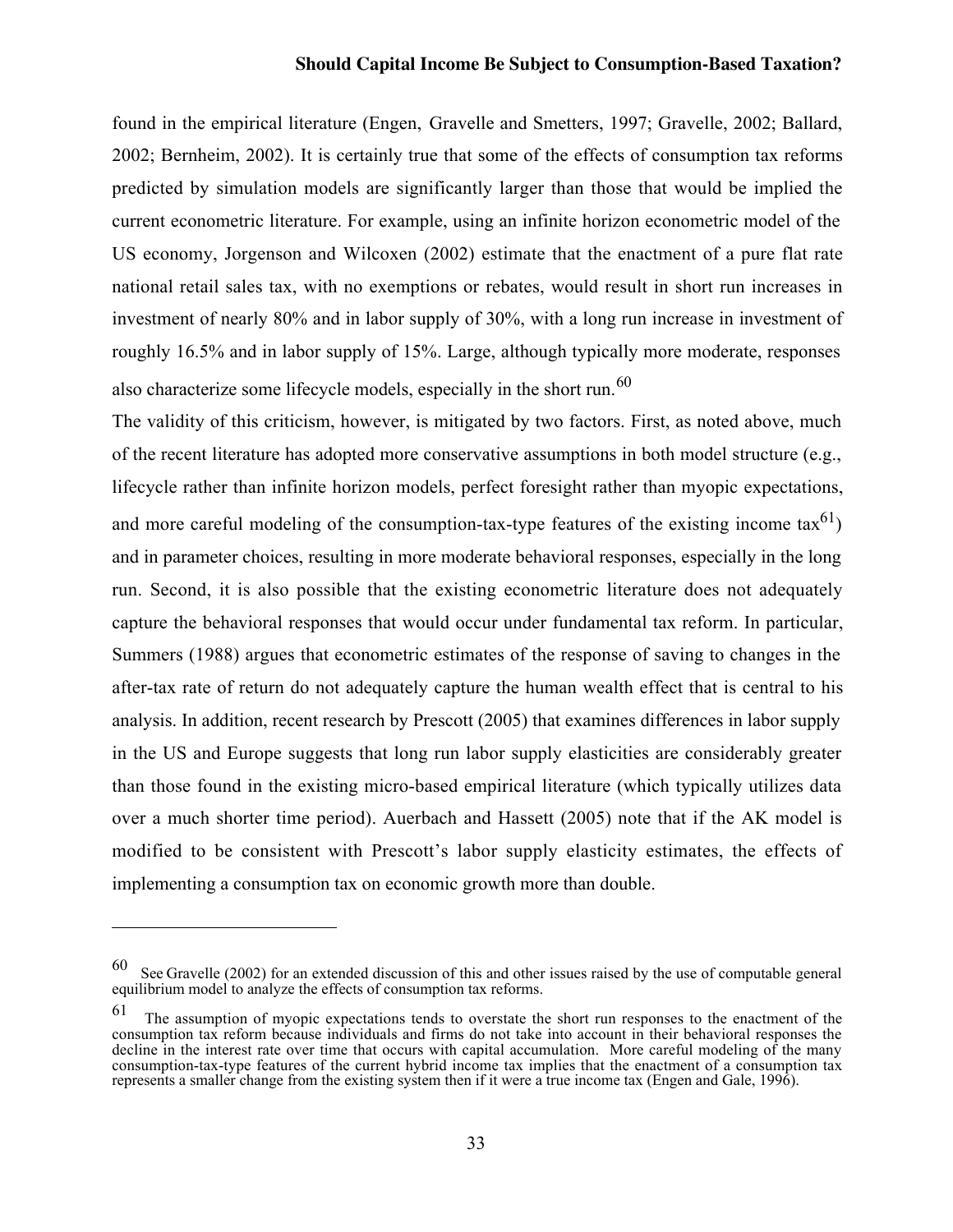#### Alternative Models of Saving

As described above, most of the analyses used to estimate the effects of consumption tax reforms are based on the individual lifecycle model. Since this approach represents the "workhorse" model of individual behavior in neoclassical economics, this emphasis is not surprising. Nevertheless, several researchers have suggested that such models may present an incomplete picture of individual saving behavior.<sup>62</sup>

For example, Engen and Gale (1996) argue that much saving reflects a precautionary motive, as individuals attempt to protect themselves against fluctuations in earnings and an uncertain lifetime. They show that when precautionary saving is added to a standard lifecycle model, the savings responses induced by a consumption tax reform fall dramatically, since precautionary saving is relatively unresponsive to changes in after-tax rates of return. As a result, although the consumption tax reform still causes efficiency gains in their model, these gains are significantly smaller than in alternative analyses that do not consider precautionary saving, implying that the efficiency case for consumption tax reform is weaker if precautionary saving is a dominant factor in determining behavior.

A closely related issue is that some individual saving may reflect "target saving" behavior, that is, saving undertaken to meet a goal that is expressed in fixed dollar terms or as a target wealthincome ratio (including precautionary saving), an approach that is referred to as buffer stock saving (Samwick, 1998). In this case, a consumption tax reform may reduce saving, as a higher after-tax rate of return facilitates achievement of the savings target. Carroll and Samwick (1998) estimate that approximately one third of aggregate wealth can be attributed to such precautionary saving motives, which again would imply that lifecycle models overstate the savings responses that would occur with the enactment of a consumption tax reform.

Another issue is that individuals may not be free to borrow any point in their lifecycle, as assumed in most analyses, but instead may be credit constrained, especially early in life. For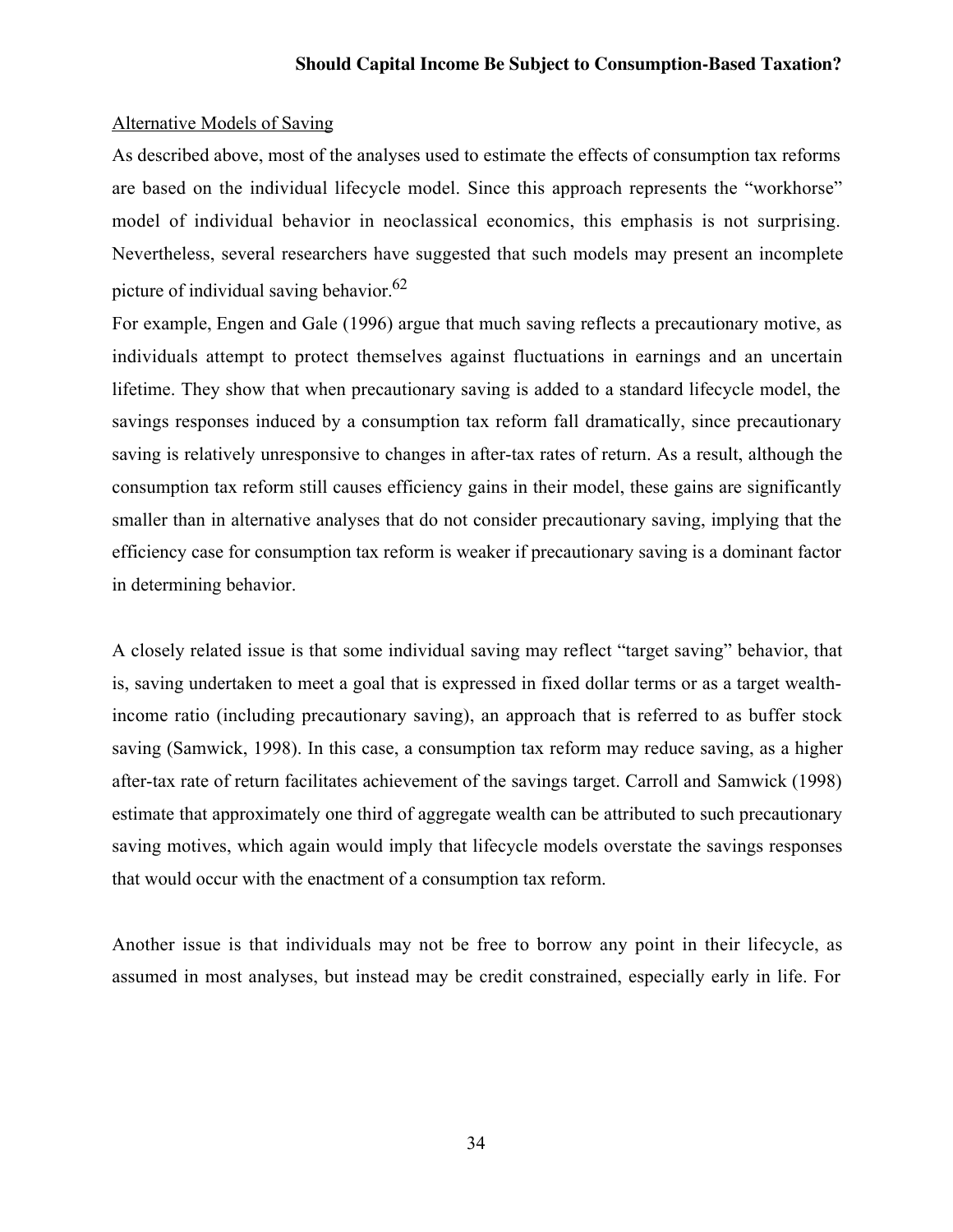example, Hubbard and Judd (1986) note that the efficiency gains from a consumption tax reform are muted if there are a large number of individuals who are credit constrained, consume all their after-tax earnings, and are thus disproportionately negatively affected if they face higher wage or consumption taxes under a consumption tax reform. On the other hand, Hubbard and Judd also argue that a progressive consumption tax can address such liquidity problems by reducing tax rates on lower-income credit-constrained individuals, and that such an approach is preferable to a progressive income tax that distorts the saving decisions of other individuals. Moreover, problems with liquidity constraints can be addressed more directly with transfer programs such as the earned income tax credit, and presumably have been alleviated in recent years by easier access to credit card debt and tax-favored home equity loans.

In a related contribution, Aiyagari (1994) notes that for credit-constrained individuals, uncertainties about future income levels may also make some capital income taxation desirable. Specifically, individuals who are concerned about the prospect of future income declines at a point in time in which they are credit constrained will save too much. Accordingly, capital income taxation will be desirable to reduce the level of saving. However, since the discretionary saving of the relatively low-income individuals who are most likely to be credit constrained is currently very low, the empirical relevance of this proposition is unclear. In addition, Chamley (2001) shows that the case for capital income taxation under these circumstances is theoretically ambiguous, as it depends on the sign of the correlation between saving and the marginal utility of consumption, which is theoretically indeterminate. Finally, as suggested previously, the desirability and political feasibility of a tax policy designed explicitly to penalize savers in the current low-saving environment is open to serious question.

Another potentially serious concern is that individual saving behavior is far more erratic than that predicted by any of the models they characterize the conventional economic literature. Specifically, the relatively new field of behavioral economics has suggested a variety of new

Indeed, AAKSW note that in their simulations they use a relatively low value of the intertemporal elasticity of substitution, a key parameter in determining saving responsiveness, to compensate for the lack of non-life-cycle saving motives in their model.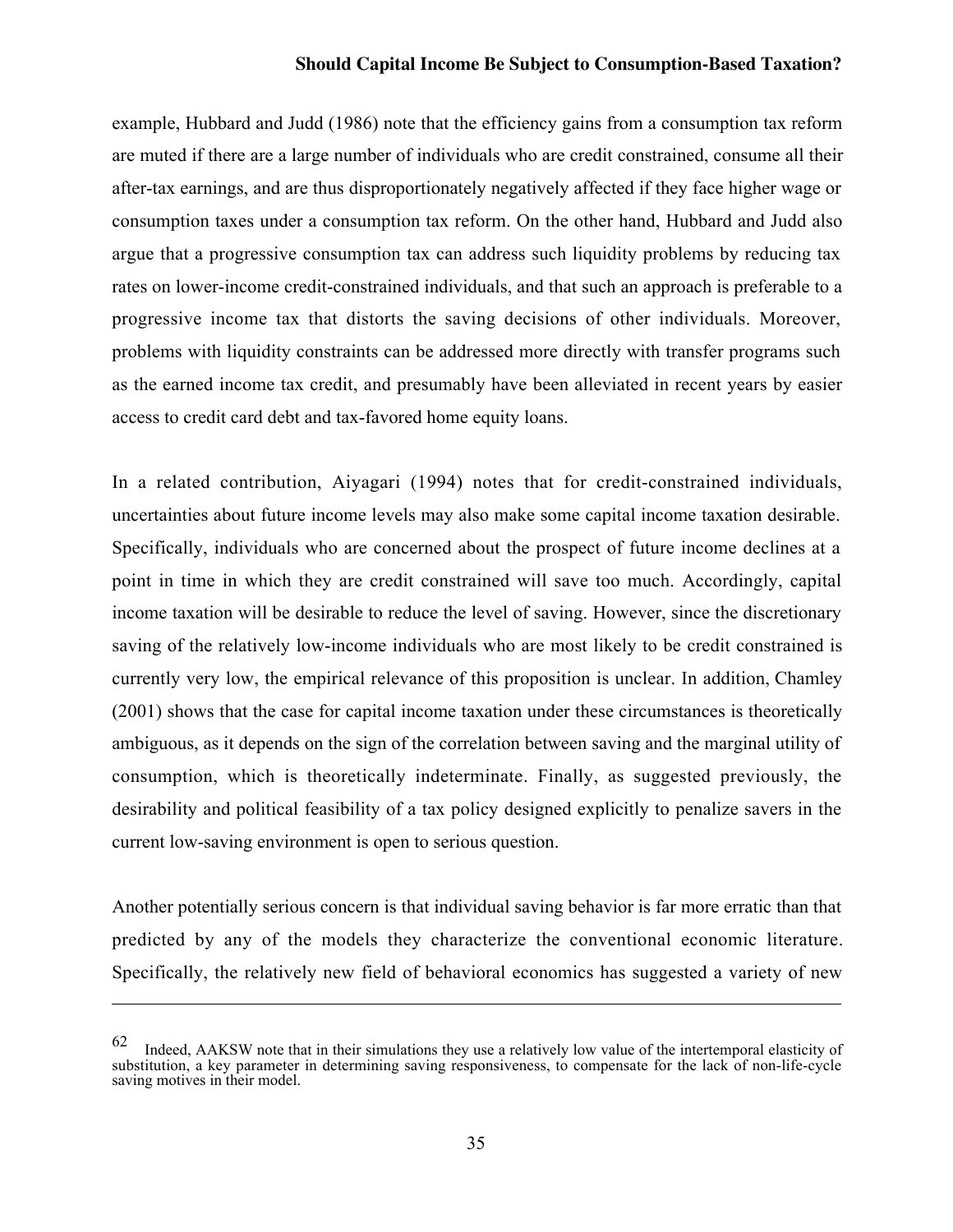models of individual behavior that have implications for modeling individual saving behavior (Bernheim, 1997, 2002). To cite just one example, individual decisions may reflect a balancing of the desire for immediate gratification against the desire to engage in more prudent behavior by saving for the future. In this case, the existence of tax preferences for savings under the income tax imply government encouragement of saving that may successfully sway behavior away from immediate consumption, which may be reinforced by features such as restrictions and penalties on withdrawals from tax-preferred savings plans and systematic payroll deductions for savings. If such features are eliminated under a consumption tax reform, saving might actually decline. In particular, Bernheim (1997) notes that since employer-provided pensions would lose their relative tax advantage under a consumption tax reform, employers might reduce the extent of pension coverage. As a result, savings might decline because some individuals would no longer be constrained to save more than they desired or be penalized for withdrawals from savings to finance current consumption, because current matching provisions and non-discrimination requirements may result in additional saving especially among lower income individuals, and because the existence of employer-provided pension plans may heighten employee awareness of the need to save for retirement. Note, however, that these effects might be partially or even fully offset if a consumption tax reform were reasonably perceived as an even more comprehensive government encouragement of all forms of saving. It seems clear that the implications of the behavioral economics literature for fundamental tax reform merit further study.

#### Transitional Issues

 $\overline{\phantom{0}}$ 

Transitional issues are often perceived to present a formidable obstacle to the enactment of a consumption tax reform. Although a wide variety of transitional problems would arise with such a reform,<sup>63</sup> most discussions have focused on two issues. First, in the absence of transition rules, the enactment of a consumption tax reform might result in a one-time fall in equity prices. Under a value-added tax or national retail sales tax, this would most likely occur due to inflation in the form of a one-time tax-induced increase in consumer prices that would reduce the purchasing

<sup>63</sup> For example, see Sarkar and Zodrow (1993), Bradford (1996), Pearlman (1996), Shaviro (2000) and Zodrow (1997, 2002).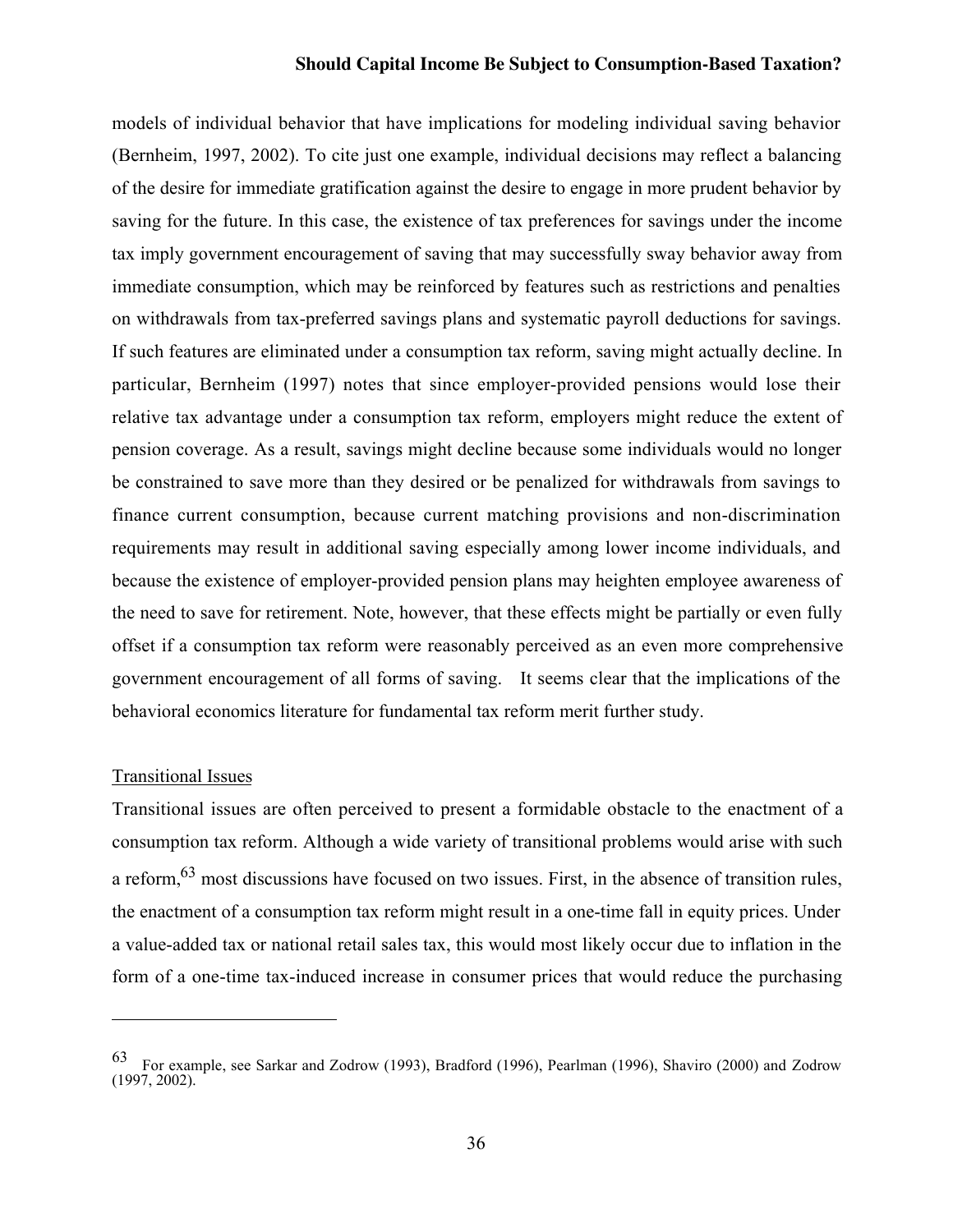power of existing real assets. Under the direct consumption tax options, such as the Flat Tax, X-Tax or an expenditure tax, the relative value of existing capital would decline because remaining depreciation deductions would be denied while competing investments in new capital would be expensed; an equilibrium with equal after-tax returns on both new and old assets could occur only if the prices of old assets fell.<sup>64</sup> Second, the enactment of the consumption tax reform might also result in a one-time decline in the price of existing owner-occupied housing, which would lose its current tax advantage relative to alternative non-housing investments, and would experience a reduction in demand due to the elimination of home mortgage interest deductions and/or deductions for property taxes. Some observers have suggested that the resulting declines in asset prices would be severe – on the order of 20-30% (Gravelle, 1995; Cappoza, Green and Hendershott, 1996).

However, as argued by Lyon and Merrill (2001), Bruce and Holtz-Eakin (1999) and Zodrow (2002), these analyses neglect a variety of factors that would act to mitigate these asset price declines. In the case of equity prices, the most important of these factors are the costs of adjusting the capital stock in response to the enactment of reform, which imply that existing capital would earn above normal returns during the transition to a new equilibrium, and the fact that the returns to capital that reflect economic rents would be taxed similarly under both income and consumption tax regimes and thus would not raise any transitional issues. Simulation results by Auerbach (1996) and Altig, Auerbach, Kotlikoff, Smetters and Walliser (2001) suggest that adjustment costs alone play a significant role in reducing and in some cases eliminating reforminduced declines in equity values.

In the case of housing, Gravelle (1996) and Diamond and Zodrow (1999) note that any tendency toward price declines would also be mitigated by numerous factors, with the two most important being declines in interest rates and reductions in the supply of owner-occupied housing including reductions in new construction, depreciation and conversion to rental housing (which would be

 $\overline{\phantom{0}}$ 

<sup>64</sup> Note that existing assets could be put on an equal footing with new assets only if all remaining basis were expensed at the time of enactment of a consumption tax reform.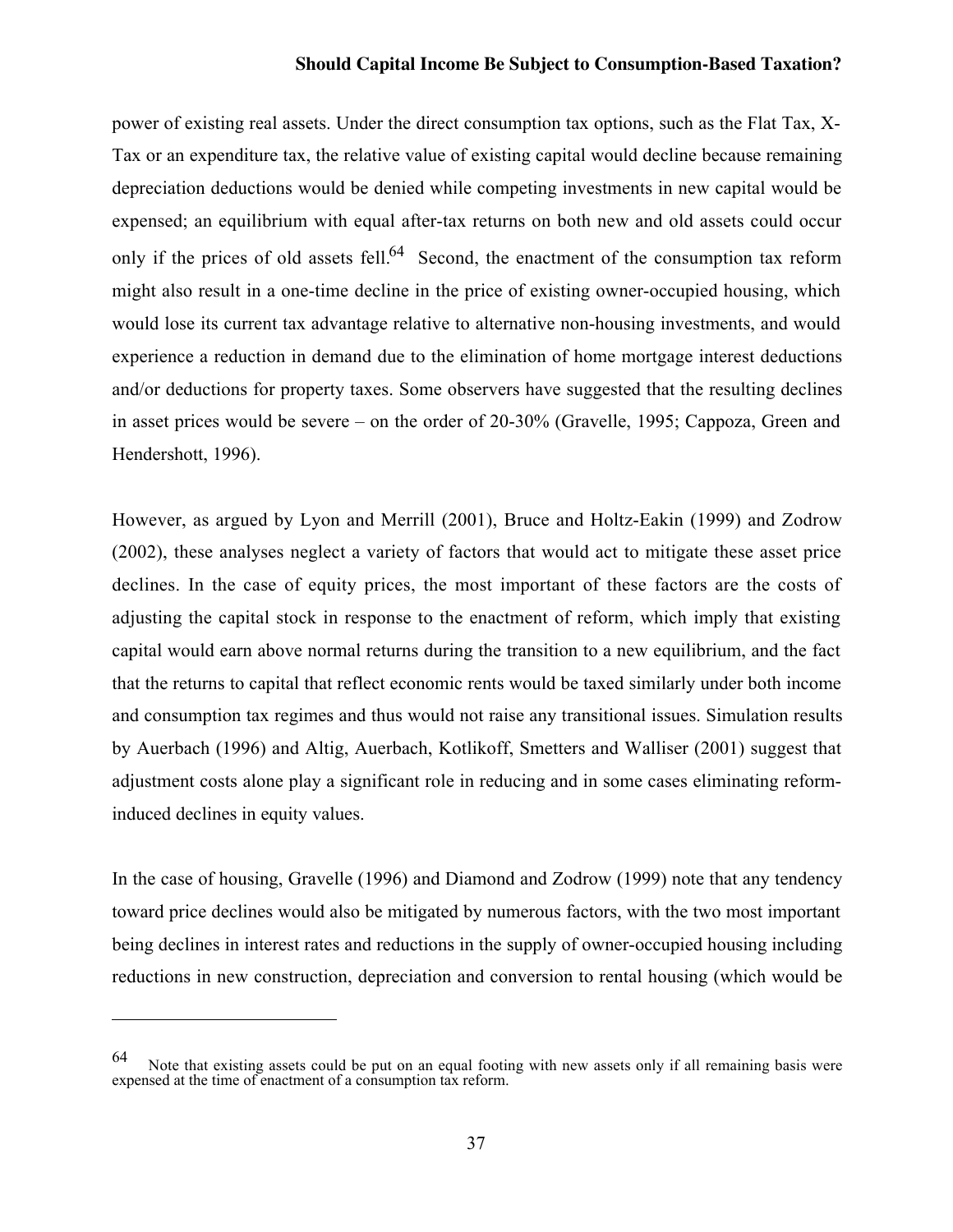treated very generously under the new regime). Simulations by Diamond and Zodrow (2005) suggest that the declines in the price of owner-occupied housing would be on the order of 3-5%, far smaller than those suggested above, and dissipate quickly over time.

Thus, it is far from clear that transition problems are a "show stopper" for fundamental tax reform. Note, however, that such results suggest that transition relief should be kept at a minimum during a move to a consumption tax, especially since, as discussed above, the enactment of transition rules significantly reduces the efficiency gains that can be obtained from such a reform, as well as the progressive impact of a one-time tax on existing capital (Zodrow, 2002). The relatively harsh transition rules that accompanied the enactment of the Tax Reform Act of 1986 suggest the possibility that transition relief could be limited under a consumption tax reform, as does the fact that any distributional problems associated with reform are reduced if transition relief is kept to a minimum. However, as argued by Pearlman (1996), political realities suggest that some transition rules are inevitable, and transition rules eliminate the need to create complex rules that limit attempts to avoid a one-time reform-induced transition "hit" on existing capital (Shaviro, 2000; Weisbach, 2003). If so, the costs of such transition rules should be kept to a minimum by using targeted grandfather rules (Zodrow, 1992); for example, transition relief could be limited to allowing continued depreciation allowances only on long-lived assets, especially since recent equipment purchases have benefited from bonus depreciation. In addition, transition rules could be coupled with compensating provisions; for example, under the Flat Tax or X-Tax, phased-out deductions for home mortgage interest could be accompanied by similarly phased-out taxation of the associated interest income, and expensing of new investment might be limited to a fraction of the purchase price for firms with significant continuing deductions for depreciation on existing investment (Hall and Rabushka, 1995).

#### IV. CONCLUSION

The debate regarding whether capital income should be subject to consumption-based taxation has raged for many years and is likely to intensify as the United States examines various options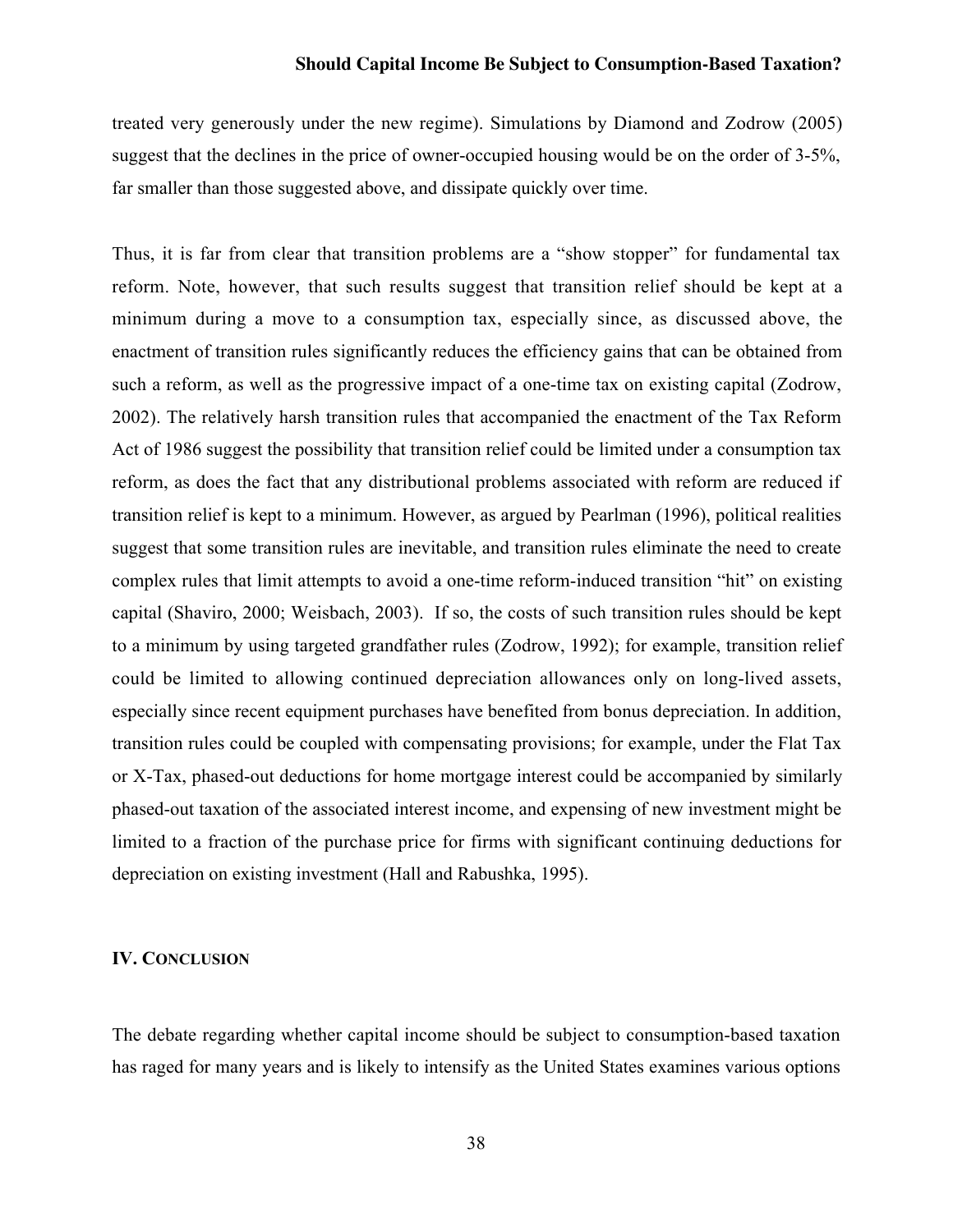for fundamental tax reform. What lessons can be drawn from the voluminous literature on this subject?

The theoretical literature is generally supportive of the desirability of consumption-based taxation of capital income. The strongest case is provided by the infinite horizon models, which argue that the exponentially increasing distortions of future consumption decisions associated with capital income taxation imply that in the long run the optimal tax rate on capital income is zero. A similar result can be obtained in the context of life cycle models, although in this case the results are more tenuous as they depend on assumptions regarding individual tastes that seem plausible, at least to a first approximation, but are unproven. In terms of tax fairness, consumption-based taxation is desirable on horizontal equity grounds, and a central theoretical result indicates that vertical equity goals can be achieved with only progressive direct taxes on consumption. Moreover, the relatively low level of revenues collected by the taxation of capital income under the current income tax suggests that approximating the current distribution of the tax burden is possible under a consumption tax. Although this task is facilitated by the increased importance in recent years of wage income in generating income inequality, the concern that a consumption tax, especially in the form of an indirect tax or the Flat Tax, would be significantly more regressive than the current tax system, especially at the highest income levels, pervades the debate. Consumption taxes also have the important advantage that they are inherently simpler than taxes based on income, although some of this advantage would be muted as current "pure" proposals for reform are modified to accommodate a variety of real-world complications. Indeed, one of the most critical factors in advancing the debate is the ongoing development of more fully specified proposals for consumption tax reform, with the work of David Bradford on his X-Tax setting the standard for such endeavors.

As described above, the results of large-scale computable general equilibrium models have played an important role in buttressing the case for consumption tax reform. Many of these models indicate that such a reform would generate impressive improvements in economic performance and gains in economic welfare, especially in the long run. At the same time, it is important to note that these gains are significantly muted, and in a few cases even reversed, once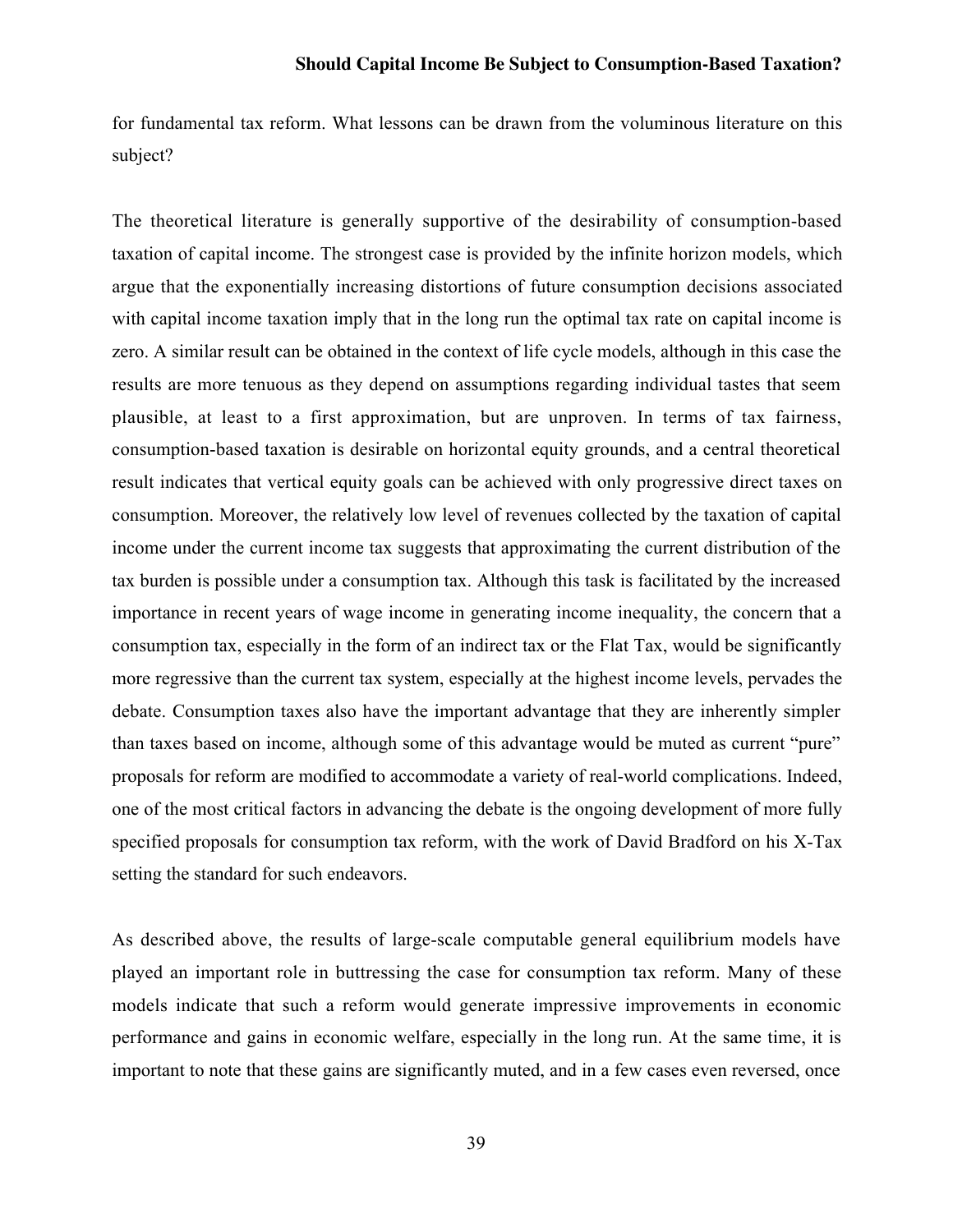reform is accompanied by transition rules to protect old capital and as the progressivity of the tax system increases. This suggests that transition relief should be kept to a minimum in implementing a consumption tax reform (and the analysis above suggests several reasons why such treatment would be appropriate) and that keeping rates relatively low by eliminating tax preferences at the business level and severely limiting them at the individual level, especially at the high end of the income distribution where the gains from reform concentrated, is critical to attaining the efficiency gains from such a reform and achieving rough distributional neutrality. In addition, it is equally important to note that current models do not capture all of the potential efficiency gains from fundamental tax reform, and thus may understate the potential for such gains; items often not considered (depending on the model) include the gains attributable to an improved allocation of capital across sectors, especially across housing and non-housing production and across the corporate and non-corporate sectors, increased inflows of foreign capital, the elimination of financing distortions, and any positive externalities (e.g., on the growth rate of technological innovation) from tax-induced increases in investment (Stokely and Rebelo, 1995) – not to mention the potential gains from a well-designed and simpler tax system that would require less resources for compliance and administration and be less susceptible to avoidance and evasion.

The discussion in this paper (and the other papers in this volume) suggest two primary directions for future research that would help clarify the main issues in the ongoing debate regarding fundamental tax reform.65 The first is continued evolution of simulation models of consumption tax reforms in order to more fully capture all of their efficiency gains and distributional effects on both current and future generations, and as many of the "real world" complications of reform as possible. The second is continued development of the details of the structures of the various reform proposals, in order to understand more clearly how effectively they would cope with various real-world complications and to help in choosing among the various prototypes for reform. It is clear that the specific structures of consumption tax reforms have significant implications for their economic effects and thus their desirability that must be carefully analyzed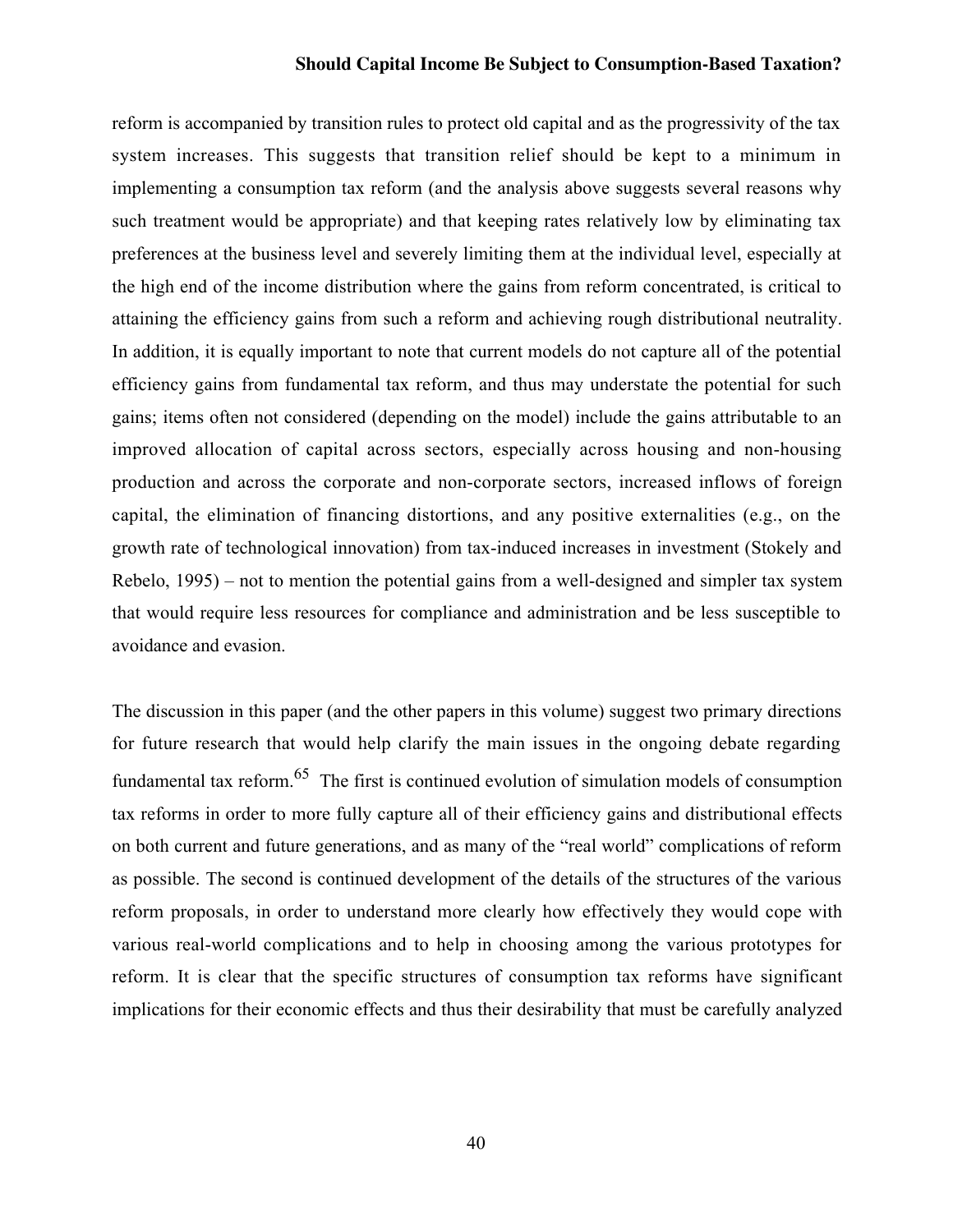for each proposal. Finally, as noted above, it is important to note that piecemeal changes in the general direction of consumption tax reform run the risk of losing revenues and creating arbitrage opportunities while falling far short of attaining all the potential gains that might be achieved with a well-designed reform package – gains that must be achieved for a consumption tax to be a desirable approach to reform.

<sup>65</sup> See also Zodrow and Mieszkowski (2002).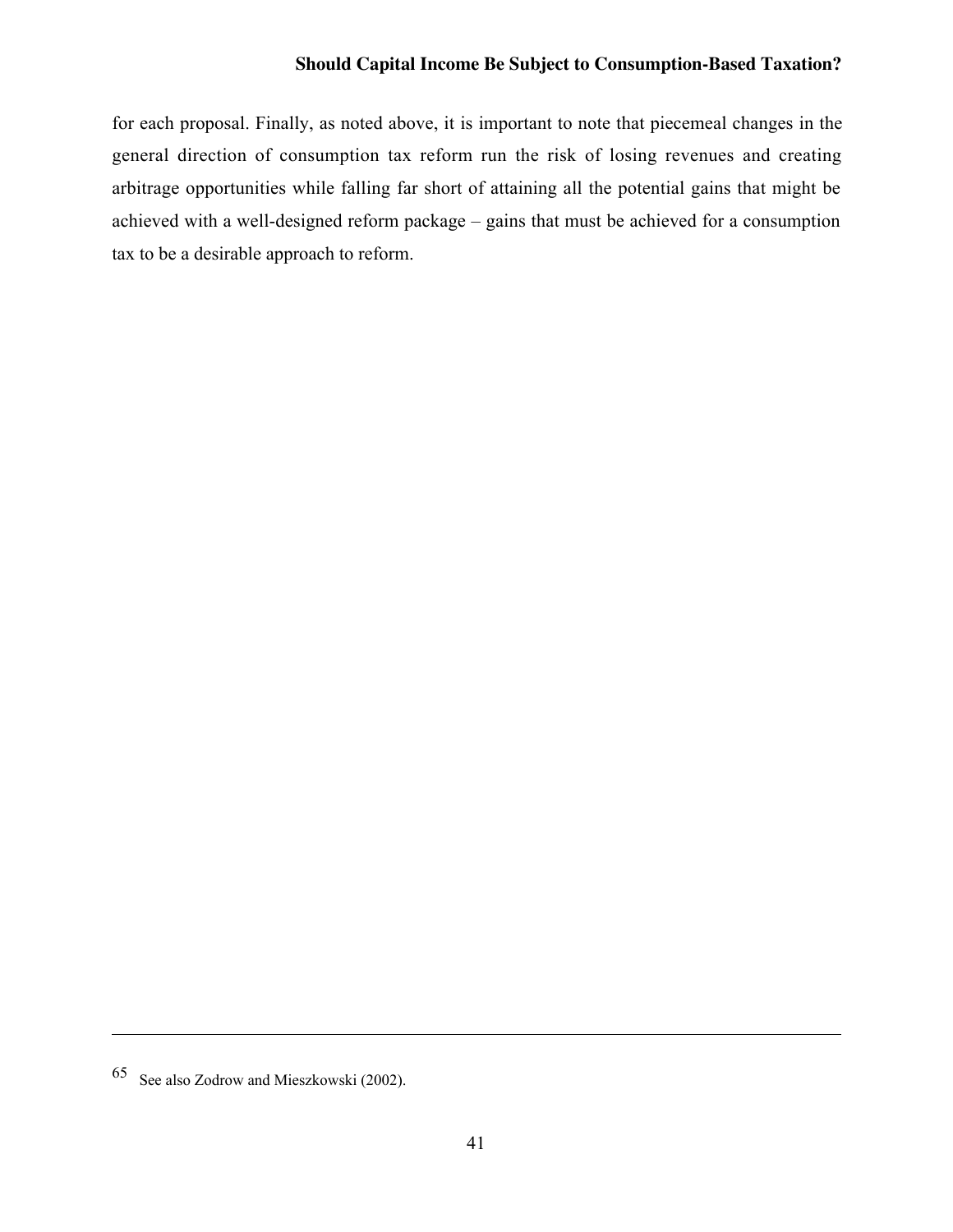#### **REFERENCES**

- Aaron, Henry J. and Harvey Galper, 1985. *Assessing Tax Reform* (Washington DC: Brookings Institution Press).
- Aaron, Henry J. and William G. Gale (eds.), 1996. *Economic Effects of Fundamental Tax Reform* (Washington DC: Brookings Institution Press).
- Aiyagari, S. Rao, 1994. "Uninsured Idiosyncratic Risk and Aggregate Saving," *Quarterly Journal of Economics* 109, 659-84.
- Altig, David, Alan J. Auerbach, Laurence J. Kotlikoff, Kent A. Smetters, and Jan Walliser, 2001. "Simulating Fundamental Tax Reform in the United States," *American Economic Review* 91, 574-595.
- Andrews, William D., 1974. "A Consumption-Type or Cash Flow Personal Income Tax," *Harvard Law Review* 87, 1113-88.
- Atkinson, Anthony B. and Agnar Sandmo, 1980. "Welfare Implications of the Taxation of Savings," *Economic Journal* 90, 529-549.
- Atkinson, Anthony B. and Joseph E. Stiglitz, 1976. "The Design of Tax Structure: Direct Versus Indirect Taxation," *Journal of Public Economics* 6, 55-75.
- Atkinson, Anthony and Joseph E. Stiglitz, 1980. *Lectures on Public Economics* (New York: McGraw-Hill).
- Auerbach, Alan J., 1979. "A Brief Note on a Non-existent Theorem about the Optimality of Uniform Taxation," *Economic Letters* 3, 49-52.
- Auerbach, Alan J., 1996. "Tax Reform, Capital Allocation, Efficiency, and Growth," in Henry J. Aaron and William G. Gale (eds.), *Economic Effects of Fundamental Tax Reform* (Washington DC: Brookings Institution Press), pp. 29-73.
- Auerbach, Alan J., and David F. Bradford, 2004, "Generalized Cash-Flow Taxation," *Journal of Public Economics* 88, 957-980.
- Auerbach, Alan J. and Kevin A. Hassett, 2005. "Conclusion," in Alan J. Auerbach and Kevin A. Hassett (eds.), *Toward Fundamental Tax Reform* (Washington DC: AEI Press), pp. 149- 58.
- Auerbach, Alan J. and Kevin A. Hassett, 2005a. *Toward Fundamental Tax Reform* (Washington DC: AEI Press).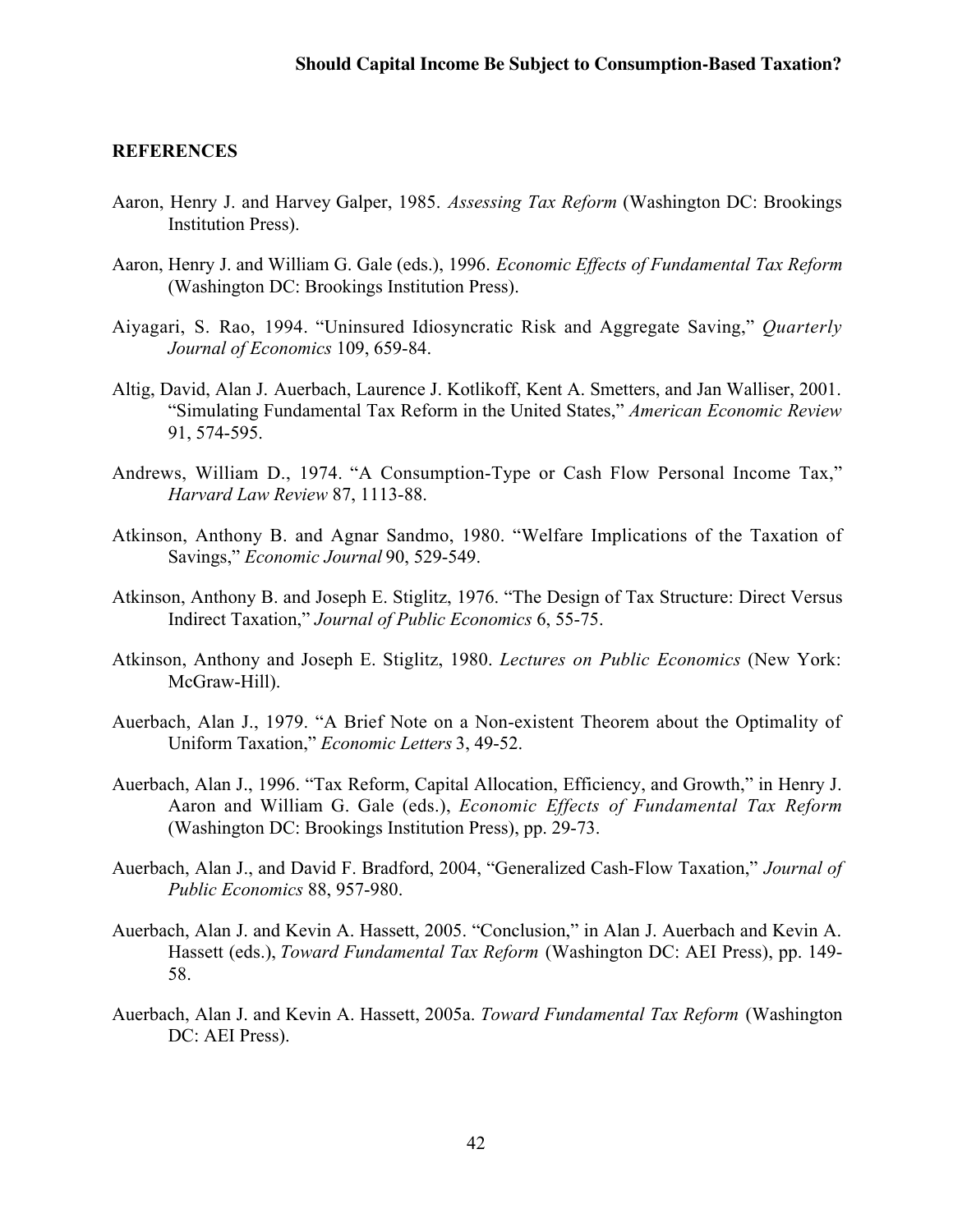- Auerbach, Alan J. and James R. Hines, 2002. "Taxation and Economic Efficiency," in Alan J. Auerbach and Martin Feldstein (eds.), *Handbook of Public Economics, Volume 4* (Amsterdam: Elsevier), pp. 1347-1421.
- Auerbach, Alan J. and Laurence J. Kotlikoff, 1987. *Dynamic Fiscal Policy* (Cambridge UK: Cambridge University Press).
- Avi-Yonah, Reuven S., 2004. "Risk, Rents, and Regressivity: Why the United States Needs Both an Income Tax and a VAT," *Tax Notes International* 37 (December 20), 177-95.
- Balcer, Yves, Irwin Garfinkel, Kathy J. Krynski and Efraim Sadka, 1983. "Income Redistribution and the Structure of Indirect Taxation," in Elhanan Helpman, Assaf Razin, and Efraim Sadka (eds.), *Social Policy Evaluation: An Economic Perspective* (New York: Academic Press).
- Ballard, Charles L., 1990. "On the Specification of Simulation Models for Evaluating Income and Consumption Taxes," in Manfred Rose (ed.), *Heidelberg Congress on Taxing Consumption* (Berlin: Springer-Verlag).
- Ballard, Charles L., 2002. "International Aspects of Fundamental Tax Reform," in George R. Zodrow and Peter Mieszkowski (eds.), *United States Tax Reform in the 21st Century* (Cambridge UK: Cambridge University Press).
- Bankman, Joseph, 2004. "The Tax Shelter Problem," *National Tax Journal* 57, 925-36.
- Bankman, Joseph and Thomas Griffith, 1992. "Is the Debate Between an Income Tax and a Consumption Tax a Debate About Risk? Does It Matter?" *Tax Law Review* 47, 377-406.
- Barthold, Thomas A., 1993. "How Should We Measure Distribution?" *National Tax Journal* 46, 291-299.
- Bernheim, B. Douglas, 1997. "Taxation and Saving: A Behavioral Perspective," *Proceedings of the Eighty-Ninth Annual Conference on Taxation* (Washington DC: National Tax Association).
- Bernheim, B. Douglas, 2002. "Taxation and Saving," in Alan J. Auerbach and Martin Feldstein (eds.), *Handbook of Public Economics, Volume 3* (Amsterdam: Elsevier).
- Blumenthal, Marsha and Joel Slemrod, 1995. "The Compliance Cost of Taxing Foreign-Source Income: Its Magnitude, Determinants and Policy Implications." *International Tax and Public Finance* 2, 37-54.
- Bond, Stephen R., Michael P. Devereux and Malcolm J. Gammie, 1996. "Tax Reform to Promote Investment," *Oxford Review of Economic Policy* 12, 109-17.

Boskin, Michael J. (ed.), 1996. *Frontiers of Tax Reform* (Stanford: Hoover Institution Press).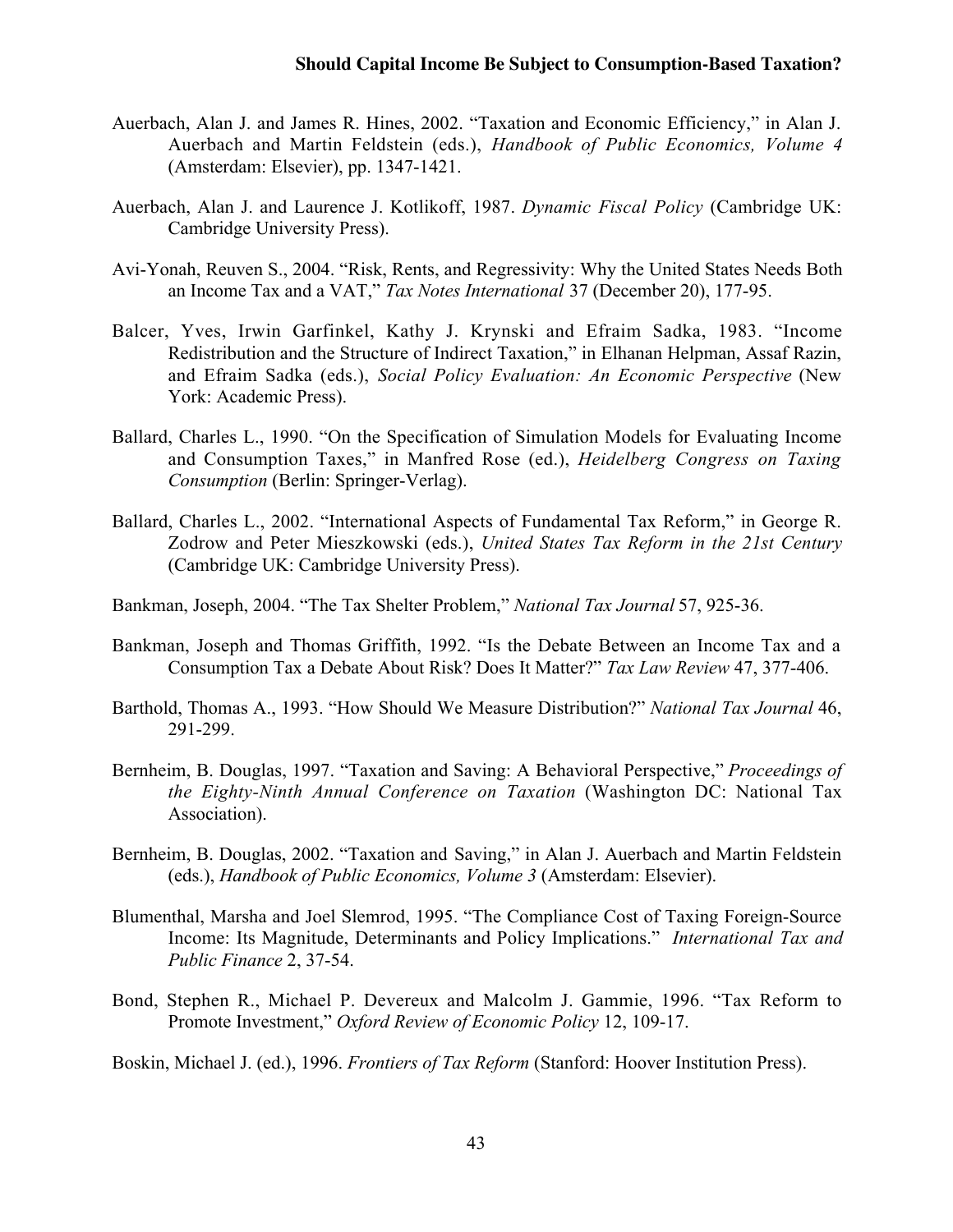- Bradford, David F. 1980. "The Case for a Personal Consumption Tax," in Joseph Pechman (ed.), *What Should Be Taxed: Income or Expenditure?* (Washington DC: Brookings Institution Press), pp. 77-113.
- Bradford, David F., 1986. *Untangling the Income Tax* (Cambridge MA: Harvard University Press).
- Bradford, David F., 1987. "On the Incidence of Consumption Taxes," in Charls E. Walker and Mark A. Bloomfield (eds.), *The Consumption Tax: A Better Alternative* (Cambridge, MA: Ballinger), pp. 243-61.
- Bradford, David F., 1996. "Consumption Taxes: Some Fundamental Transition Issues," in Michael J. Boskin (ed.), *Frontiers of Tax Reform* (Stanford: Hoover Institution Press), pp. 123-50.
- Bradford, David F., 1996a. "Treatment of Financial Services under Income and Consumption Taxes," in Henry J. Aaron and William G. Gale (eds.), *Economic Effects of Fundamental Tax Reform* (Washington, D.C.: Brookings Institution Press), pp. 437-60.
- Bradford, David F., 2003. "Addressing the Transfer-Pricing Problem in an Origin-Basis X Tax," *International Tax and Public Finance* 10, 591-610.
- Bradford, David F., 2005. "A Tax System for the Twenty-First Century," in Alan J. Auerbach and Kevin A. Hassett (eds.), *Toward Fundamental Tax Reform* (Washington DC: AEI Press), pp. 81-94.
- Bruce, Donald and Douglas Holtz-Eakin, 1999. "Fundamental Tax Reform and Residential Housing," *Journal of Housing Economics* 8, 249-271.
- Burton, David and Dan Mastromarco, 1997. "Emancipating America from the Income Tax: How a National Sales Tax Would Work," *Policy Analysis No. 272* (Washington DC: Cato Institute).
- Capozza, Dennis R., Richard K. Green, and Patric H. Hendershott, 1996. "Taxes, Mortgage Borrowing, and Residential Land Prices," in Henry J. Aaron and William G. Gale (eds.), *Economic Effects of Fundamental Tax Reform* (Washington DC: Brookings Institution Press), pp. 171-98.
- Carasso, Adam, C. Eugene Steuerle, and Elizabeth Bell, 2005. "Making Tax Incentives for Homeownership More Equitable and Efficient," *Urban-Brookings Tax Policy Center*, Discussion Paper No. 21.
- Carroll, Christopher D., 2000. *Why Do the Rich Save So Much?"* in Joel Slemrod (ed.), *Does Atlas Shrug: The Economic Consequences of Taxing the Rich* (Cambridge MA: Harvard University Press).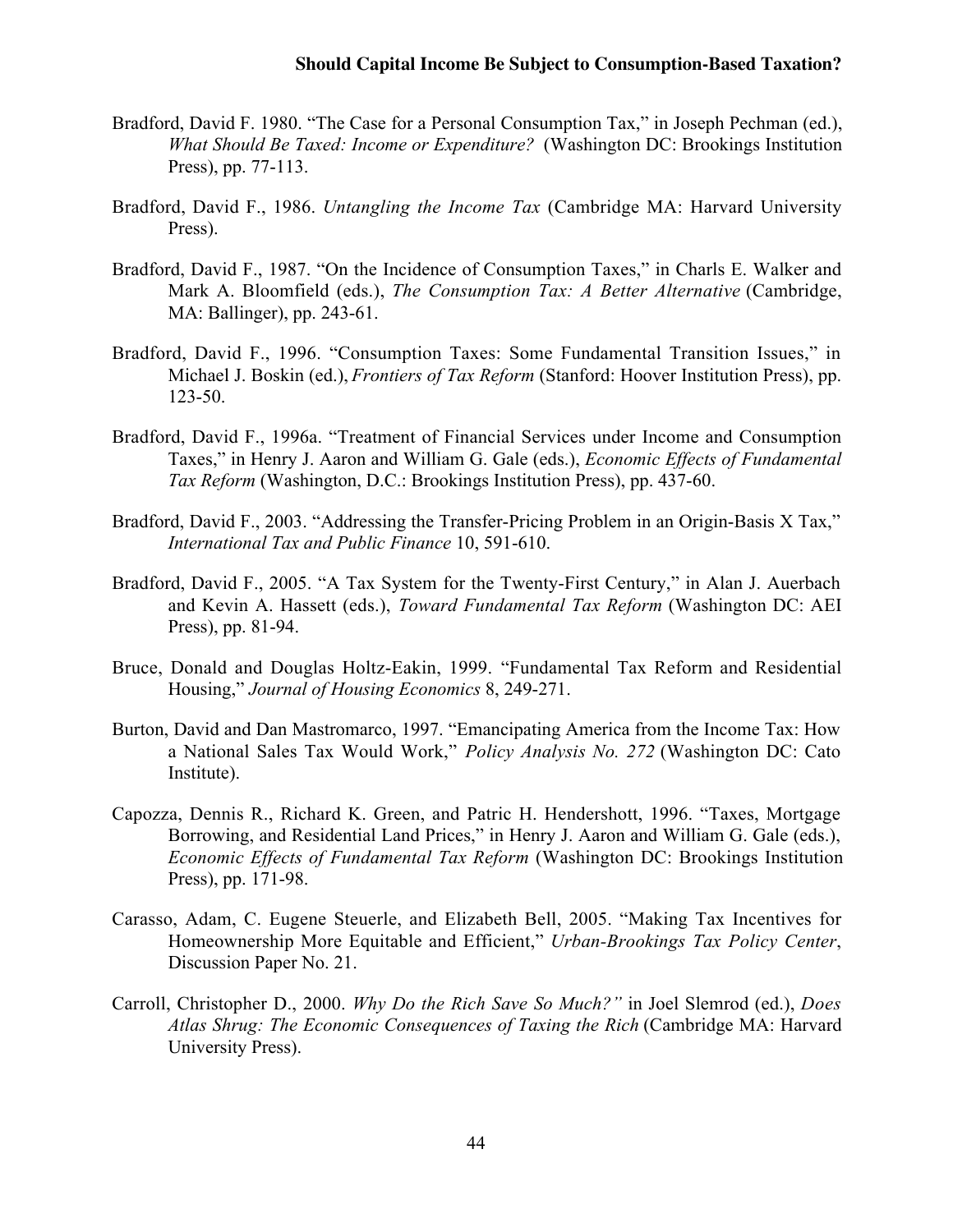- Carroll, Christopher D. and Andrew A. Samwick, 1998. "How Important is Precautionary Saving?" *Review of Economics and Statistics* 80, 410-419.
- Chamley, Christophe, 1986. "Optimal Taxation of Capital Income in General Equilibrium with Infinite Lives," *Econometrica* 54, 607-22.
- Chamley, Christophe, 2001. "Capital Income Taxation, Wealth Distribution and Borrowing Constraints," *Journal of Public Economics* 79, 55-69.
- Chari, V.V., Lawrence J. Christiano, and Patrick J. Kehoe, 1994. "Optimal Fiscal Policy in a Business Cycle Model," *Journal of Political Economy* 102, 617-52.
- Christian, Ernest and Gary Robbins, 2002. "Stealth Approach to Tax Reform," *Washington Times* (November 1).
- Cnossen, Sijbren, 2000. "Taxing Capital Income in the Nordic Countries: A Model for the European Union?" in Sijbren Cnossen (ed.), *Taxing Capital in the European Union* (Oxford: Oxford University Press).
- Coakley, Jerry, Farida Kulasi and Ron Smith, 1998. "The Feldstein-Horioka Puzzle and Capital Mobility: A Review," *International Journal of Finance and Economics* 3, 169-188.
- Cremer, Helmuth, Pierre Pestieau and Jean-Charles Rochet, 2003. "Capital Income Taxation when Inherited Wealth is Not Observable, *Journal of Public Economics* 87: 2475-2490.
- Diamond, John, Craig Johnson and George R. Zodrow, 1997. "Bequests, Saving and Taxation," *Proceedings of the Eighty-Ninth Annual Conference on Taxation* (Washington DC: National Tax Association).
- Diamond, John W. and George R. Zodrow, 2005. "Consumption Tax Reform and Corporate Equity and Housing Prices," Manuscript, Rice University.
- Driffill, E. John and Harvey Rosen, 1983. "Taxation and Excess Burden: A Life Cycle Perspective," *International Economic Review* 24, 671-683.
- Dupor, Bill, Lance Lochner, Christopher Taber, and Mary Beth Wittekind, 1996. "Some Effects of Taxes on Schooling and Training," *American Economic Review, Papers and Proceedings* 86, 340-346.
- Eaton , Jonathan and Harvey Rose, 1980. Taxation, Human Capital and Uncertainty," *American Economic Review* 70,705-715.
- Engen, Eric M. and William G. Gale, 1996. "The Effects of Fundamental Tax Reform on Saving," in Henry J. Aaron and William G. Gale (eds.), *Economic Effects of Fundamental Tax Reform* (Washington DC: Brookings Institution Press), pp. 83-112.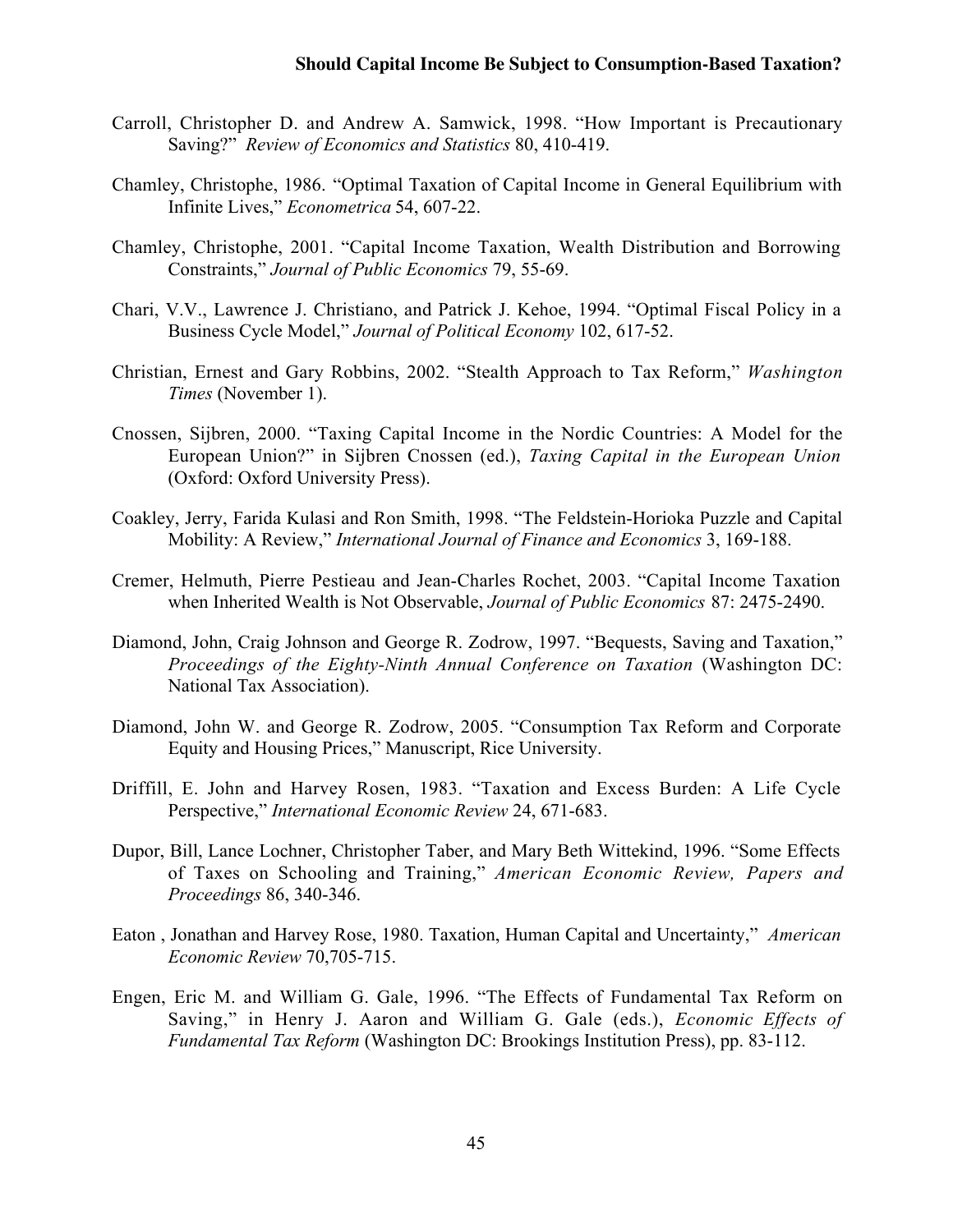- Engen, Eric M., Jane Gravelle, and Kent Smetters, 1997. "Dynamic Tax Models: Why They Do the Things They Do," *National Tax Journal* 50, 657-82.
- Erosa, Andres and Martin Gervais, 2002. "Optimal Taxation in Life-Cycle Economies," *Journal of Economic Theory* 105, 338-69.
- Evans, Owen J., 1983. "Tax Policy, the Interest Elasticity of Saving, and Capital Accumulation: Numerical Analysis of Theoretical Models," *American Economic Review* 73, 398-410.
- Feenberg, Daniel R., Andrew W. Mitrusi, and James M. Poterba, 1997. "Distributional Effects of Adopting a National Retail Sales Tax," in James M. Poterba (ed.), *Tax Policy and the Economy, Volume 11* (Cambridge MA: MIT Press), pp. 49-89.
- Feld, Alan L., 1995. "Living with the Flat Tax," *National Tax Journal* 48 (4, December): 603-17.
- Feldstein, Martin, 1978. "The Welfare Cost of Capital Income Taxation," *Journal of Political Economy* 86, 29-51.
- Feldstein, Martin and Charles Horioka, 1980. "Domestic Savings and International Capital Flows," *Economic Journal* 90, 314-29.
- Feldstein, Martin and Phillipe Bacchetta, 1991. "National Saving and International Investment," in B. Douglas Bernheim and John B. Shoven (eds.), *National Saving and Economic Performance* (Chicago: University of Chicago Press), pp. 201-20.
- French, Kenneth R. and James M. Poterba, 1993. "Investor Diversification and International Equity Markets," in Richard Thaler (ed.), *Advances in Behavioral Finance* (New York: Russell Sage Foundation).
- Fullerton, Don and Diane Lim Rogers, 1993. *Who Bears the Lifetime Tax Burden?* (Washington DC: Brookings Institution Press).
- Fullerton, Don and Diane Lim Rogers, 1996. "Lifetime Effects of Fundamental Tax Reform," in Henry J. Aaron and William G. Gale (eds.), *Economic Effects of Fundamental Tax Reform* (Washington DC: Brookings Institution Press), pp. 321-47.
- Gale, William G., 2005. "Tax Reform Options in the Real World," in Alan J. Auerbach and Kevin A. Hassett (eds.), *Toward Fundamental Tax Reform* (Washington DC: AEI Press), pp. 34-47.
- Gale, William G. and Janet Holtzblatt, 2002. "The Role of Administrative Issues in Tax Reform: Simplicity, Compliance and Administration," in George R. Zodrow and Peter Mieszkowski (eds.), *United States Tax Reform in the 21st Century* (Cambridge UK: Cambridge University Press).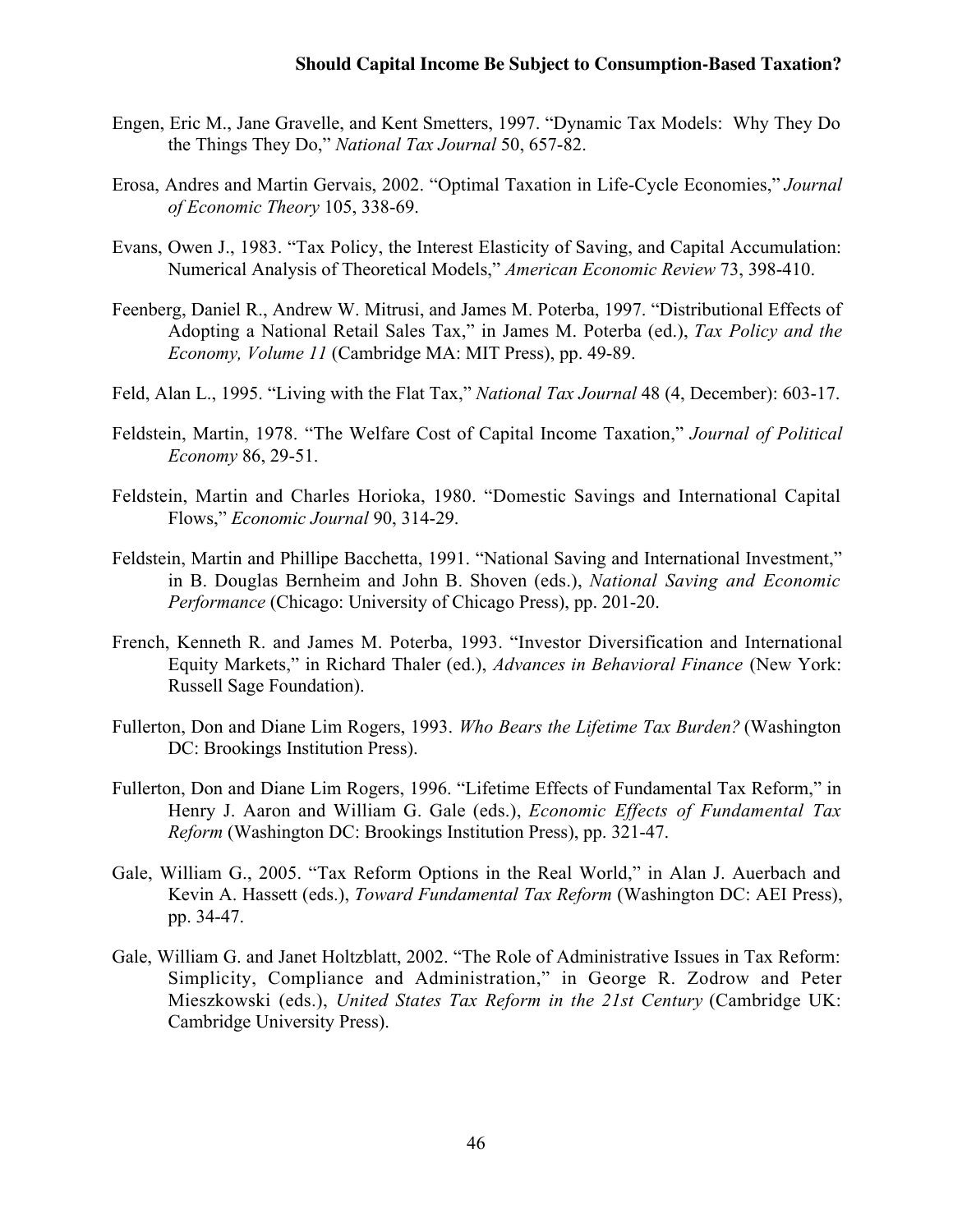- Gale, William G. and Joel Slemrod, 2001. *Rethinking Estate and Gift Taxation* (Washington DC: Brookings Institution Press).
- Garriga, Carlos, 2003. "Optimal Fiscal Policy in Overlapping Generations Models," Manuscript, Florida State University.
- Gentry, William M. and R. Glenn Hubbard, 1997. "Distributional Implications of Introducing a Broad-Based Consumption Tax," in James M. Poterba (ed.), *Tax Policy and the Economy, Volume 11* (Cambridge MA: MIT Press).
- Gillis, Malcolm, Peter Mieszkowski, and George R. Zodrow, 1996. "Indirect Consumption Taxes: Common Issues and Differences Among the Alternative Approaches," *Tax Law Review* 51 (Summer): 725-74.
- Ginsburg, Martin D., 1995. "Life Under a Personal Consumption Tax: Some Thoughts on Working, Saving, and Consuming in Nunn-Domenici's Tax World," *National Tax Journal* 68, 585-602.
- Gordon, Roger H., 1986. "Taxation of Investment and Savings in the World Economy," *American Economic Review* 76, 1086-1102.
- Gordon, Roger H., 1992. "Can Capital Income Taxes Survive in Open Economies? *Journal of Finance* 47, 1159-80.
- Gordon, Roger H., 2000. "Taxation of Capital Income vs. Labour Income: An Overview," in Sijbren Cnossen (ed.), *Taxing Capital in the European Union* (Oxford: Oxford University Press).
- Gordon, Roger H. and James R. Hines Jr., 2002. "International Taxation," in Alan J. Auerbach and Martin Feldstein (eds.), *Handbook of Public Economics Volume 4* (Amsterdam: Elsevier), pp. 1935-96.
- Gordon, Roger H. and Joel Slemrod, 1988. "Do We Collect Any Revenue from Taxing Capital Income?" in Lawrence H. Summers (ed.), *Tax Policy and the Economy*, Vol. 2 (Cambridge: National Bureau of Economic Research), pp. 89-130.
- Gordon, Roger H., Laura Kalambokidis and Joel Slemrod, 2004. "Do We Now Collect Any Revenue from Taxing Capital Income?" *Journal of Public Economics* 88, 981-1009.
- Gordon, Roger H., Laura Kalambokidis, Jeffrey Rohaly and Joel Slemrod, forthcoming. "Toward a Consumption Tax and Beyond," *American Economic Review, Papers and Proceedings.*
- Goulder, Lawrence H., John B. Shoven, and John Whalley, 1983. "Domestic Tax Policy and the Foreign Sector: The Importance of Alternative Foreign Sector Formulations to Results from a General Equilibrium Tax Analysis Model," in Martin Feldstein (ed.), *Behavioral*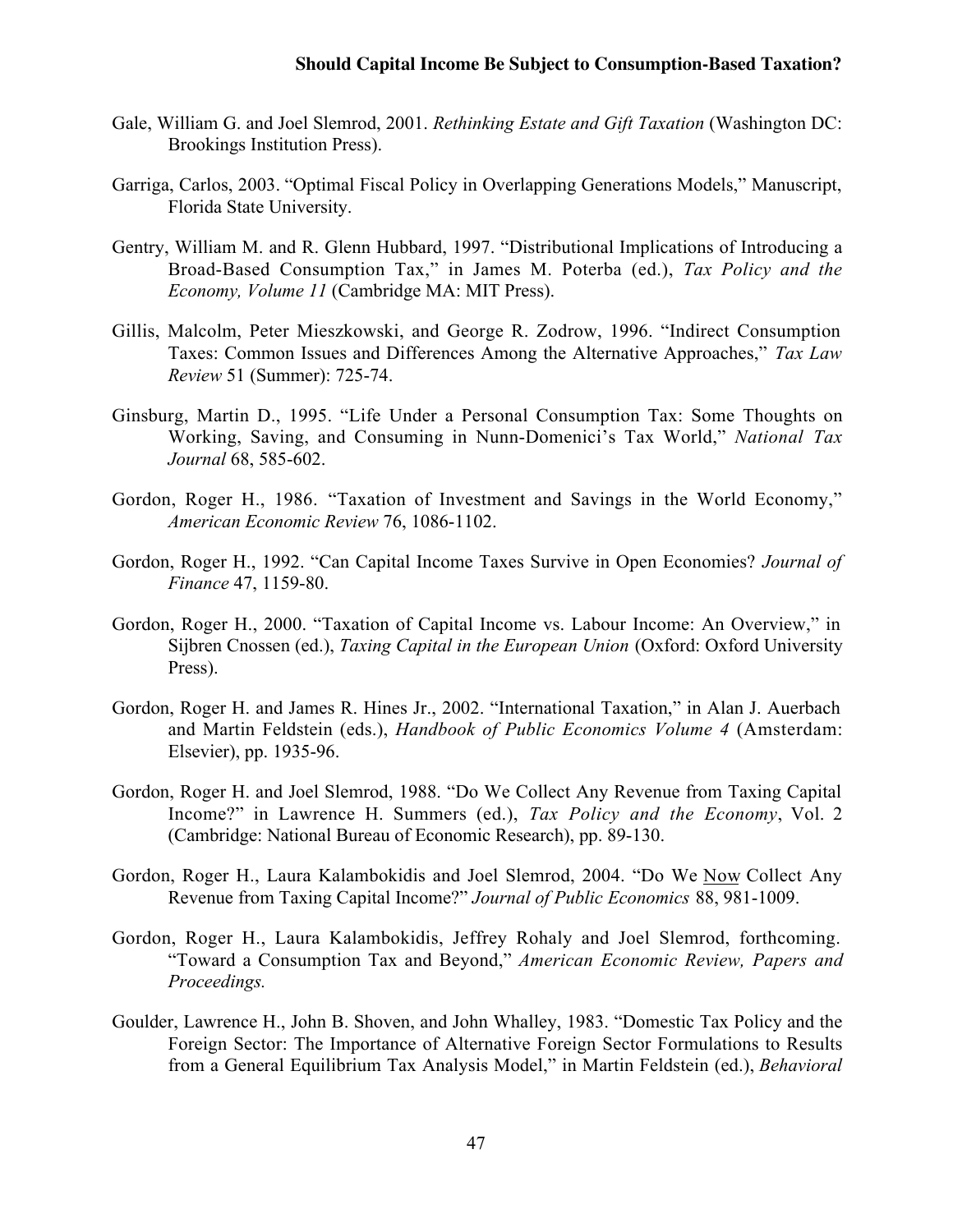*Simulation Methods in Tax Policy Analysis* (Chicago: University of Chicago Press), pp. 333-368.

- Graetz, Michael J., 2005. "A Fair and Balanced Tax System for the Twenty-First Century," in Alan J. Auerbach and Kevin A. Hassett (eds.), *Toward Fundamental Tax Reform* (Washington DC: AEI Press), pp. 48-69.
- Gravelle, Jane G., 1994. *The Economic Effects of Taxing Capital Income* (Cambridge: MIT Press).
- Gravelle, Jane G., 1995. "The Flat Tax and Other Proposals: Who Will Bear the Tax Burden?" Congressional Research Service Report for Congress Number 95-1141E, Washington, D.C.: U.S. Library of Congress (November 29).
- Gravelle, Jane G., 1996. "The Flat Tax and Other Proposals: Effects on Housing," Congressional Research Service Report for Congress Number 96-379E, Washington DC: U.S. Library of Congress (April 29).
- Gravelle, Jane G., 2002. "Behavioral Responses to a Consumption Tax," in George R. Zodrow and Peter Mieszkowski (eds.), *United States Tax Reform in the 21st Century* (Cambridge UK: Cambridge University Press).
- Gravelle, Jane G. and Kent Smetters, 2001. "Who Bears the Burden of the Corporate Tax in the Open Economy," Manuscript.
- Grubert, Harry and John Mutti, 1985. "The Taxation of Capital Income in an Open Economy: The Importance of Resident-Nonresident Tax Treatment," *Journal of Public Economics* 27, 291-309.
- Hall, Robert E., 2005. "Guidelines for Tax Reform: The Simple, Progressive Value-Added Consumption Tax," in Alan J. Auerbach and Kevin A. Hassett (eds.), *Toward Fundamental Tax Reform* (Washington DC: AEI Press), pp. 70-80.
- Hall, Robert E. and Alvin Rabushka, 1983. *Low Tax, Simple Tax, Flat Tax* (New York: McGraw-Hill).
- Hall, Robert E. and Alvin Rabushka, 1995. *The Flat Tax* (Stanford: Hoover Institution Press).
- Harberger, Arnold C., 1995. "The ABCs of Corporate Tax Incidence: Insights Into the Open-Economy Case," in American Council for Capital Formation (ed.), *Tax Policy and Economic Growth* (Washington DC: ACCF Center for Policy Research).
- Hubbard, R. Glenn, 2002. "Capital Income Taxation in Tax Reform: Implications for Analysis of Distribution and Efficiency," in George R. Zodrow and Peter Mieszkowski (eds.), *United States Tax Reform in the 21st Century* (Cambridge UK: Cambridge University Press).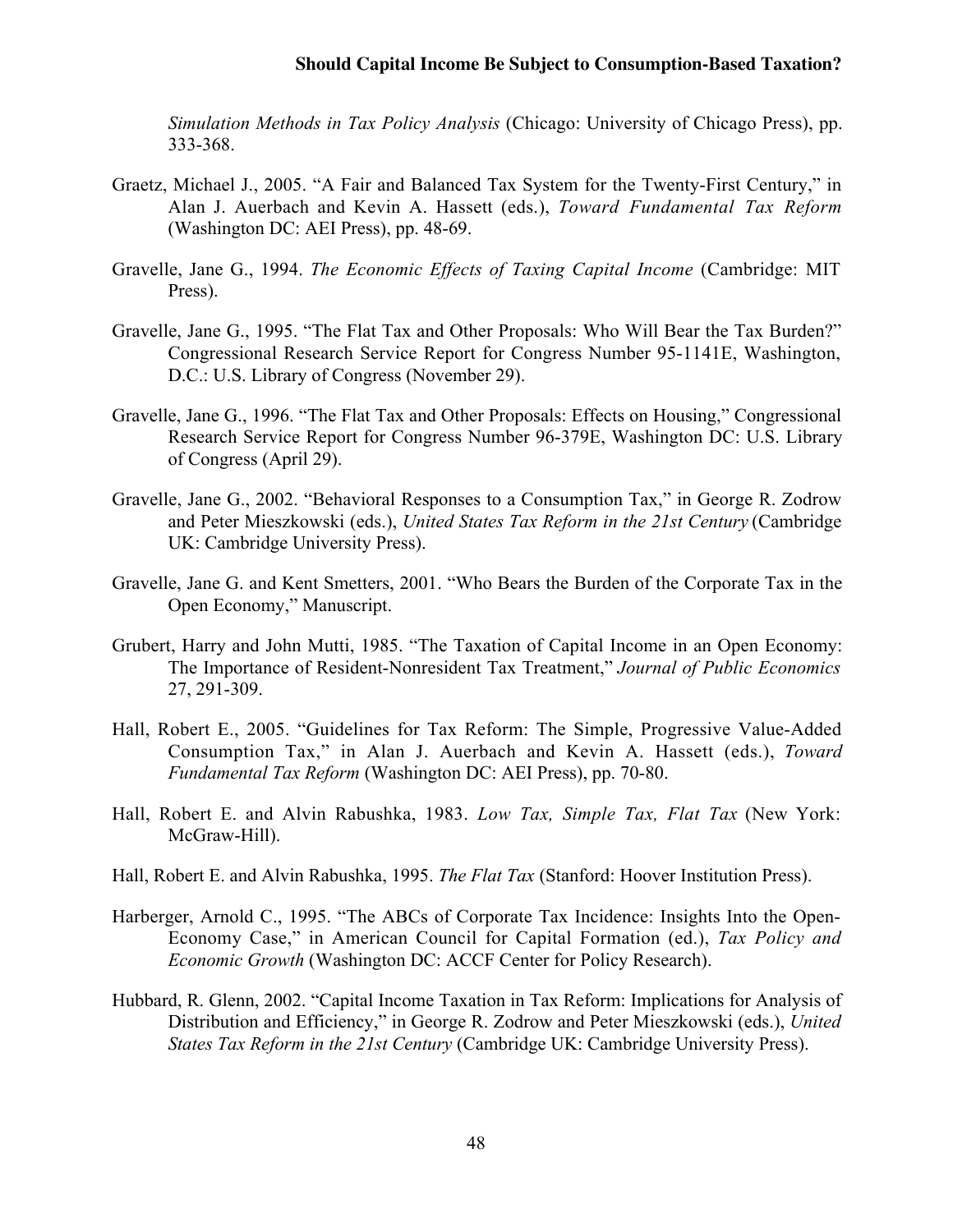- Hubbard, R. Glenn, 2005. "Economic Effects of the 2003 Partial Integration Proposal in the United States," *International Tax and Public Finance* 12, 97-108.
- Hubbard, R. Glenn, 2005a. "Would a Consumption Tax Favor the Rich?" in Alan J. Auerbach and Kevin A. Hassett (eds.), *Toward Fundamental Tax Reform* (Washington DC: AEI Press), pp. 81-94.
- Hubbard, R. Glenn and Kenneth L. Judd, 1986. "Liquidity Constraints, Fiscal Policy, and Consumption," *Brookings Papers on Economic Activity* (1): 1-50.
- Institute for Fiscal Studies (Meade Commission), 1978. *The Structure and Reform of Direct Taxation* (London: George Allen & Unwin).
- Jones, Larry E., Rodolfo E. Manuelli, and Peter E. Rossi, 1993. "Optimal Taxation in Models of Endogenous Growth," *Journal of Political Economy* 101, 485-517.
- Jorgenson, Dale W. and Peter J. Wilcoxen, 2002. "The Economic Impact of Fundamental Tax Reform," in George R. Zodrow and Peter Mieszkowski (eds.), *United States Tax Reform in the 21st Century* (Cambridge UK, Cambridge University Press).
- Judd, Kenneth L., 1985. "Redistributive Income in a Simple Perfect Foresight Model," *Journal of Public Economics* 28, 59-83.
- Judd, Kenneth L., 1997. "The Optimal Tax Rate for Capital Income is Negative," *NBER Working Paper No. 6004* (Cambridge: National Bureau of Economic Research).
- Judd, Kenneth L., 1998. "Taxes, Uncertainty, and Human Capital," *American Economic Review* 88, 289-292.
- Judd, Kenneth L., 1999. "Optimal Taxation and Spending in General Competitive Growth Models," *Journal of Public Economics* 71, 1-26.
- Judd, Kenneth L., 2001. "The Impact of Tax Reform in Modern Dynamic Economies," in K. Hassett and G. Hubbard (eds.), *Transition Costs of Fundamental Tax Reform* (Washington DC: AEI Press), pp. 5-53.
- Kaplow, Louis, 2004. "On the Undesirability of Commodity Taxation Even When Income Taxation is Not Optimal," *John M. Olin Center for Law and Economics,* Discussion Paper No. 470.
- King, Mervyn A., 1980. "Savings and Taxation," in G. A. Hughes and G. M. Heal (eds.), *Public Policy and the Tax System* (London: Allen and Unwin), pp. 1-35.
- Kotlikoff, Laurence J., 1996. "Saving and Consumption Taxation: The Federal Retail Sales Tax Example," in Michael J. Boskin (ed.), *Frontiers of Tax Reform* (Stanford: Hoover Institution Press), pp. 160-180.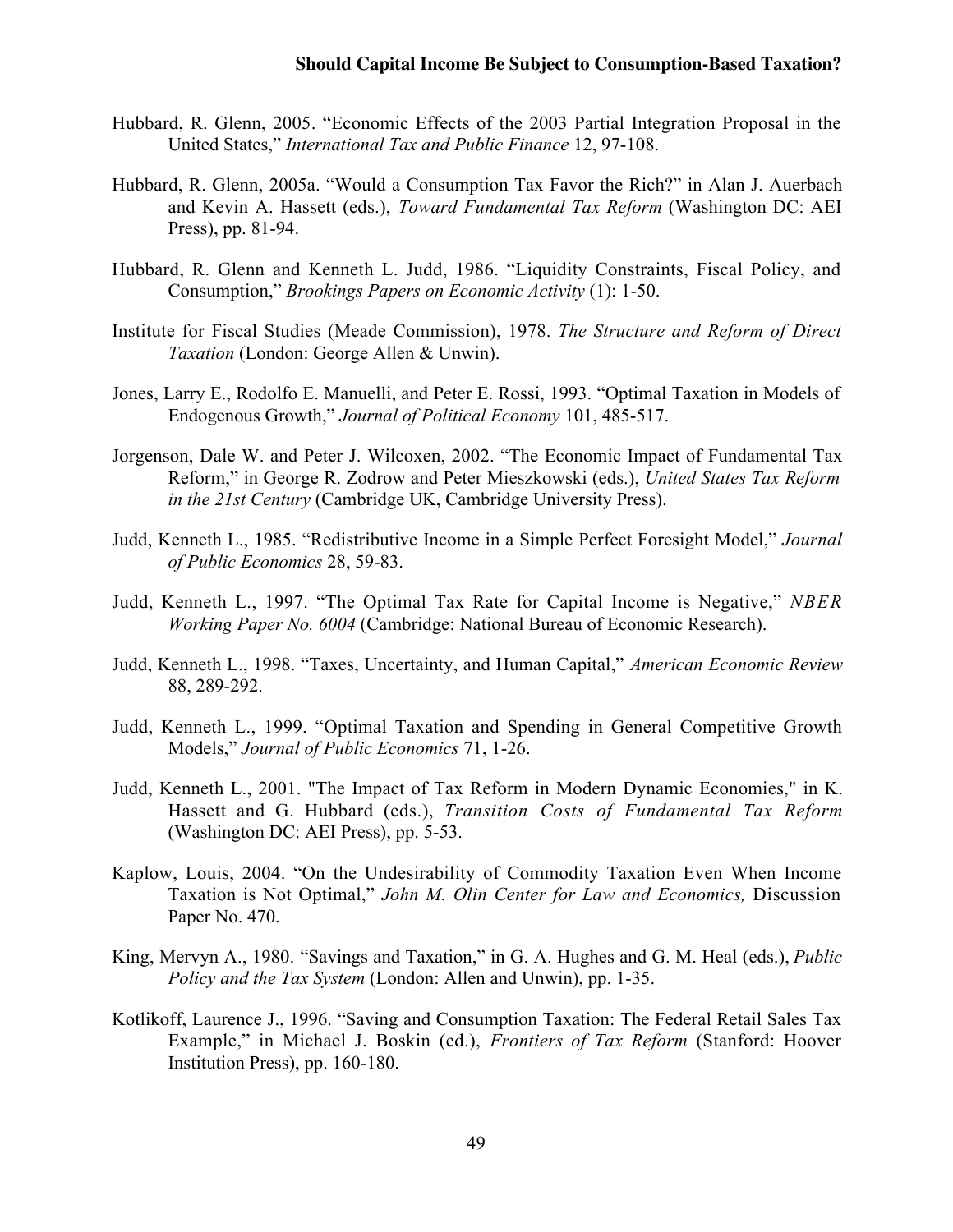- Kotlikoff, Laurence J., 1998. "The A-K Model It's Past, Present, and Future," *Working Paper 6684* (Cambridge, MA: National Bureau of Economic Research).
- Lawrence, Emily C., 1991. "Poverty and the Rate of Time Preference: Evidence from Panel Data," *Journal of Political Economy* 99 (1, February): 54-77.
- Lucas, Robert E. Jr., 1990. "Supply-Side Economics: An Analytical Review," *Oxford Economic Papers* 42, 293-316.
- Lyon, Andrew B. and Peter R. Merrill, 2001. "Asset Price Effects of Fundamental Tax Reform," in Kevin A. Hassett and R. Glenn Hubbard (eds.), *Transition Costs of Fundamental Tax Reform* (Washington DC: AEI Press), pp. 58-91.
- McCaffery, Edward J., 2005. "A New Understanding of Tax," *Michigan Law Review* 103, 807- 938.
- McLure, Charles E. Jr., 1987. *The Value-Added Tax: Key to Deficit Reduction?* (Washington DC: AEI Press).
- McLure, Charles E. Jr. and George R. Zodrow, 1996. "A Hybrid Approach to the Direct Taxation of Consumption," in Michael J. Boskin (ed.), *Frontiers of Tax Reform* (Stanford: Hoover Institution Press), pp. 70-90.
- McLure, Charles E. Jr., Jack Mutti, Victor Thuronyi, and George R. Zodrow, 1990. *The Taxation of Income from Business and Capital in Colombia: Fiscal Reform in the Developing World* (Durham NC: Duke University Press).
- Mieszkowski, Peter and Michael G. Palumbo, 2002. "Distributive Analysis of Fundamental Tax Reform," in George R. Zodrow and Peter Mieszkowski (eds.), *United States Tax Reform in the 21st Century* (Cambridge UK: Cambridge University Press).
- Milesi-Ferretti, Gian M. and Nouriel Roubini, 1998. "On the Taxation of Human and Physical Capital in Models of Endogenous Growth," *Journal of Public Economics* 70, 237-54.
- Murray, Matthew N., 1997. "Would Tax Evasion and Tax Avoidance Undermine a National Retail Sales Tax?" *National Tax Journal* 50, 167-82.
- Naito, Hisahiro, 1999. "Re-Examination of Uniform Commodity Taxes under a Non-Linear Income Tax System and its Implication for Production Efficiency," *Journal of Public Economics* 71, 165-88.
- Nerlove, Marc, 1972. "On Tuition and the Costs of Higher Education: Prolegomena to Conceptual Framework," *Journal of Political Economy* 80, 178-218.
- Nielsen, Soren Bo and Peter Birch Sorensen, 1994. "On the Optimality of the Nordic System of Dual Income Taxation, *Journal of Public Economics* 63, 311-329.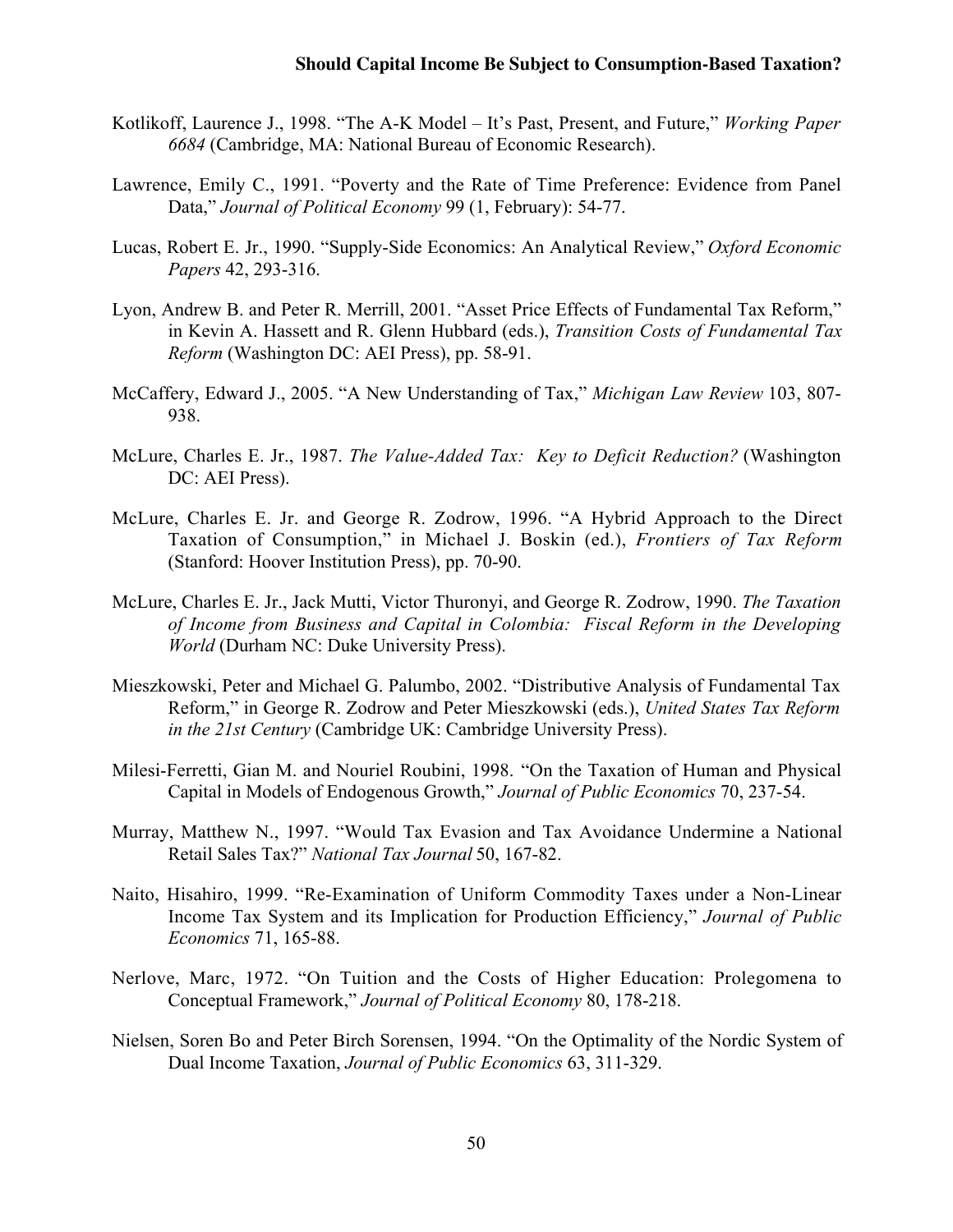- Pearlman, Ronald A., 1996. "Transition Issues in Moving to a Consumption Tax: A Tax Lawyer's Perspective," in Henry J. Aaron and William G. Gale (eds.), *Economic Effects of Fundamental Tax Reform* (Washington DC: Brookings Institution Press), pp. 393-427.
- Piketty, Thomas and Emmanuel Saez, 2003. "Income Inequality in the United States, 1913- 1998," *Quarterly Journal of Economics* 118, 1-39. (Data updated to 2002 at http://emlab.berkeley.edu/users/saez/)
- Prescott, Edward C., 2005. "The Elasticity of Labor Supply and the Consequences for Tax Policy," in Alan J. Auerbach and Kevin A. Hassett (eds.), *Toward Fundamental Tax Reform* (Washington DC: AEI Press), pp. 123-34.
- Razin, Assaf and Efraim Sadka, 1991. "International Tax Competition and Gains from Tax Harmonization," *Economics Letters* 37, 69-76.
- Roubini, Nouriel and Gian Milesi-Ferretti, 1998. "On the Taxation of Human and Physical Capital in Models of Endogenous Growth," *Journal of Public Economics* 70: 237-254.
- Saez, Emmanuel, 2002. "The Desirability of Commodity Taxation under Non-Linear Income Taxation and Heterogeneous Tastes," *Journal of Public Economics* 83, 217-30.
- Saez, Emmanuel, 2002a. "Optimal Progressive Capital Income Taxes in the Infinite Horizon Model," *Working Paper 9046* (Cambridge, MA: National Bureau of Economic Research).
- Saez, Emmanuel, 2004. "Direct or Indirect Tax Instruments for Redistribution: Short-Run versus Long-Run," *Journal of Public Economics* 88, 503-18.
- Samwick, Andrew A., 1998. "Tax Reform and Target Saving," *National Tax Journal* 51, 621-35.
- Sarkar, Shounak and George R. Zodrow, 1993. "Transitional Issues in Moving to a Direct Consumption Tax," *National Tax Journal* 46, 359-76.
- Seidman, Laurence S., 1983. "Taxes in a Life Cycle Growth Model with Bequests and Inheritances," *American Economic Review* 73, 437-41.
- Shakow, David J., 1986. "Taxation without Realization: A Proposal for Accrual Taxation," *University of Pennsylvania Law Review* \*\*
- Shaviro, Daniel, 2000. *When Rules Change: An Economic and Political Analysis of Transition Relief and Retroactivity* (Chicago: University of Chicago Press).
- Shaviro, Daniel, 2004. "Replacing the Income Tax with a Progressive Consumption Tax," *Tax Notes* 102 (April 5), 91-162.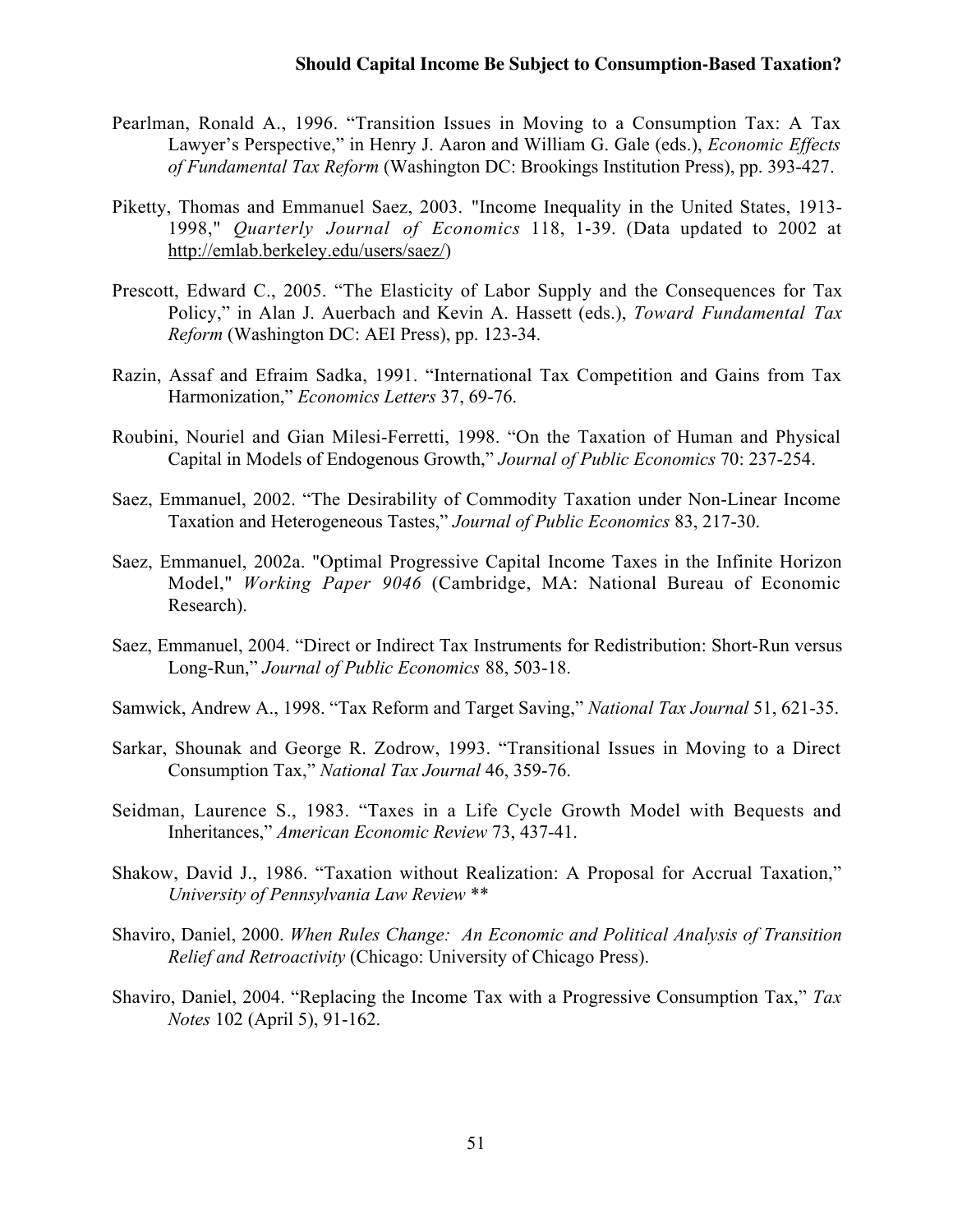- Slemrod, Joel, 1996. "Which Is the Simplest Tax System of Them All?" in Henry J. Aaron and William G. Gale (eds.), *Economic Effects of Fundamental Tax Reform* (Washington DC: Brookings Institution Press), pp. 355-84.
- Slemrod, Joel, 2005. "My Beautiful Tax Reform," in Alan J. Auerbach and Kevin A. Hassett (eds.), *Toward Fundamental Tax Reform* (Washington DC: AEI Press), pp. 135-48.
- Sorensen, Peter Birch, 1994. "From a Global Income Tax to the Dual Income Tax: Recent Reforms in the Nordic Countries," *International Tax and Public Finance* 1, 57-79.
- Starrett, David A., 1988. "Effects of Taxes on Saving," in Henry J. Aaron, Harvey Galper, and Joseph Pechman (eds.), *Uneasy Compromise: Problems of a Hybrid Income-Consumption Tax* (Washington DC: Brookings Institution).
- Steuerle, Eugene C., 2004. *Contemporary U.S. Tax Policy* (Washington DC: Urban Institute Press).
- Stiglitz, Joseph E., 1982. "Self-Selection and Pareto Efficient Taxation," *Journal of Public Economics* 17, 213-40.
- Stokey, Nancy L. and Sergio Rebelo, 1995. "Growth Effects of Flat-Rate Taxes," *Journal of Political Economy* 103, 519-550.
- Summers, Lawrence H., 1981. "Capital Taxation and Accumulation in a Life Cycle Growth Model," *American Economic Review* 74, 533-44.
- Summers, Lawrence H., 1988. "Comment" in Henry J. Aaron, Harvey Galper, and Joseph A. Pechman (eds.), *Uneasy Compromise: Problems of a Hybrid Income-Consumption Tax* (Washington DC: The Brookings Institution).
- Taber, Christopher, 2002. "Tax Reform and Human Capital Accumulation: Evidence from an Empirical General Equilibrium Model of Skill Formation," *Advances in Economic Analysis & Policy* 2, 1-36.
- U.S. Department of the Treasury, 1977. *Blueprints for Basic Tax Reform* (Washington DC: U.S. Government Printing Office). Also available as Bradford, David F. and the U.S. Treasury Tax Policy Staff, 1984. *Blueprints for Basic Tax Reform* (Arlington: Tax Analysts).
- U.S. Department of the Treasury, 1992. *Integration of the Individual and Corporate Tax Systems: Taxing Business Income Once* (Washington DC: U.S. Government Printing Office).
- Varian, Hal, 1980. "Redistributive Taxation as Social Insurance," *Journal of Public Economics* 14, 49-68.